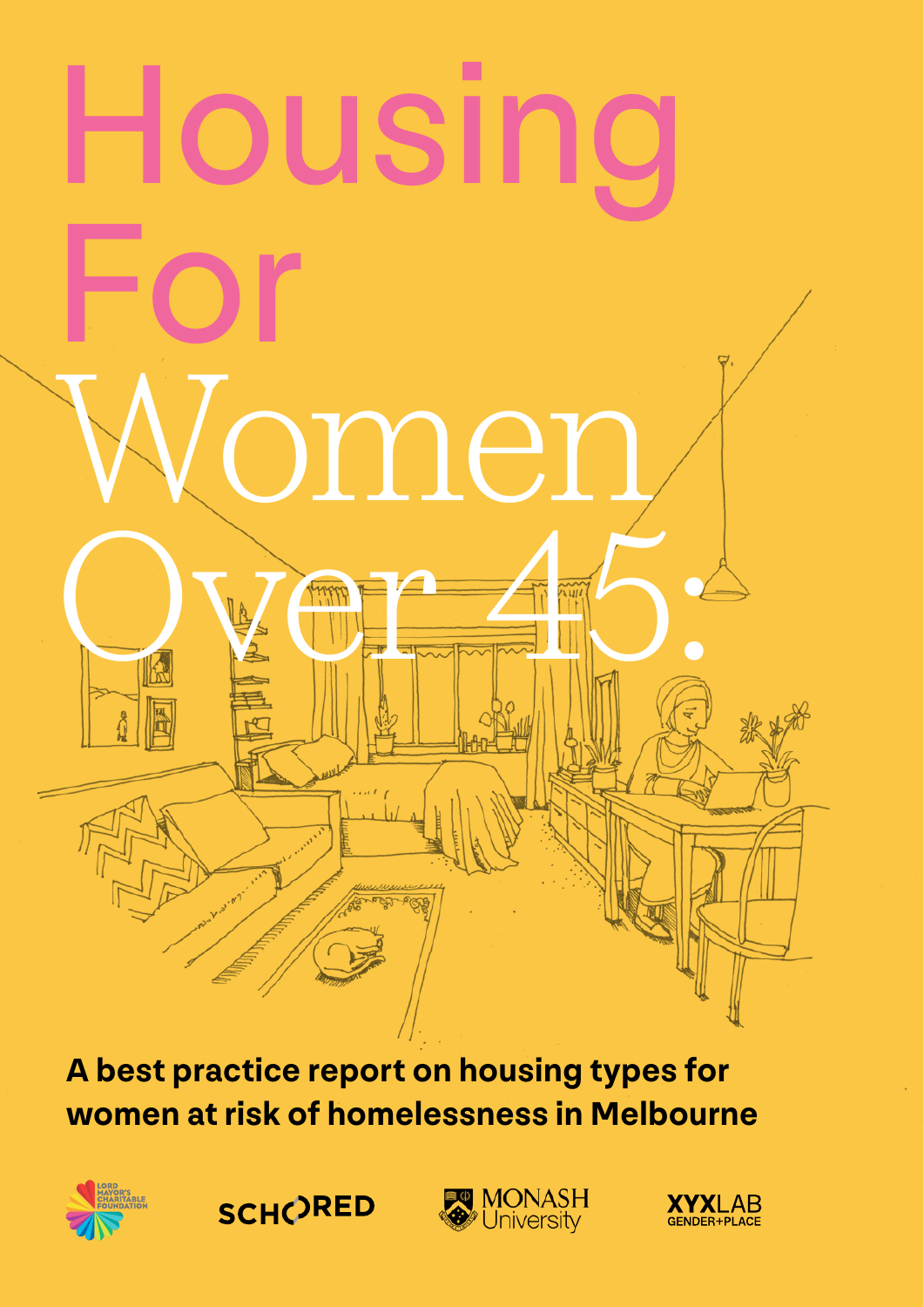#### **Chief Investigator**

A/Professor Nicole Kalms, Director, XYX Lab, Monash University

#### **Research team**

Sophie Dyring, Director, Schored Projects, Architecture and Landscape Samantha Donnelly, PhD candidate XYX Lab, Monash University

#### **Research advisor**

Professor Naomi Stead, Department of Architecture, Monash University







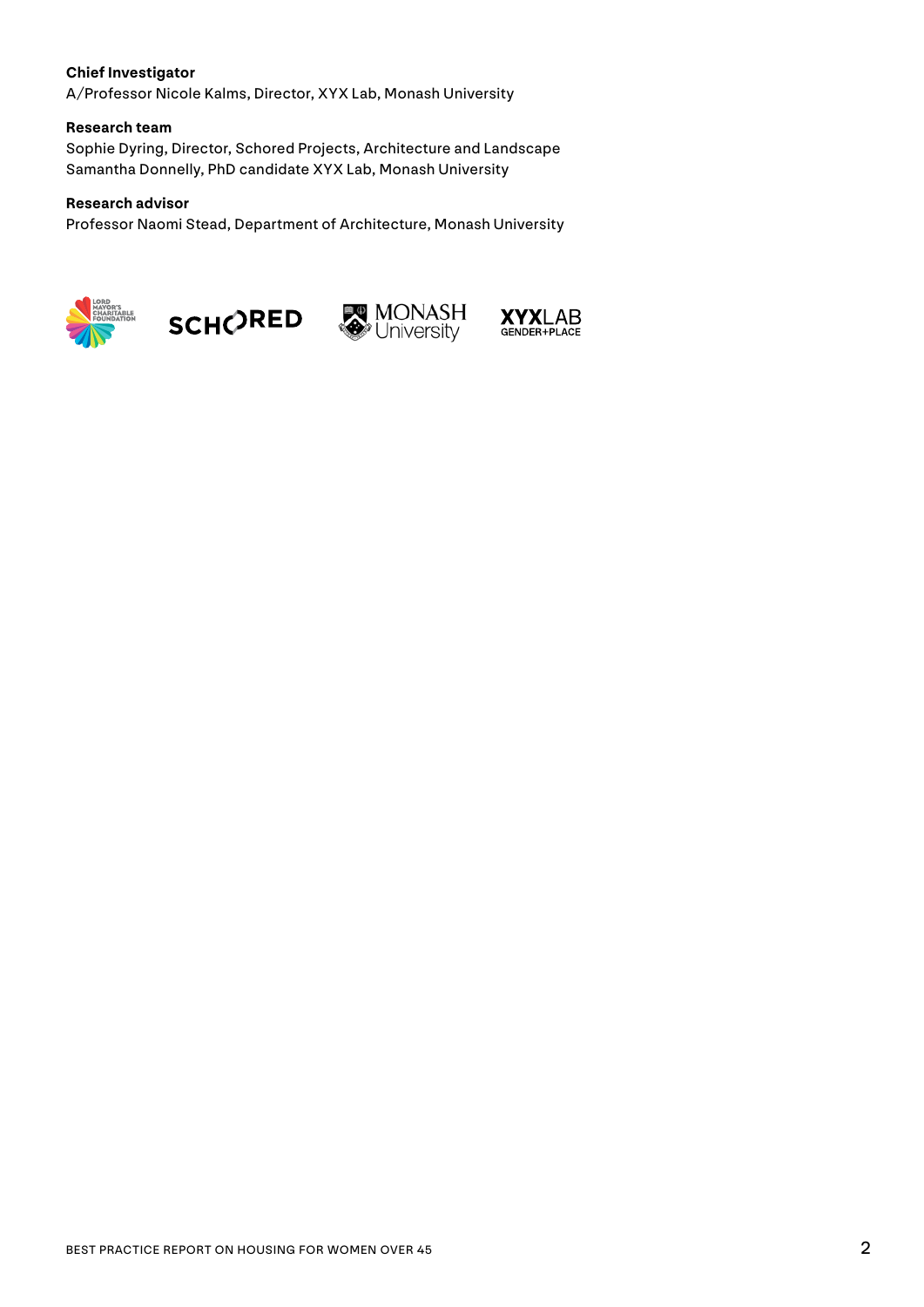#### **This report forms part of:**

**Unequivocal Women's Housing: A post-occupancy study of housing types for women over 45 at risk of homelessness in suburban Melbourne.**

A research project funded by the Lord Mayor's Charitable Foundation.

Completed under the auspices of Monash University Faculty of Art, Design and Architecture, and the Monash University XYX Lab, in association with Schored Projects.

<https://www.monash.edu/mada/research/xyx> <https://schoredprojects.com.au/>

#### **Disclaimer**

This research report was supported by the Lord Mayor's Charitable Foundation. The Foundation has no role in study design, data collection and analysis or preparation of the manuscript. Views contained in this research are those of the authors and/or interviewed persons and do not represent the views and/or opinions of the Foundation or its affiliates. This document is provided for information and it does not purport to be complete. In addition, the publication is a snapshot in time, based on contemporary information which is liable to change. The authors and the Foundation accept no responsibility and disclaim all liability for any error, loss or other consequence which may arise from reliance on any information contained in this work.

#### **Copyright and attribution**

This is an open access research document distributed under the terms of the Creative Commons attribution—non-commercial 4.0 International Licence (CC BY 4.0). You are permitted to share and/or adapt the material provided you give appropriate attribution and only use the material for non-commercial purposes. However, please note other copyright and licence attributions for specific images and diagrams referenced in this document, which may be subject to different restrictions.

#### **Funding**

We acknowledge the funding provided by the Lord Mayor's Charitable Foundation, and the ongoing administration, guidance, and expertise from Monash University.

#### **Ethics approval**

Approval for this research project was granted by Monash Uni Human Research Ethics Committee (MUHREC) (17576)

#### **Recommended Citation**

First Published: March 2022 Donnelly, S., Dyring, S., Kalms, N. and Stead, N. 2022. A design guide for older women's housing. (Melbourne: Monash University).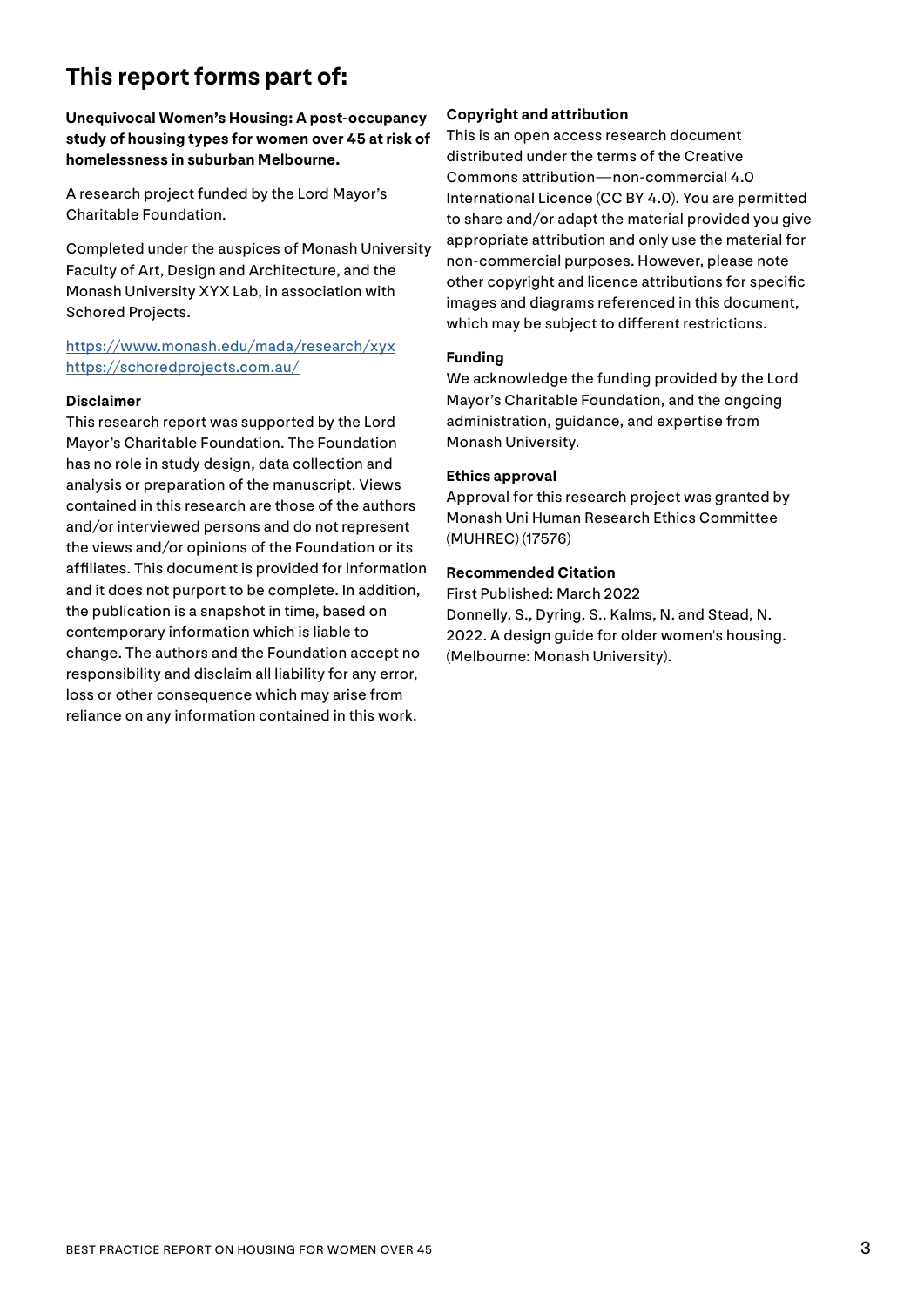#### **Acknowledgements**

The researchers would like to acknowledge the funding and support provided by the Lord Mayor's Charitable Foundation. The Foundation's dedication to addressing social and environmental issues to drive long-term social change, and their proactive standpoint on equality and inclusion, provide an important framework for the project.

The research team also acknowledges the generosity of the service and housing providers and women residents who took part in this study. Your frank, personal and matter-of-fact housing stories provided this work with insight, humour and a deep human understanding of what life is like for women over 45 living in different housing types in Melbourne. Thank you for sharing your experiences and stories.

The research team would like to acknowledge the kindness and motivation of the individuals and organisations who so willingly offered to participate and provide feedback on findings through expert panel sessions.

- **• Emerge Women's and Children's Support Network**
- **• Launch Housing**
- **• Servants Community Housing**
- **• Women's Housing Limited**
- **• Women's Property Initiatives Ltd**
- **• Aboriginal Housing Victoria**
- **• Central Victorian Primary Care Partnership**
- **• Dr Emma van Daal**
- **• Haven; Home, Safe**
- **• Hepburn Safe Places Group**
- **• Hornsby and Co**
- **• Housing All Australians**
- **• Housing Choices Australia**
- **• Moreland City Council**
- **• Nightingale**
- **• Safe Place Homes Inc and Older Women in Cohousing Inc**
- **• Slattery**
- **• Tenants Victoria**
- **• University of Melbourne**
- **• Uniting VicTas**

This research took place on the lands of First Nations people across Victoria and we acknowledge them as Traditional Owners and Custodians of the lands and waters upon which we depend.

We recognise their continuing connection to land, waters and culture and we pay our respects to Elders past, present and emerging. In particular, the Monash University XYX Lab would like to acknowledge the peoples of the Kulin Nation on whose land we work.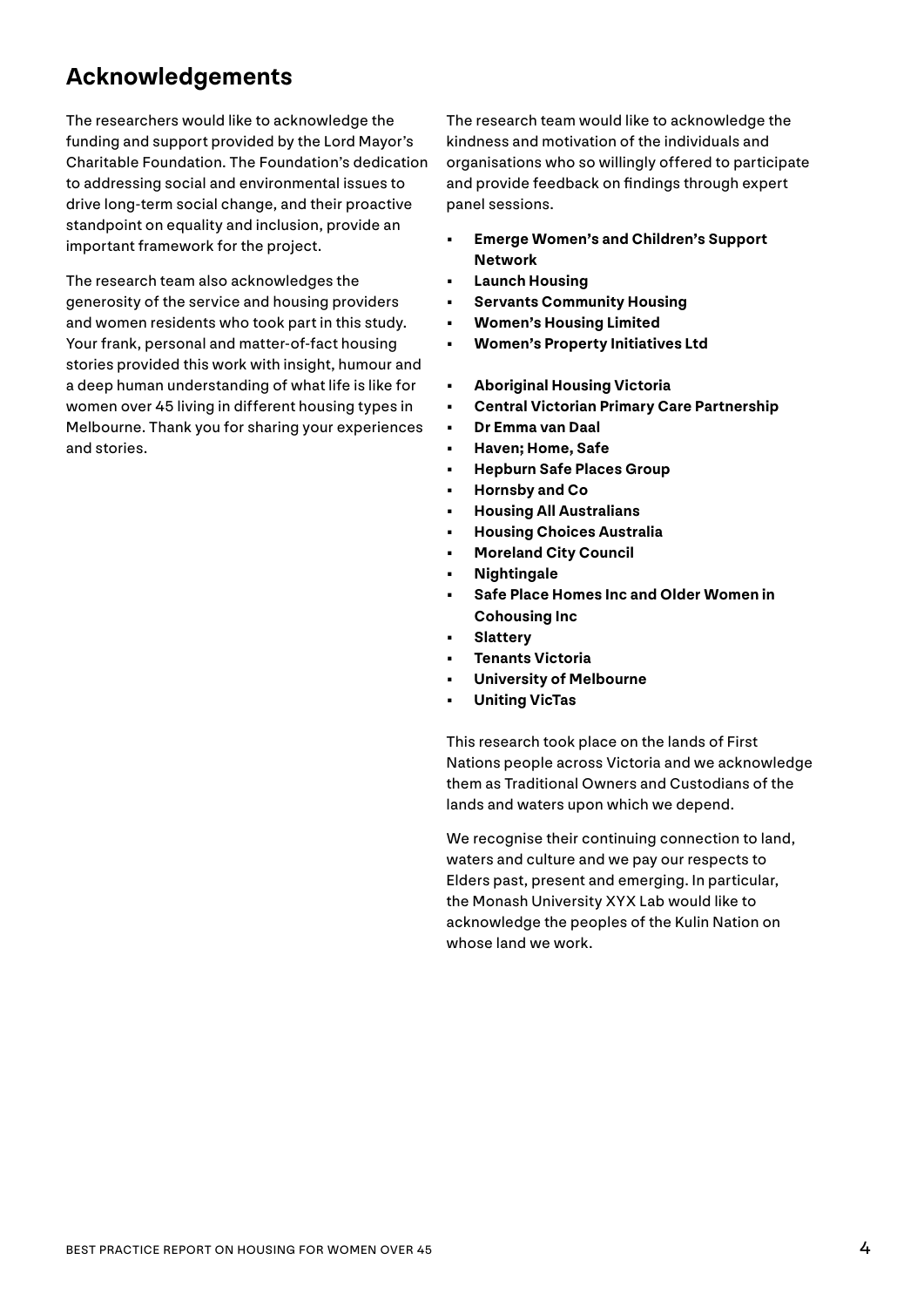#### **Contents**

|                | Acknowledgements                                                    | 4              |
|----------------|---------------------------------------------------------------------|----------------|
|                | Contents                                                            | 5              |
|                | <b>Executive Summary</b>                                            | $\overline{7}$ |
|                | Key recommendations                                                 | $\overline{7}$ |
|                | <b>Summary of findings</b>                                          | 8              |
|                | Best practice design strategies for older women's housing           | 9              |
| 1              | Older women, housing, and homelessness                              | 10             |
| 1.1            | Purpose of this report                                              | 11             |
| 1.2            | Why this research is significant                                    | 11             |
| 1.3            | Current research on older women and housing in Australia            | 13             |
| 1.4            | Objectives of this research                                         | 14             |
| $\overline{2}$ | <b>Research context</b>                                             | 15             |
| 2.1            | The social housing system in Victoria                               | 16             |
| 2.2            | Common housing types for social housing                             | 17             |
| 2.3            | <b>Community housing providers</b>                                  | 28             |
| 3              | <b>Research methods</b>                                             | 30             |
| 3.1            | Timeline                                                            | 31             |
| 3.2            | Research phases                                                     | 32             |
|                | Phase One: Community housing provider interviews                    | 32             |
|                | <b>Phase Two: Resident interviews</b>                               | 34             |
|                | <b>Phase Three: Expert Panel session</b>                            | 35             |
| 3.3            | Limitations of this research                                        | 36             |
| 3.4            | Project scope constraints                                           | 37             |
| 4              | <b>Findings</b>                                                     | 38             |
| 4.1            | <b>Phase One findings</b>                                           | 39             |
| 4.2            | <b>Phase Two findings</b>                                           | 47             |
| 4.3            | <b>Phase Three findings</b>                                         | 59             |
| 5              | <b>Conclusion</b>                                                   | 62             |
|                | Potential areas for further research and funding for the Foundation | 64             |
|                | References                                                          | 65             |
|                | Appendix                                                            | 67             |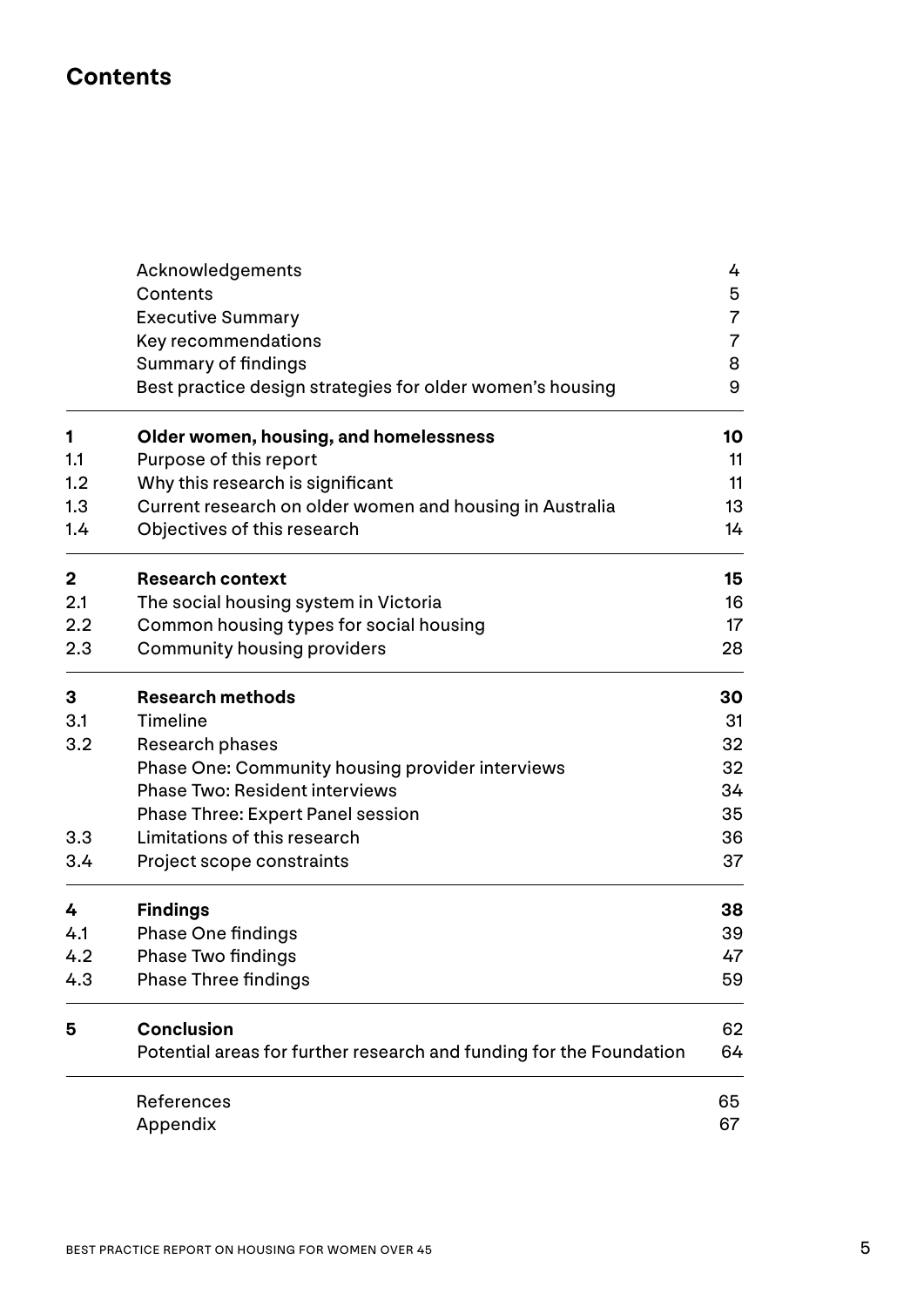# "I love my little home, it's not old, it's not new. It's my home. It's my home."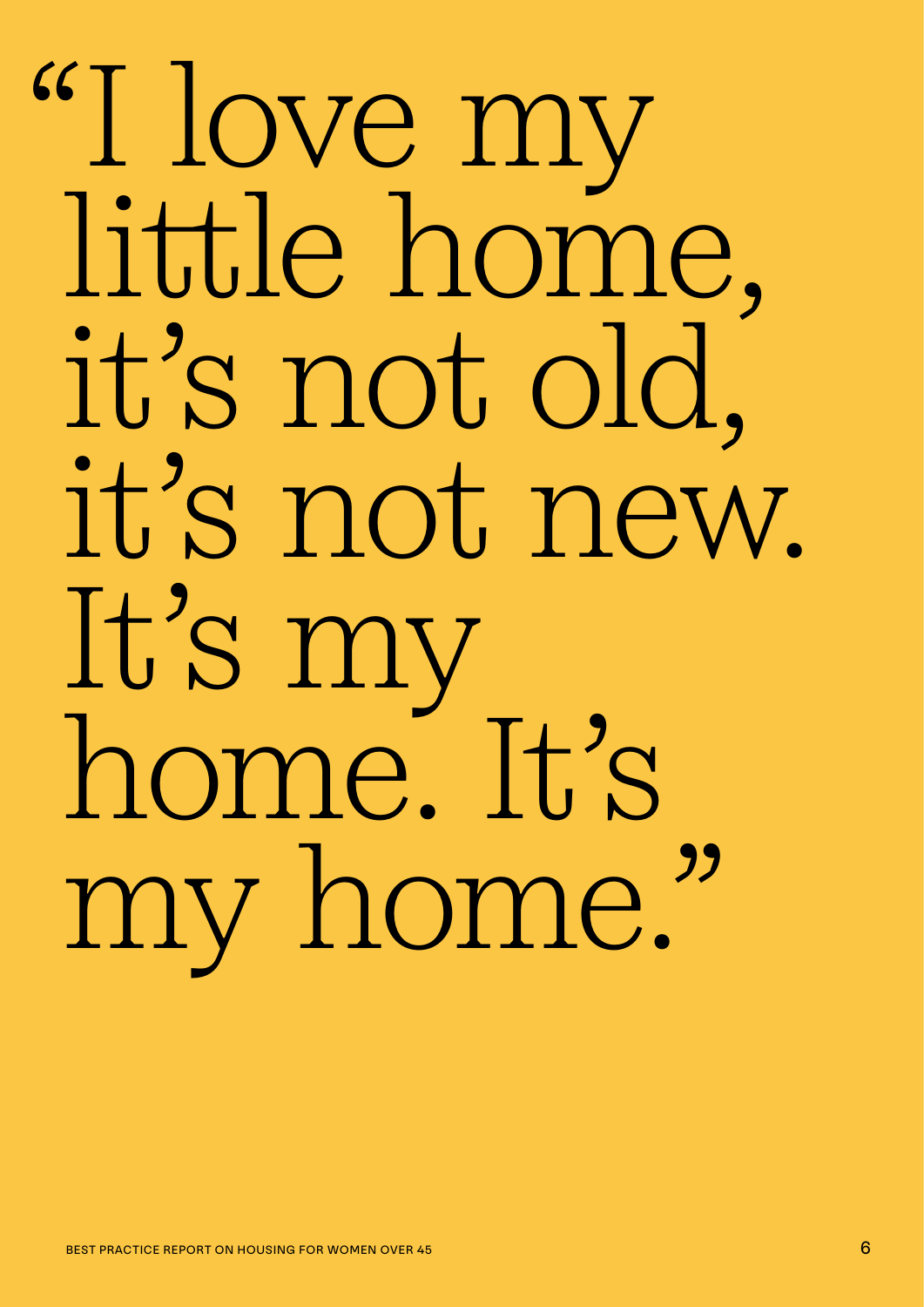#### **Executive Summary**

This research report is focused on how architectural design can more effectively accommodate and address older women's housing needs. It identifies and includes the lived experience of older women in different housing types in the greater Melbourne area. It addresses a gap in research that considers older women's housing needs through an architectural perspective and is focused on the importance of placing women at the centre of the design process by involving them in conversations about housing types and spatial arrangements.

#### **The main objectives of the research were to:**

- Develop a more precise understanding of what older women need in terms of housing, including cultural, social, economic, and environmental contexts, by asking older women about their lived experience in housing types.
- Develop this study as a post-occupancy evaluation, and clearly identify relationships between housing types, qualitative or desired qualities, and women's housing experience.
- Analyse existing housing examples from an architectural perspective to understand their performance in these contexts and to develop strategies for high quality, traumainformed and fit-for-purpose accommodation.

The research included input from community housing organisations, older women residents, and experts in the fields of housing, design, women's health, policy, law, and real estate.

A design guide accompanies this report, with practical design strategies that address older women's health and wellbeing, illustrating the importance of being provided with a choice in whether to participate, and a sense of belonging and social connection in their housing.

#### **Key recommendations**

- Design teams must include women with lived experience.
- A feedback loop with housing providers is vital during the design and allocation stages.
- Women in diverse circumstances need diverse, affordable housing types. More sustainable housing types are required to help increase thermal comfort and reduce the need for heating and cooling.
- The culturally specific needs of older migrant women and older women from non-English speaking countries need to be understood and integrated into housing types.
- A sense of community and belonging is encouraged through well-designed communal space and access to local community amenities.
- Landscaping is vital to creating a sense of home.
- Acoustic privacy is one of the most neglected areas of older women's housing, and should ideally be resolved during the design stages.
- There is a need for post occupancy evaluations for older women's housing types in other urban, regional, and rural areas.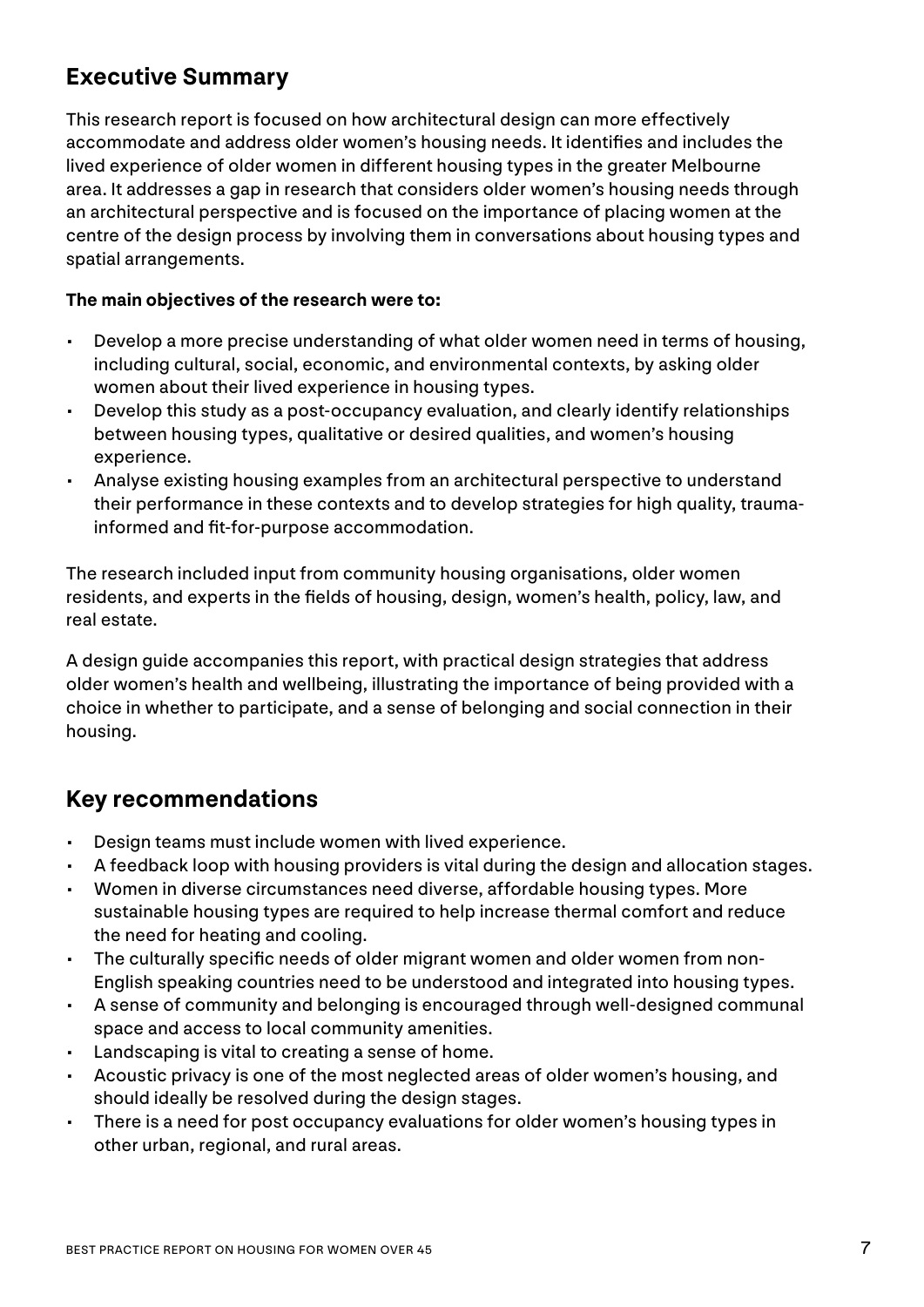#### **Summary of findings**

- $1$  Safety and privacy are crucial qualities in housing for older women, many of whom have experienced violence.
- 2 For older women, noise control is an issue when living in housing communities near traffic or noisy commercial tenancies.
- <sup>3</sup> Proximity to public transport is important for older women, who may not drive or have access to a vehicle.
- 4 Many older women stated a preference for additional space to allow them to work, study, and to provide space for a visitor to stay — this may take the form of one-anda-half bedroom units.
- $\overline{5}$  Older women are actively studying, with the intention of working in different employment.
- $6$  Older women are physically active they need a place to exercise in their homes.
- $7$  Many older women are makers they use power tools, make furniture, and install their own shelves.
- 8 Many older women stated their housing made it possible for them to work, study, exercise, and create. Before accessing housing, they lacked the space and the confidence to do these activities.
- 9 Older women do not necessarily want to know their neighbours they value their privacy, while acknowledging the benefits of being close, but not too close.
- 10 Older women are not always keen gardeners, but many become active gardeners when they have their own housing.
- 11 Older women need good quality, secure and easy-to-operate gates, doors, and screens, to provide access control and a sense of agency, but most importantly to increase their perception of safety in their housing.
- $12$  Domestic and family violence was one of the main reasons for the women having to leave their previous home. Many older women had to start over again, find furniture and household items, and create new friendships, often after periods of homelessness or transient housing. Trauma-informed design for existing and new housing improves outcomes for older women who have experienced violence.
- 13 Older women have a preference for multiple unit developments over freestanding housing types, for reasons to do with safety.
- 14 Older women's overall health and wellbeing improved when they had access to longterm housing. They attributed their positive outlook, sense of belonging, and ability to thrive to their housing stability.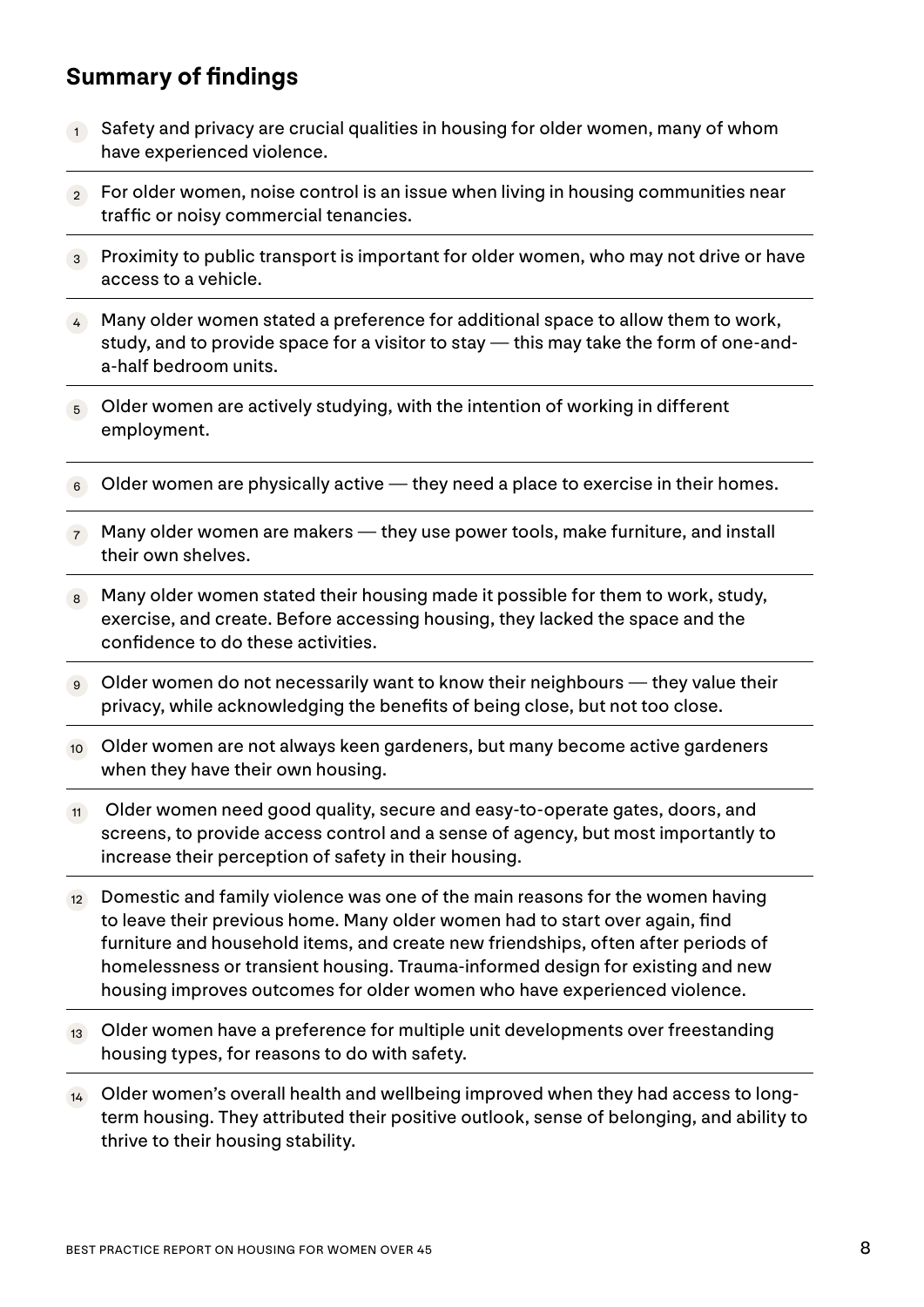#### **Best practice design strategies for older women's housing**

This table summarises the requirements for sustainable, multi-level systemic change to improve the design and construction of housing for women over 45 in Australia. The following recommendations are to assist in the development of evidence-based approaches with clear outcome measures and a strategic plan.

|                            | Action                                                                                                                 | Reason                                                                                                                                 | How to                                                                                                                     |
|----------------------------|------------------------------------------------------------------------------------------------------------------------|----------------------------------------------------------------------------------------------------------------------------------------|----------------------------------------------------------------------------------------------------------------------------|
| <b>Immediate</b>           | Evaluate other types of<br>social and community<br>housing (focused on<br>older women)                                 | To expand research data<br>and include other housing<br>types, and increase the<br>number of participants for<br>more diverse feedback | Post occupancy evaluation<br>team to investigate types<br>of housing using instrument<br>developed during this<br>research |
|                            | Develop design<br>strategies for regional,<br>rural and remote<br>housing                                              | Specific design strategies<br>for regional variations,<br>climate differences, and<br>local contexts                                   | Conversations with<br>policy makers/councils/<br>ministers to address local<br>needs                                       |
| <b>Within</b><br>12 months | Develop design<br>strategies specific to<br>cultural and ethnic<br>groups                                              | To address complex<br>circumstances including<br>intersectionality, racism,<br>and inclusion                                           | Working group with<br>participants to develop<br>cultural design strategies<br>for housing types                           |
|                            | Design a series<br>of building type<br>examples that include<br>recommendations<br>from report                         | Lack of best practice<br>design-focused housing for<br>older women                                                                     | Invite a design team to<br>develop proposals for<br>funding and construction<br>to test built outcomes                     |
| <b>Within</b>              | Develop policy to<br>ensure appropriate<br>allocation of housing<br>for older women                                    | Lack of policy addressing<br>older women's housing<br>needs                                                                            | Present research/design<br>guides with policy makers<br>to generate policies that<br>align with needs.                     |
| 24 months                  | Develop a financial<br>strategy to simplify<br>the economic costs of<br>building and managing<br>older women's housing | Lack of financial modelling<br>for this housing type that<br>demonstrates feasibility                                                  | <b>Engage with financial</b><br>experts to create a financial<br>strategy based on building<br>designs                     |

FIG 01: RECOMMENDATIONS TO IMPROVE THE DESIGN AND CONSTRUCTION OF HOUSING FOR WOMEN OVER 45 IN AUSTRALIA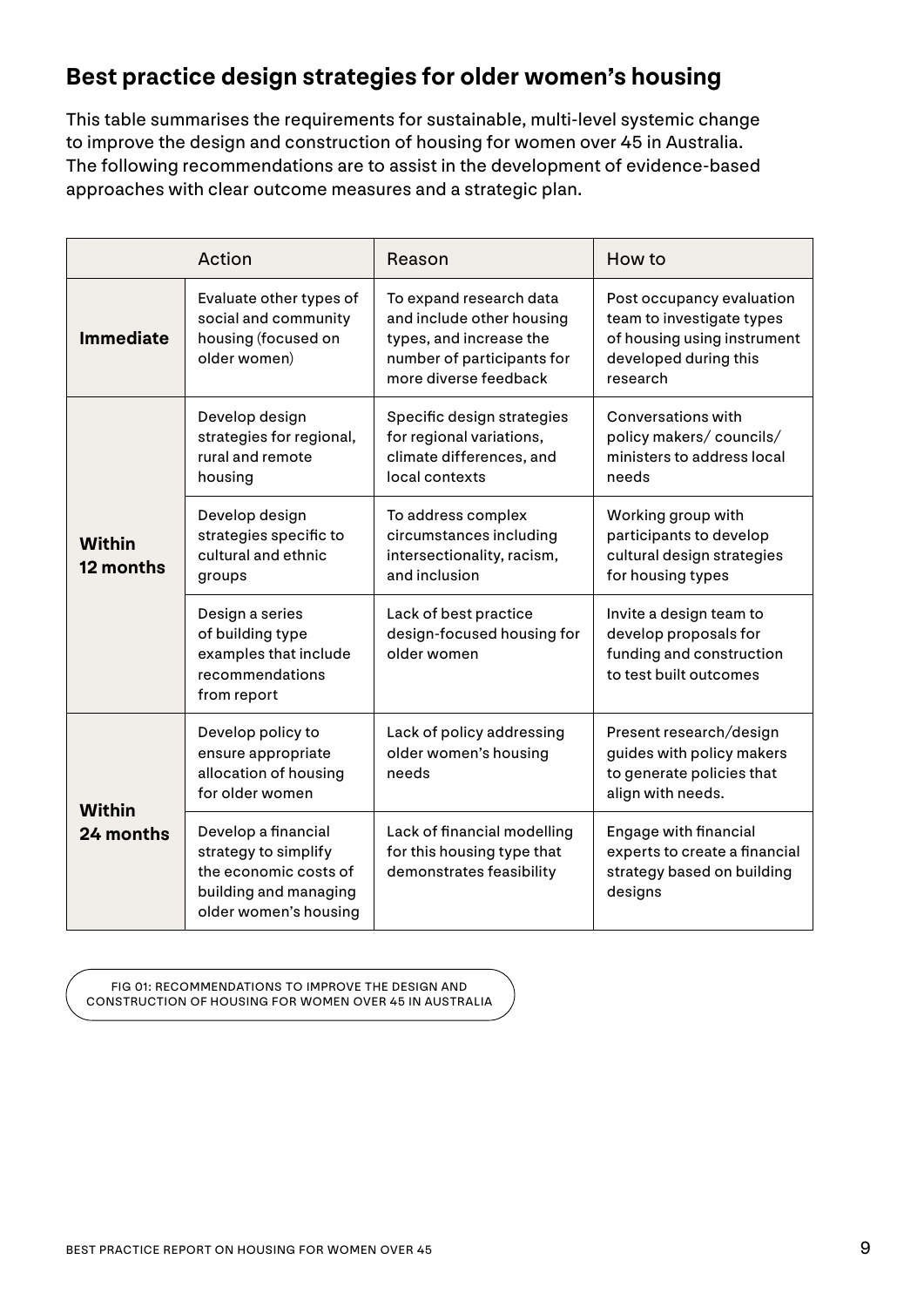# **1. Older women, housing, and homelessness**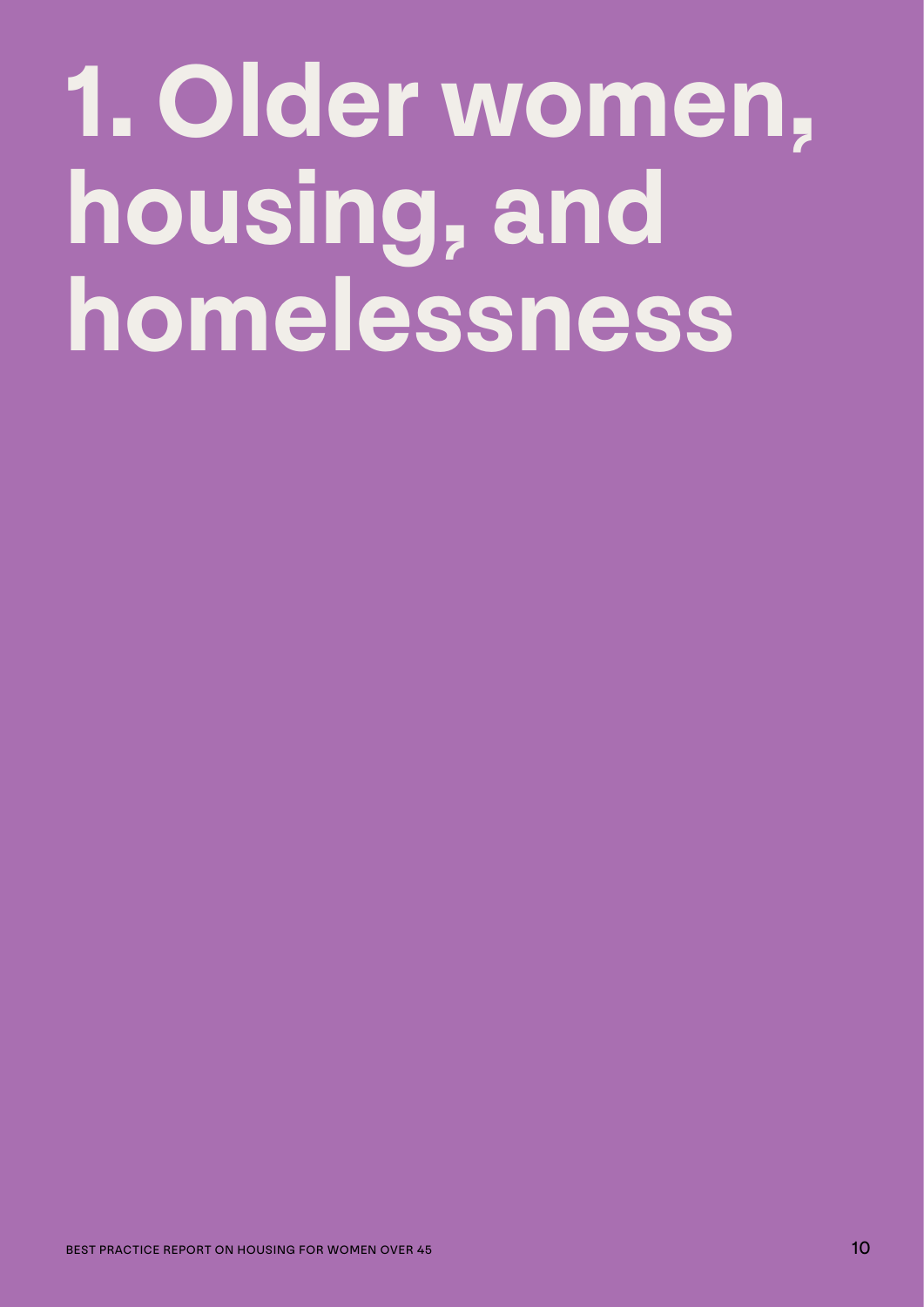#### **1.1 Purpose of this report**

The purpose of this report is to provide research findings and insights that support the development and construction of quality, affordable housing for older women. The larger research project of which this is part explored the housing-related needs of older women living in housing allocated for women at risk of homelessness and sought to identify current examples of best practice building design. The following report details the project background and context, describes the research methodology, and articulates specific research findings and broader learnings from the project. The report concludes with recommendations for future projects on older women's housing for design and construction experts, housing providers and sector stakeholders.

#### **1.2 Why this research is significant**

The requirement for this research project stems from recent reports of a rapid growth in the numbers of older women at risk of homelessness in Australia. As architects and researchers, we are aware of the lack of a best practice model for older women's housing that addresses architectural and landscape design implications. Currently, there are few post-occupancy evaluations of housing for women or older women in the Australian context. This report outlines the contextual and practical issues in the evaluation process and highlights the importance of older women's lived experience, and their subjective assessment, in evaluation.

The research team perceived the need for a practical guide that translates older women's lived experiences in their housing into design strategies for future developments. From working on affordable housing projects for women, we understand that older women have needs that are often not met by generic housing developments. This research brings together older women's experience, evaluation of existing housing, and architectural and landscape focused strategies for future housing projects.

Women over the age of 45 are currently the fastest-growing population of people experiencing homelessness in Australia. Reasons for this include family and domestic violence, unsustainable rental prices, single women unable to survive on a single income or pension, carer responsibilities impacting consistent or full-time employment, and the fact that women often retire with half the superannuation of their male colleagues. Many women resort to couch surfing or living in cars and are often not included in statistics related to homelessness. Australian census figures showed an estimated 7000 women over the age of 50 who were homeless in 2016, reflecting a 31 per cent increase since 2011 (AHRC, 2019).

Single women over the age of forty-five are the focus of this research. The standard definition of 'older' adopted by the Australian Bureau of Statistics (ABS) refers to people over sixty-five years (ABS, 2015). However, research indicates that cumulative effects of homelessness, poverty and disadvantage over long periods can have health impacts from as early as forty-five years of age (Dow, Cyarto & Batchelor, 2016). This project adopts the common use of 'older' as 45 years and over, in the context of homelessness.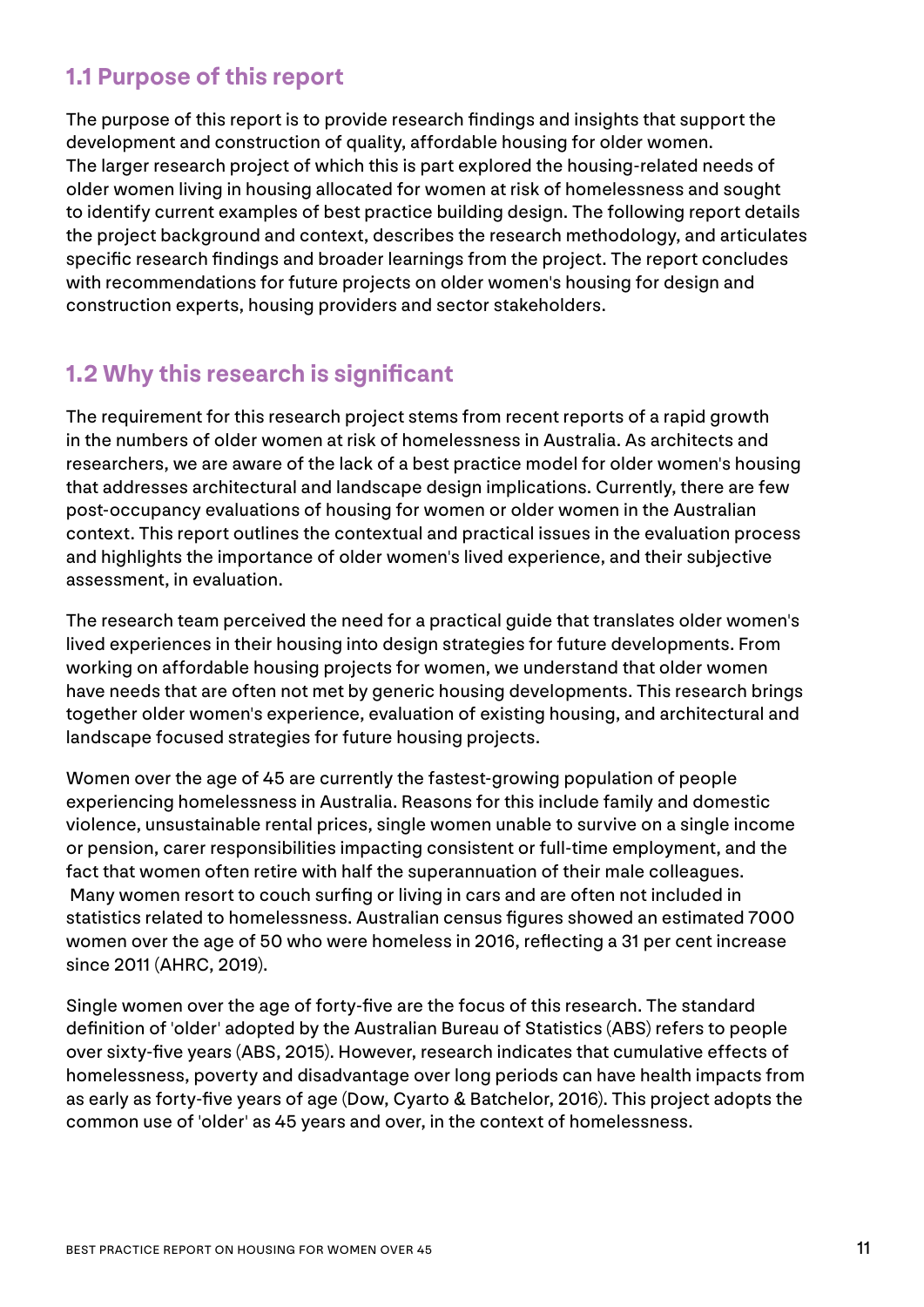Women over 45 tend to have grown children and are at a different stage in their employment history — they have different needs than younger women with young families. Compared to women in a partnership, single older women experience more financial hardship, mobility and health issues, and hidden expenses in supporting adult children and grandchildren. A significant lack of appropriate and affordable accommodation also impacts single women (Petherham, 2014).

The provision of housing specifically for women is a relatively recent development in social housing types offered in Australia. The state of Victoria leads the nation in the provision, renewal, and construction of social housing and the allocation of housing for women and women-led households. The Victorian government's 2020 \$A5.4 billion Big Housing Build will generate 12,000 new affordable and social homes, some of which will support older women. (Raynor, 2021) Other housing initiatives for older women in Victoria include:

- the development of cohousing models;
- the transformation of outdated rooming houses to self-contained units; and
- the generation of more affordable housing options for people at risk of homelessness.

#### **The research team includes:**

**Sophie Dyring,** director of Schored Projects, a Melbourne based architectural and landscape design firm specialising in the design and construction of social and affordable housing for women and landscape projects. Schored Projects is focused on sustainable and socially responsive design solutions.

**Samantha Donnelly**, a PhD candidate, XYX Lab Monash University, is currently researching best practice designs for accommodation for women and families who have experienced domestic violence in New South Wales. She currently teaches at the University of Technology Sydney in the Faculty of Design, Architecture and Building.

**Nicole Kalms** is an academic focused on design as a strategic tool for challenging gender inequity and founding director of the XYX Lab, a team of experienced design researchers exploring gender-sensitive design practices, urban space, and advocacy through realworld projects.

**Naomi Stead**, an academic specialising in gender-equity, oral histories, and architecture in the media, and founding member of Parlour, a collaborative network combining research, informed opinion, and resources on women, equity and architecture in Australia.

Four of the projects included in this research had architectural and/or landscape design consultation from Schored Projects. This collaboration enabled us to access preliminary design concepts, design development drawings, and connections to the service providers, and provided valuable insights into housing design for women in Melbourne. It enabled a nuanced understanding of how the housing providers, stakeholders, and residents contributed to the project outcomes during the design and construction phase.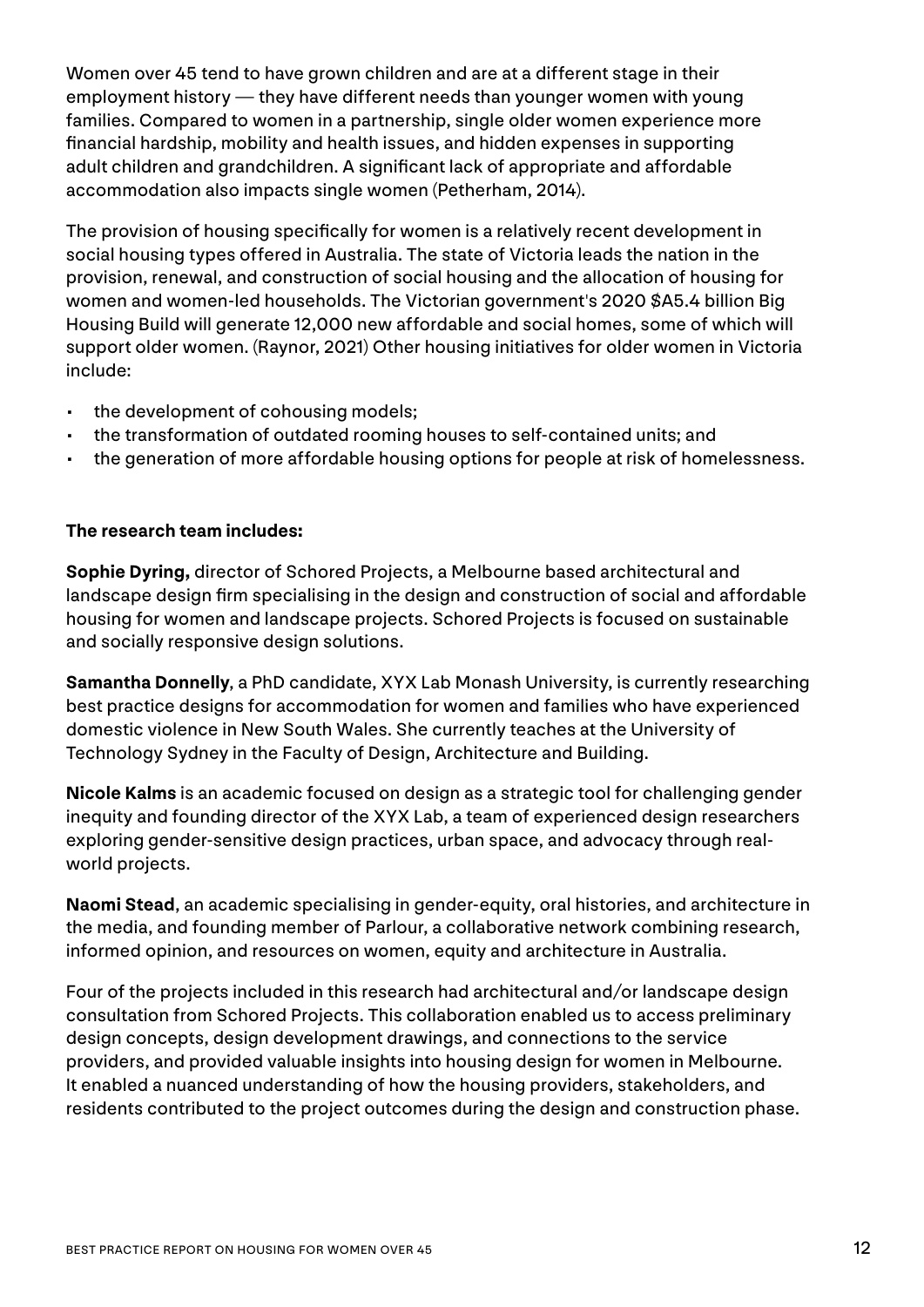#### **1.3 Current research on older women and housing in Australia**

An obvious solution for older women facing homelessness is to provide them with access to appropriate, safe, and affordable homes on a long-term basis. So why is this problem so difficult to solve? Women over 45 currently make up 22% of the total population in Australia, a figure that will gradually increase due to improved life expectancy (AIHW, 2018). Between 2011 and 2050, the number of people aged 65 and over in Australia will nearly double, and those aged over 84 will quadruple. These will mainly be women — a phenomenon termed the 'feminisation of ageing.' (Davidson, DiGiacomo & McGrath, 2011).

In Australia in 2020, 405,000 women aged forty-five years and over were estimated to be at risk of homelessness. This number includes 165,000 women aged 45-55 years and 240,000 women aged 55 years and over (Faulkner & Lester, 2020). Women over forty-five are one of the fastest-growing groups in the homeless population (AHRC, 2019). Considering the shortage of affordable housing, an ageing population, and the accumulated economic disadvantage experienced by women, a rapid increase in homelessness is expected (AHRC, 2019).

The Australian Bureau of Statistics defines homelessness as 'the lack of access to suitable accommodation alternatives or a current living arrangement that: is in a dwelling that is inadequate; has no tenure, or if the initial tenure is short and not extendable; or does not allow them to have control of, and access to space for social relations' (ABS, 2018). In practice, homelessness can include couch surfing, moving between temporary shelters, and living in boarding houses. The impact of homelessness on physical and mental health is unequivocal and rapid. It is also preventable. A recent study on homelessness in Australia asked eight thousand people experiencing homelessness, 'What do you need to be safe and well?'. Eighty-four percent of them stated 'housing and shelter' (Flatau, Tyson, Callis et al., 2018). Access to housing for older people benefits health outcomes, employment options, and access to services, and ultimately reduces the long-term costs for support services (Richardson & Marmot, 2003).

Throughout their lives, the inequality experienced by women is cumulative and has significant negative impacts on women's socio-economic status and ability to thrive in later years. Inequality and poverty affect women's access to work and income, education, affordable housing, health, and community services (Feldman & Radermacher, 2016). Gender discrimination, the gender pay gap, social norms, and ageist stereotypes prevent many women from maximising employment and income opportunities, burdening them with unpaid work and caring responsibilities. Although women in this age group do not necessarily have it harder than men over forty-five, they face complex situations that often relate to other people in their lives. They are more likely to experience divorce, issues with adolescent children, the death of a parent, career problems, financial strain, and low selfesteem (Thomas, Mitchell & Woods, 2018). One of the main reasons older women seek emergency housing is domestic and family violence (AIHW, 2020).

Women experience ageing and homelessness differently from men: women face more poverty and personal risk and live longer than men. These issues are compounded by the caring role women often play. Homelessness increases the risk of death for older women, increases chronic health conditions, and causes premature ageing (AAG, 2018). Women's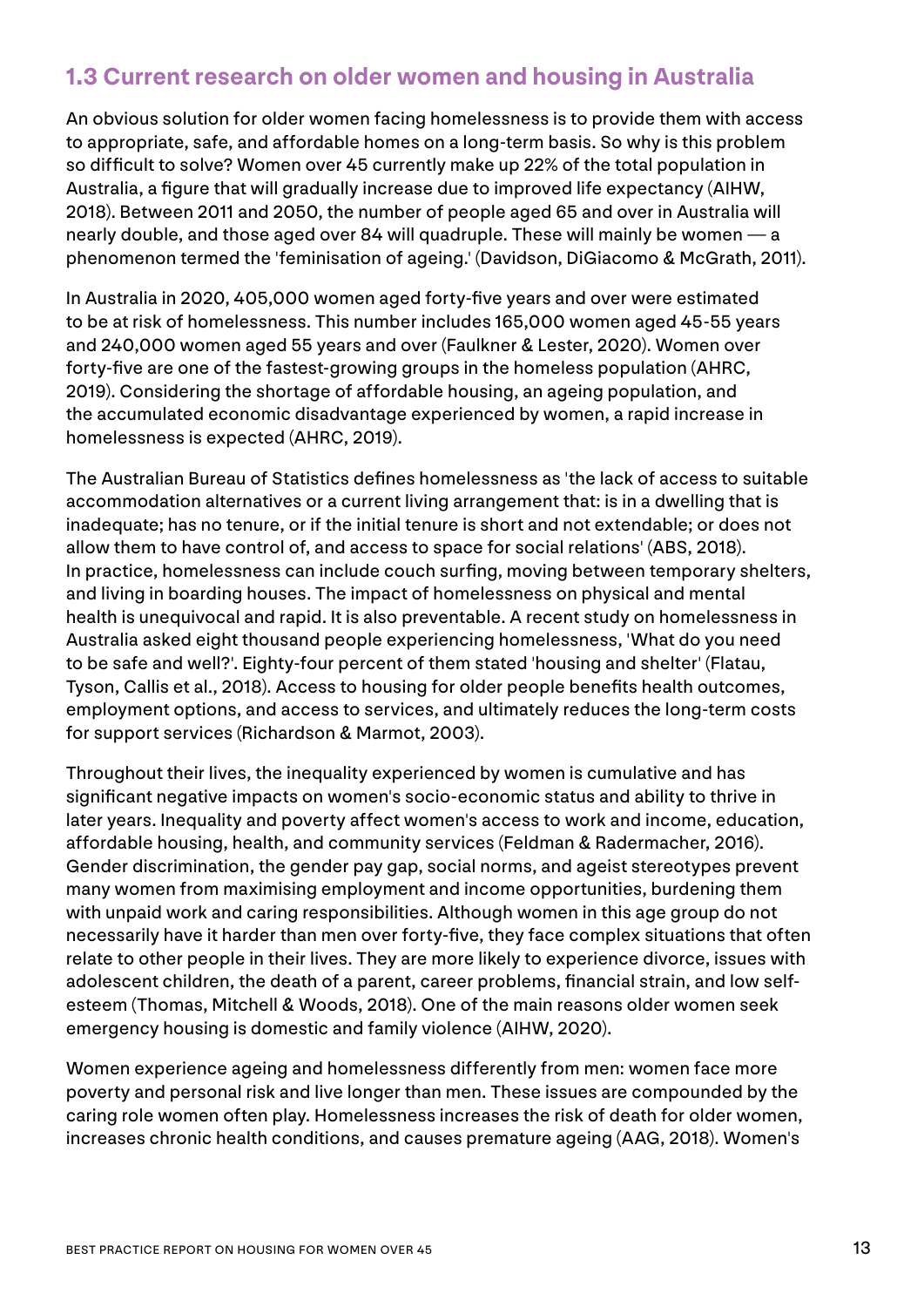homelessness is often labelled 'invisible' (Petersen & Parcell, 2015) as their situations and needs may not align with the mainstream understanding of homelessness. Women are more likely to stay with friends, live in their car, remain at home in risky situations of physical, emotional, economic, or sexual violence, and are less likely to access support services (Petersen & Parcell, 2015). Women often experience housing stress for the first time after separation from or death of a partner (McFerran, 2010). These complex situations make it hard to comprehend, accurately measure, and respond to the extent of older women's housing needs. With many women facing fragile futures dependent on support from services, pension payments, and assisted housing programs, the restricted access to safe housing caused by age and gender becomes a human rights issue.

The number of older women in Australia who identify as homeless increased by 63% in 5 years (2013-2018) (AHRC, 2019), representing an overall increase of 55% in the last decade (AAG, 2018). This rapid increase in homelessness indicates three critical failures: a lack of understanding of housing needs, a lack of affordable and appropriate building stock, and a lack of policymakers prepared to remove barriers that prevent older women from accessing housing (HAAG, 2020).

There is little published research that provides evaluation and feedback on how housing helps or hinders the lives of older women and whether the provided housing types are indeed appropriate to their needs. This project builds on several key findings in previous works undertaken by the Lord Mayor's Charitable Foundation, including the Time of Our Lives? report (2016) and Greater Melbourne Vital Conversations Older Women report (2017) by looking in more depth at the architectural and design implications of housing types for older women in the Melbourne area.

#### **1.4 Objectives of this research**

We identified a lack of post-occupancy evaluation of built projects for women in Melbourne. We recognised the importance of older women's voices in evaluating their housing. The proposition underlying this project is that if more women can access safe, fit-for-purpose, long-term accommodation, then the cycle of homelessness can be effectively and economically addressed.

This report and design guide are outcomes of the post-occupancy evaluations, conversations with housing providers and older women living in various housing types, and feedback from experts in housing and ageing in place. They contribute to scholarly research and practice-based literature that combines input from the disciplines of landscape, architecture, interior architecture, health, psychology, construction, and social welfare with the lived experiences of older women residents. This contribution forms part of an ongoing study of housing for older women more broadly in Australia.

The design guide provides a series of design strategies have emerged from the research project addressing the needs of women over 45 living in metropolitan housing in Australia that. The design strategies are scaled to address different needs — to redecorate, remodel or build new — to show the diverse options available. It aims to assist community housing providers, local government councils, social housing, and construction industry experts in producing housing for older women.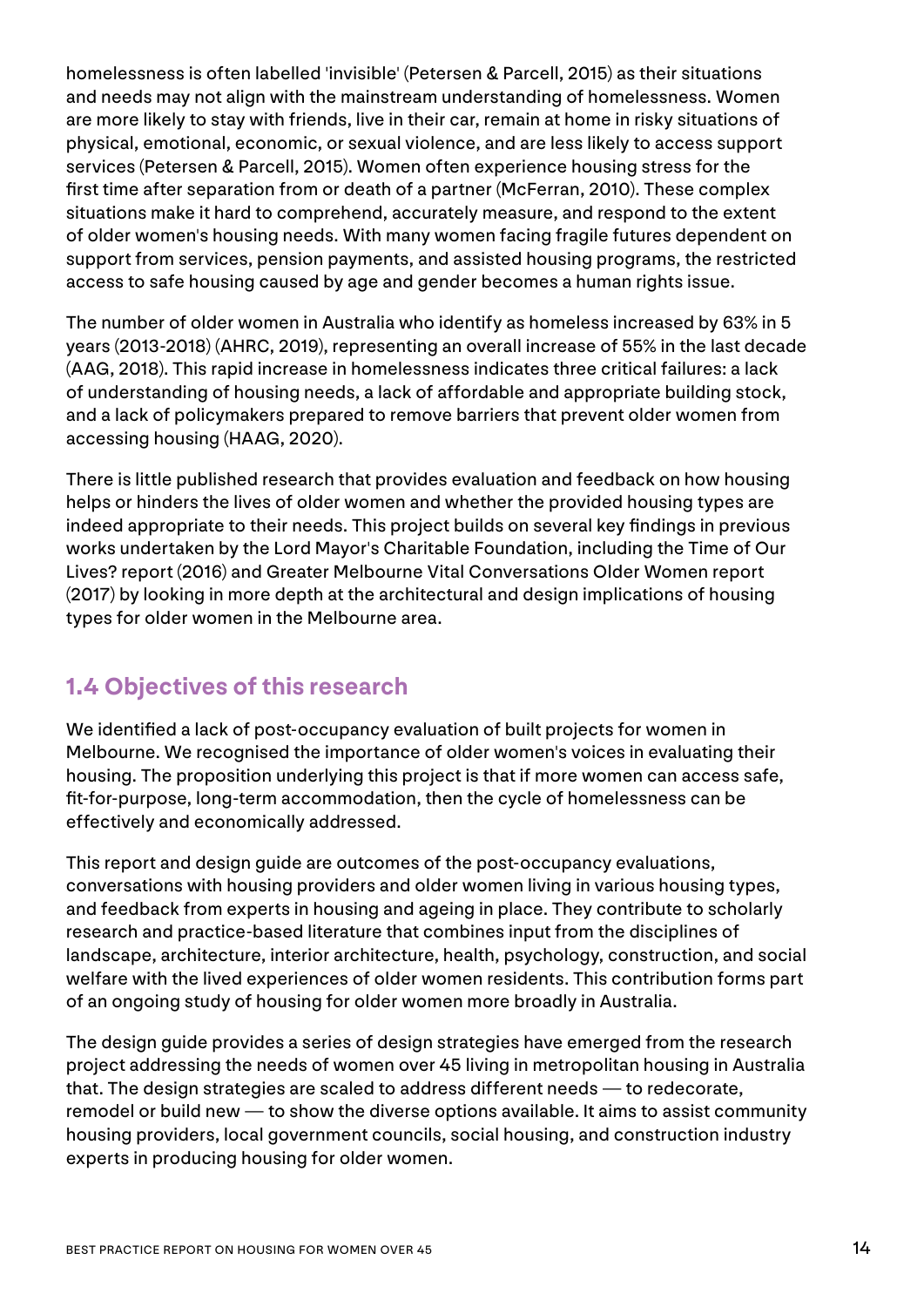# **2. Research context**

BEST PRACTICE REPORT ON HOUSING FOR WOMEN OVER 45 15 15 15 15 15 15 15 15 15 15 15 15 16 17 17 17 17 17 17 17 1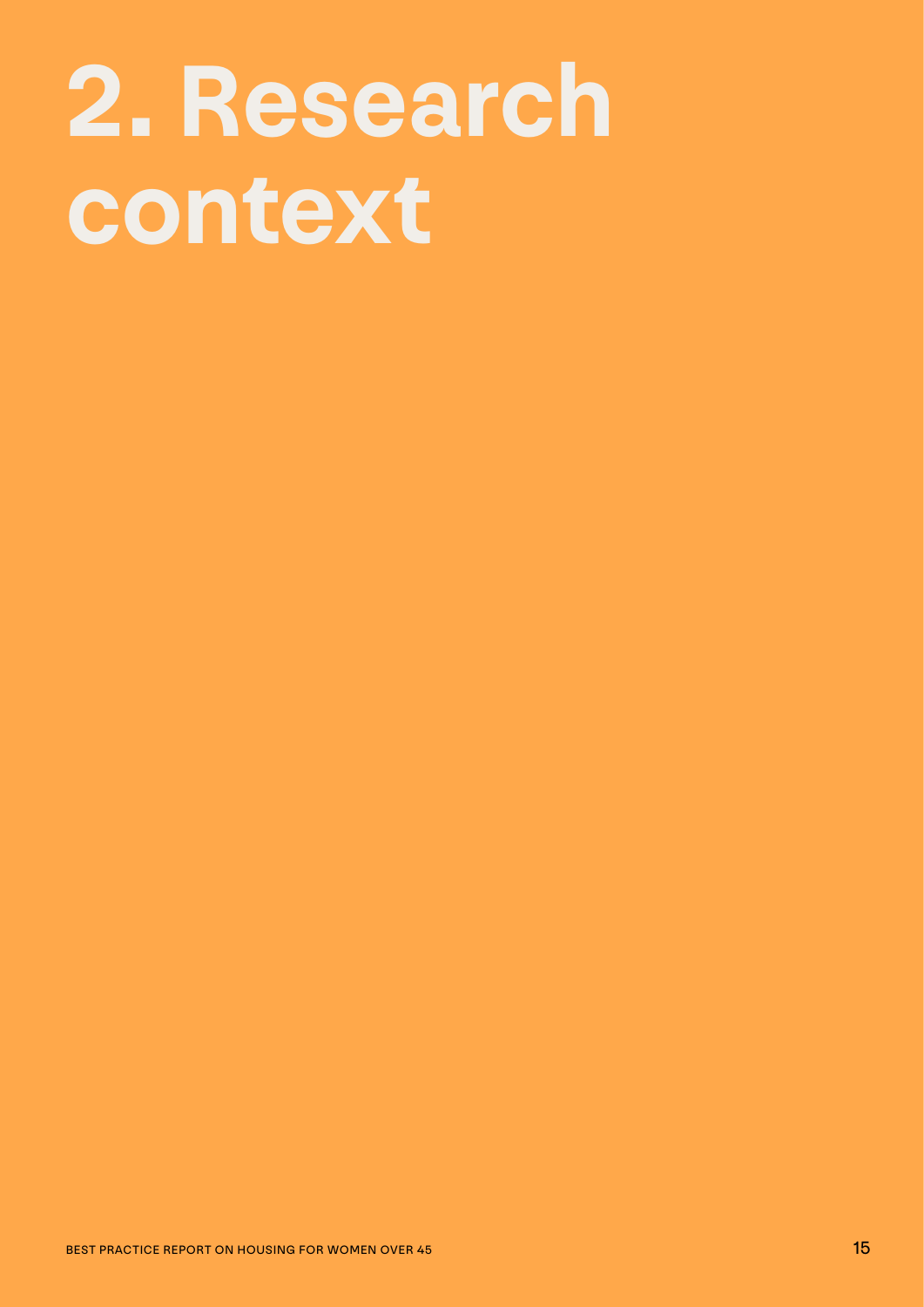#### **2.1 The social housing system in Victoria**

Two types of social housing exist in Australia: public housing and community housing. Both types are for people on low incomes, including those who have experienced homelessness, family violence, or other special needs. The main difference between public and community housing is that public housing is owned and managed by the government, whereas community housing is owned or managed by community housing providers. Community housing providers are generally more responsive and provide personalised tenancy management. Some specialise in helping specific groups, like women, singles, older people, or people with access issues. Community housing providers tend to spend more on housing repairs and maintenance, they can benefit from tax concessions such as the GST exemptions, and they can borrow funds more quickly than government bodies (Community Housing Industry Association Victoria, 2019; Inner Sydney Voice, 2017). They are registered and regulated by the state government.

The majority of community or social housing is public housing. However, the percentage of community housing has rapidly increased in the last 15 years, with the transfer of ownership or management of public housing from the government to community housing providers rather than an actual increase in the housing stock. In Victoria in 2019, 79% of social housing was public housing, 19% was community housing, and 2% was Indigenous community housing (AIHW, 2020).

All social housing residents pay rent, calculated at 25-30% of the total household income, including wages and payments from Centrelink and the Department of Veterans Affairs (Housing Vic, 2021) subsidised by the Victorian government. More than half (55%) of all new social housing allocations in Australia in 2019-20 were to single people (singles over and under 55 years), and at least 37% of new allocations were for families with dependent children (single parents and couples) (AIHW, 2020).

About 802,000 occupants lived in Australia's social housing network in 2019/20, up from 797,100 the previous year. Across all social housing, 62 per cent of occupants were women, and 49 per cent were aged 40 years or older. In Victoria, 68% of all social housing allocations were to residents entering the system for the first time. Thirty-two percent were for households relocating to another home. Of this second group, 95% of public housing transfers and 82% of community housing transfers were approved for a priority transfer. Households needing priority transfer include those who need to move when their home is no longer safe, or who are experiencing changes in circumstances that make the home no longer suitable, such as deteriorating health or mobility. (Homes Victoria, 2021).

Older women who require accommodation and who cannot afford private rentals can access housing provided by the social housing sector. To a certain extent, the sector offers a range of housing options to meet different budgets, spatial needs, and housing preferences. However, there is a disparity between supply and demand for everyone, including older women. Social and affordable housing for single women in an appropriate location ensuring safety, community and connection to services is difficult to access. Not all social housing is appropriate for older women facing homelessness, making it more challenging to ensure the physical and mental safety and security they need to survive.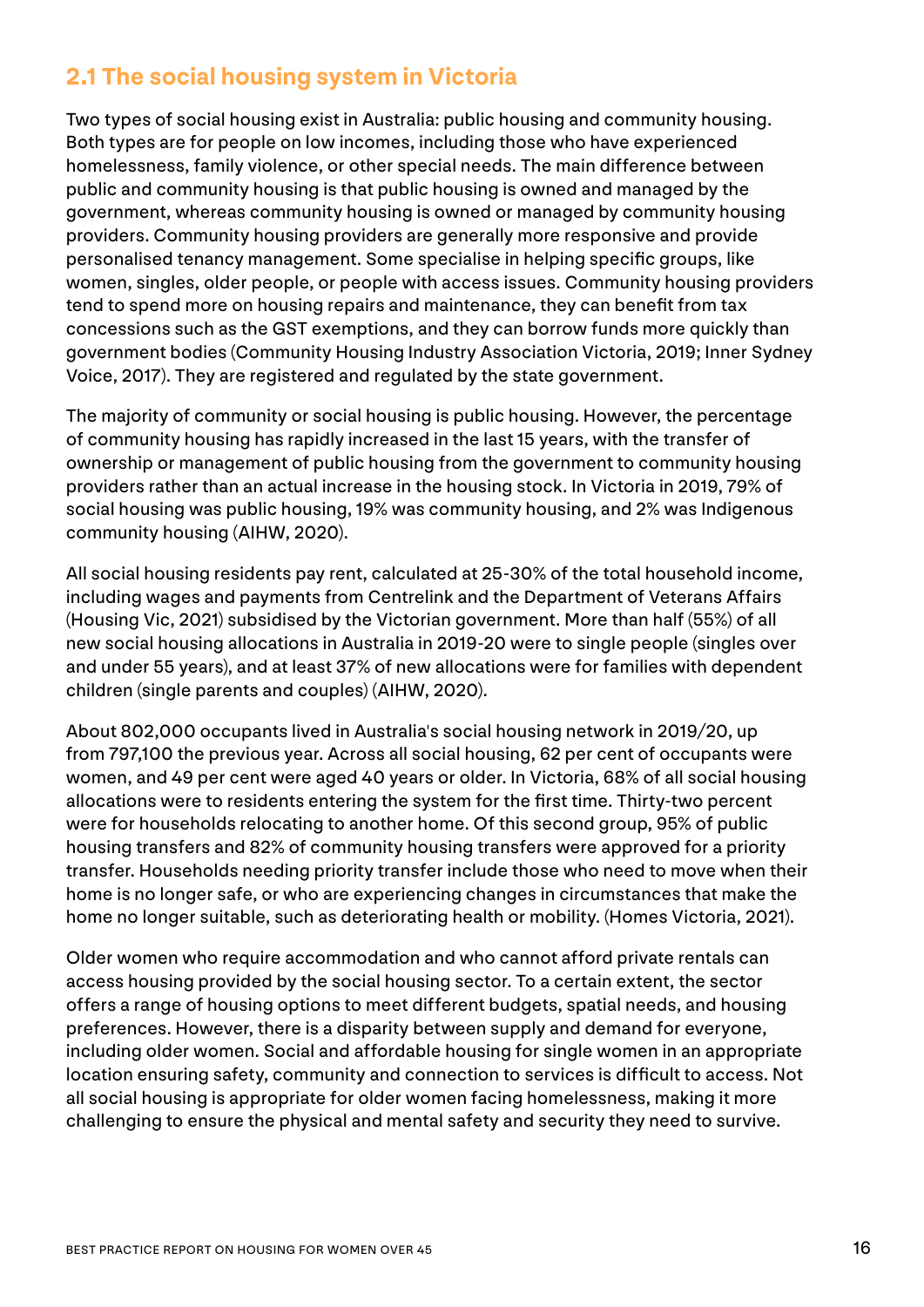#### **2.2 Common housing types for social housing**

There are various building types of social housing units, including freestanding individual dwellings and townhouses, apartments in multi-unit developments, rooming house accommodation in group homes or boarding houses, and accommodation tailored to specific needs. Public housing dwellings tend to be a relatively even mix of separate houses, apartments or units, and semi-detached townhouses. In Australia, community housing dwellings are more likely to be an apartment or unit (50%), followed by a separate house (30%). However, there has been an increase in apartment or unit types in the last ten years (AIHW, 2020).

The size of social housing dwellings differs depending on the location and provider. Public housing dwellings are most likely to be 3-bedroom dwellings (37%) or 2-bedroom dwellings (31%). Community housing dwellings were likely to be 2-bedroom (35%) or 1-bedroom (32%). For Indigenous public housing, most dwellings are 3-bedroom dwellings (59%) and there are very few 1-bedroom dwellings (2%); for Indigenous community housing, there are a majority of 3-bedroom dwellings (47%), then 4-bedroom dwellings (26%), with very few 1-bedroom dwellings (3%) (AIHW, 2020). These figures perhaps reflect the more rural or remote location of the housing.

As well as long-term accommodation, community housing providers may offer transitional and crisis accommodation and rooming house accommodation, depending on the resident's needs and the availability of housing. Transitional accommodation is a supported short-term accommodation program that is a stepping-stone to more permanent housing in public, community, or the private rental market. It makes up 20% of community housing tenancies. Residents in transitional housing are often there due to a change in circumstance — loss of employment, partnership breakdown, or domestic violence.

Crisis accommodation is short-term accommodation for people experiencing or at risk of homelessness following an emergency, including domestic violence or other crises. Specialist services are provided on-site in this type of housing.

Rooming houses are mainly accommodation for single people. There are over 1000 registered rooming houses in Victoria, many of which are in the inner urban areas of Melbourne. Residents rent a room in the house and share common facilities such as kitchens, bathrooms and laundries. Many owner-occupiers are converting rooming houses into self-contained units with kitchenettes and bathrooms. These serve an important role in housing single people in the social housing system. These properties house the most marginalised individuals who may have experienced chronic homelessness and need assistance to adjust to stable lifestyles (CHIA Victoria, 2021). While rooming houses are registered entities, they are not regulated by the government. Therefore, they can range from well-run premises owned by not-for-profit organisations to dodgy rooms let by unscrupulous landlords (HAAG, 2021).

For older women, particularly Indigenous older women, access to a 1-bedroom dwelling is limited, as the social housing supply tends to favour families and couples. Although this is gradually changing to reflect the shift in demographics, housing stock that addresses older women's housing needs is not increasing at the rate needed to support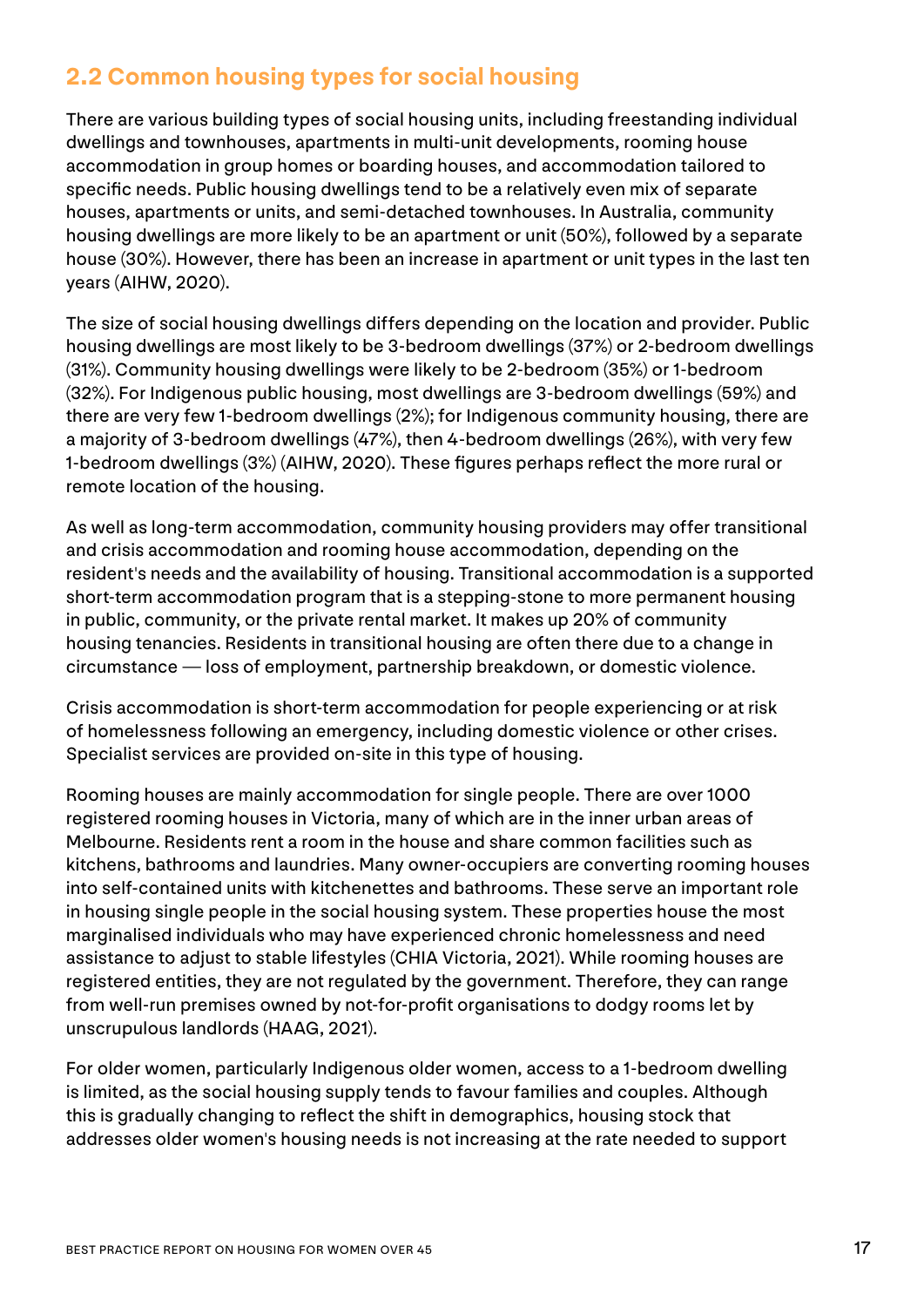the increasing number of women facing homelessness in their later years. This research reveals that 1-bedroom dwellings are not ideal for older women who regularly care for young children or family members or for working or studying from home. There is a need for 1-½ bedroom dwelling types to accommodate single older women with adequate space to lead their complex lives.

For the research, we initially selected six housing types in the Melbourne area, built or upgraded after 2017 and managed by community housing providers who allocate dwellings specifically for single women, older women, and women-led families at risk of homelessness. These projects were selected because they directly address social needs, were designed for women facing or at risk of homelessness and were designed as affordable living units using various financial and funding models.

#### **The housing types included:**

- Tiny house: Harris Transportable Housing, Launch housing (2019)
- Townhouse: Coburg Townhouses, Women's Property Initiatives (2016)
- Apartment: Bayswater Apartments, Women's Housing Limited (2019)
- Rooming house: Female Rooming House, Servants Community Housing (2018)
- Women-led Family Housing: Pakenham, Women's Property Initiatives (2018)
- Crisis Accommodation: Emerge Women's and Children's Support Network (2020).

Housing providers of all six housing types participated in the first round of interviews. However, the women-led family housing and crisis accommodation types were not included in the second round of interviews. Residents living in these units were either not over 45 or did not want to participate. The four remaining housing types included apartment, rooming house, tiny house and townhouse. These are explained below.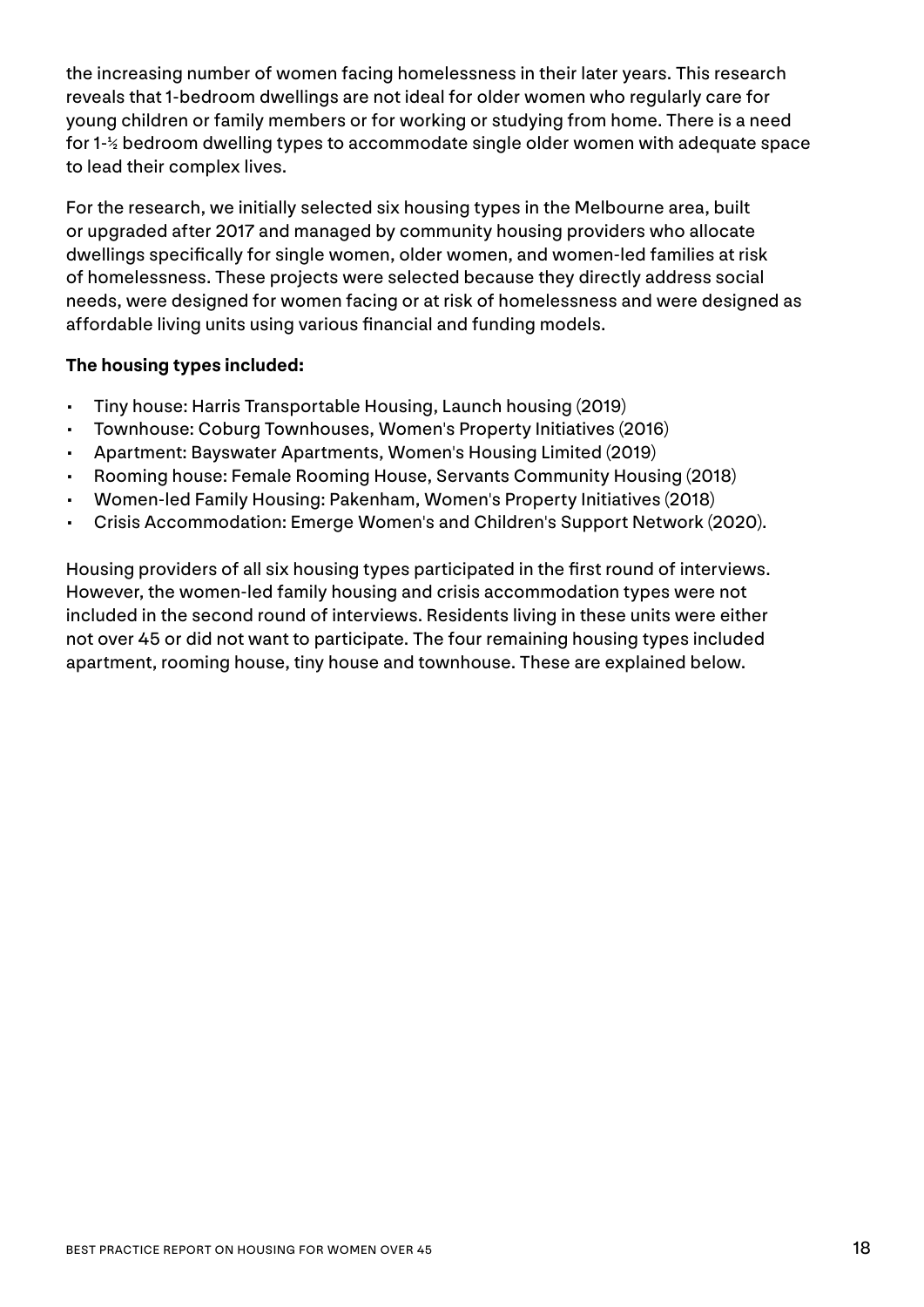#### Housing type: Apartment

**Name:** Bayswater Apartments **Service provider:** Women's Housing Limited **Architect:** Clarke Hopkins Clarke Architects

This housing is located 27 km east of Melbourne CBD in the residential suburb of Bayswater, close to transport and commercial services, a library, and local parks. The development was completed in 2019. It includes one apartment building with 27 apartments across four levels and is managed by Women's Housing Limited. It provides women at risk of domestic or family violence with long-term accommodation. An office in the building permits the provider and family violence support staff to deliver on-site assistance and programs. Women of all ages access this housing. This development won the Social Infrastructure Development of the Year in the 2020 Urban Developer Awards and was Activity area winner and overall Knox Award winner in the 2021 Knox Design and development awards.



FIG 02: APARTMENT SECTION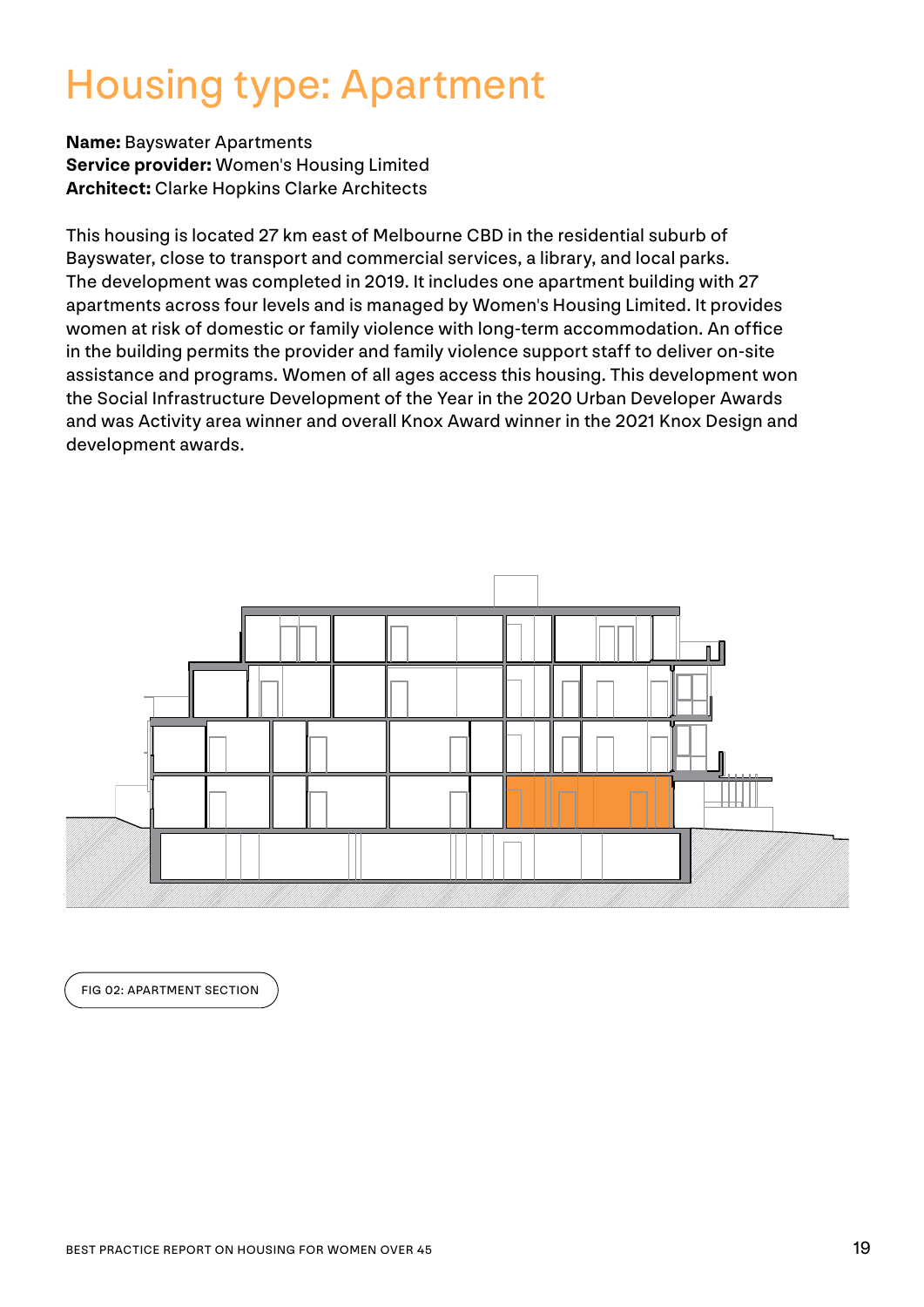

FIG 03: APARTMENT PLAN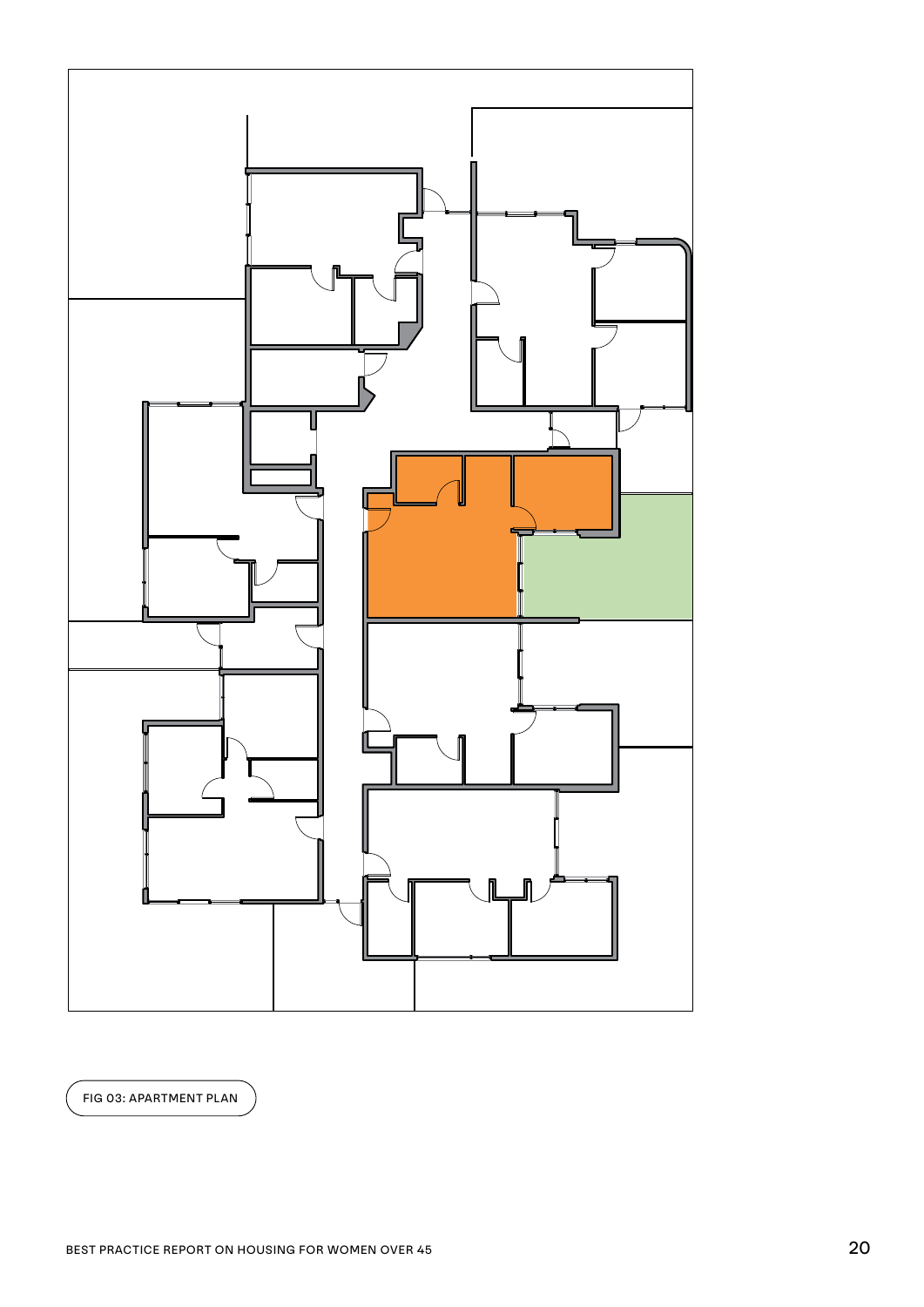#### Housing type: Rooming house

**Name:** Female Rooming House **Service provider:** Servants Community Housing **Architect:** Unknown (dwelling renovated in 2017 - consultant Schored Projects)

This rooming house is located in a freestanding dwelling eight kilometres from Melbourne's CBD. It was previously used by the Presbyterian church to house the minister, then as student accommodation. The property has seven bedrooms and two bathrooms. Servants Community Housing provides accommodation for single women without children, assisted by a live-in manager. The six residents share kitchen and bathroom facilities.



FIG 04: ROOMING HOUSE SECTION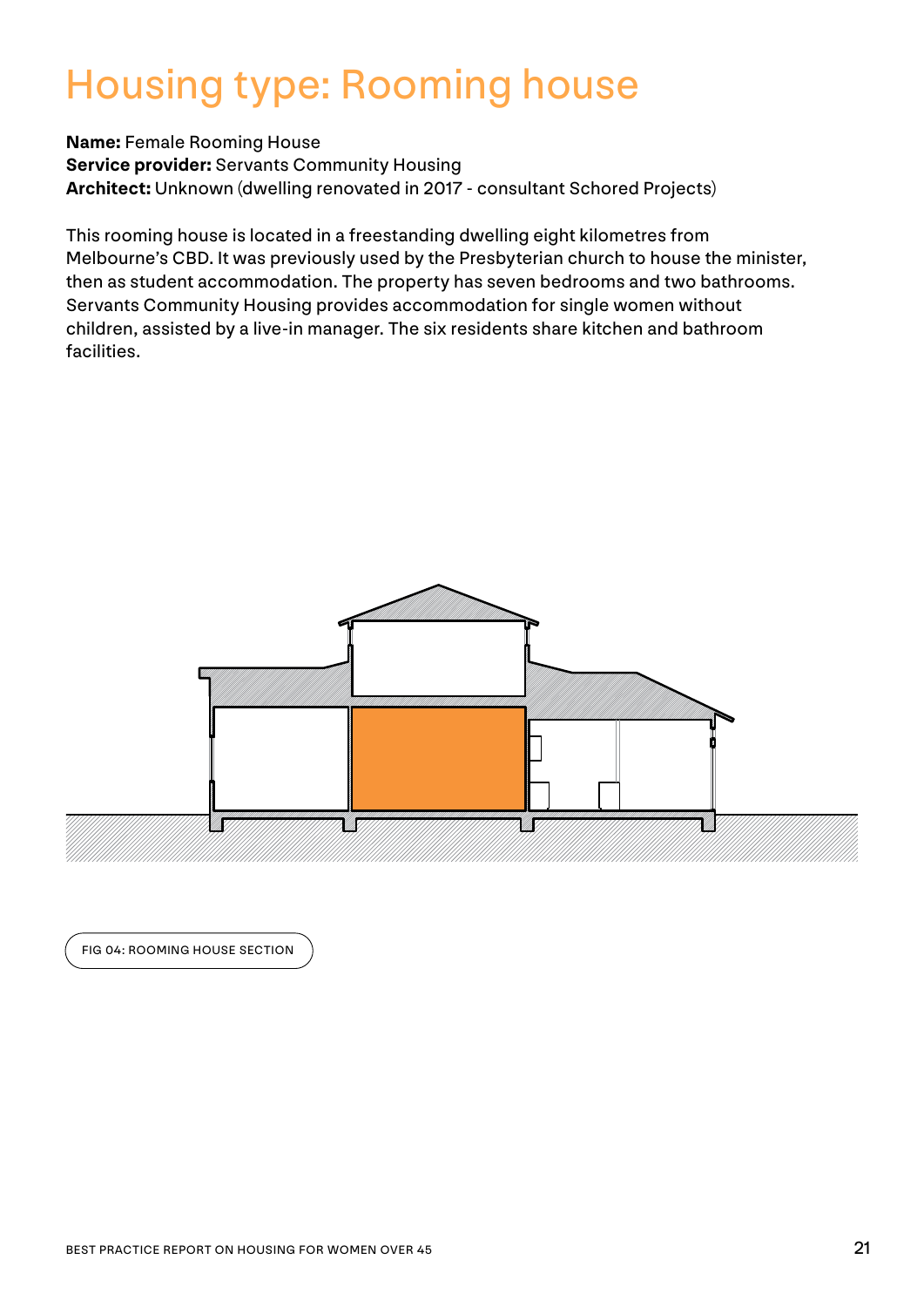

FIG 05: ROOMING HOUSE FIRST FLOOR PLAN



FIG 06: ROOMING HOUSE GROUND FLOOR PLAN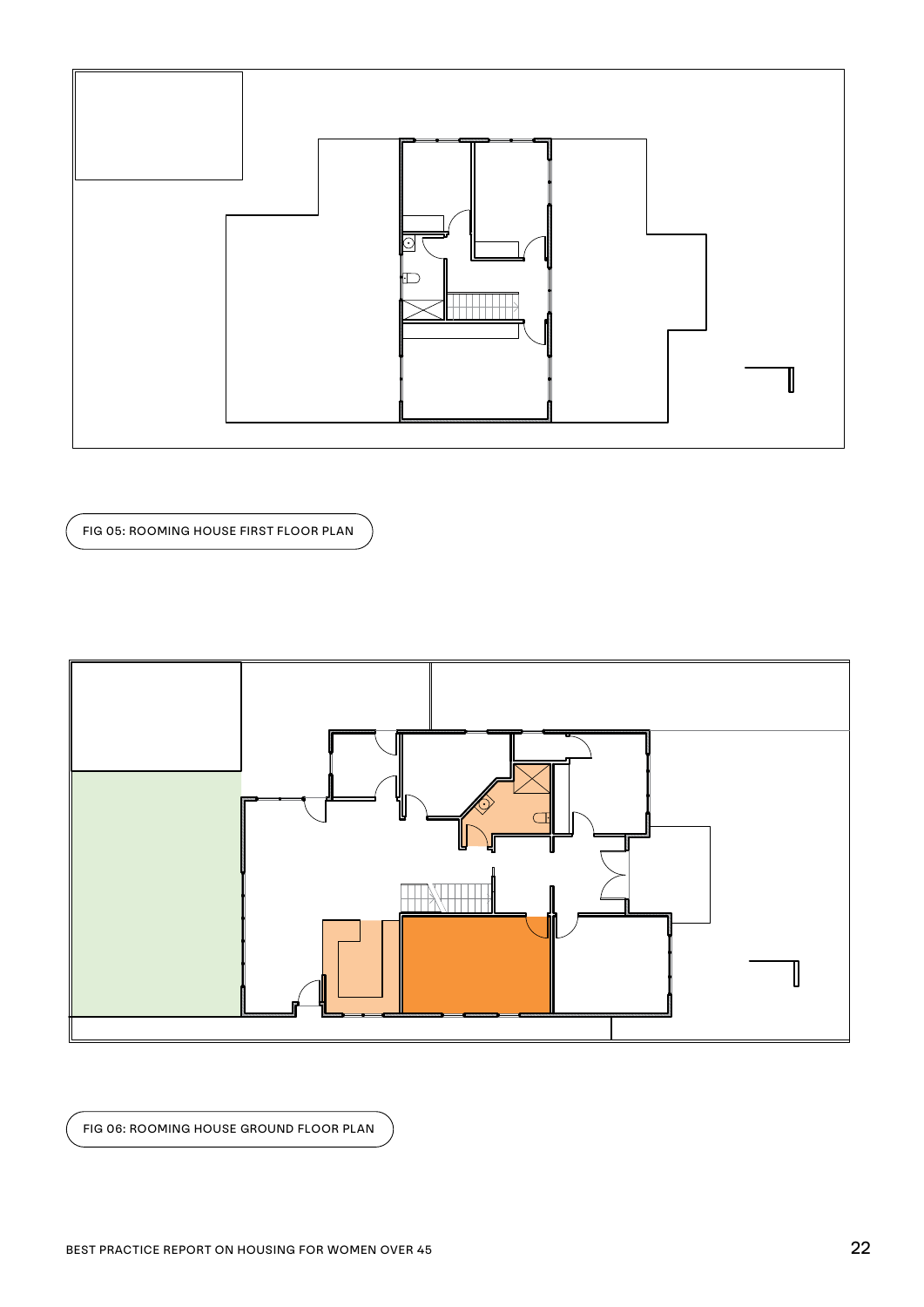#### Housing type: Tiny house

#### **Name:** Harris Transportable Housing **Service provider:** Launch Housing **Architect and Landscape architect:** Schored Projects

This housing type is located on vacant VicRoads land approximately seven kilometres west of Melbourne's CBD. Self-contained transportable units can be relocated when VicRoads need the site, making this an innovative solution to provide housing for people who have experienced chronic homelessness, providing 57 units over nine sites. The project won Best Planning Idea Small Project in the 2019 PIA National Awards for Planning Excellence and Best Planning Idea Small Project for the 2018 PIA Victoria Awards for Planning Excellence.

This project is a collaborative partnership between VicRoads, Launch Housing, Department of Health and Human Services, and Schored Projects. Each unit provides a kitchen and bathroom with full-size furnishings, a loft, a dining/sleeping space, and integrated storage. Front and back verandas provide outside space, and fences enclose various-sized yards to the front and rear of each unit. Units are arranged according to each site's available space and type of community.





FIG 07: TINY HOUSE UNIT PLAN AND SECTION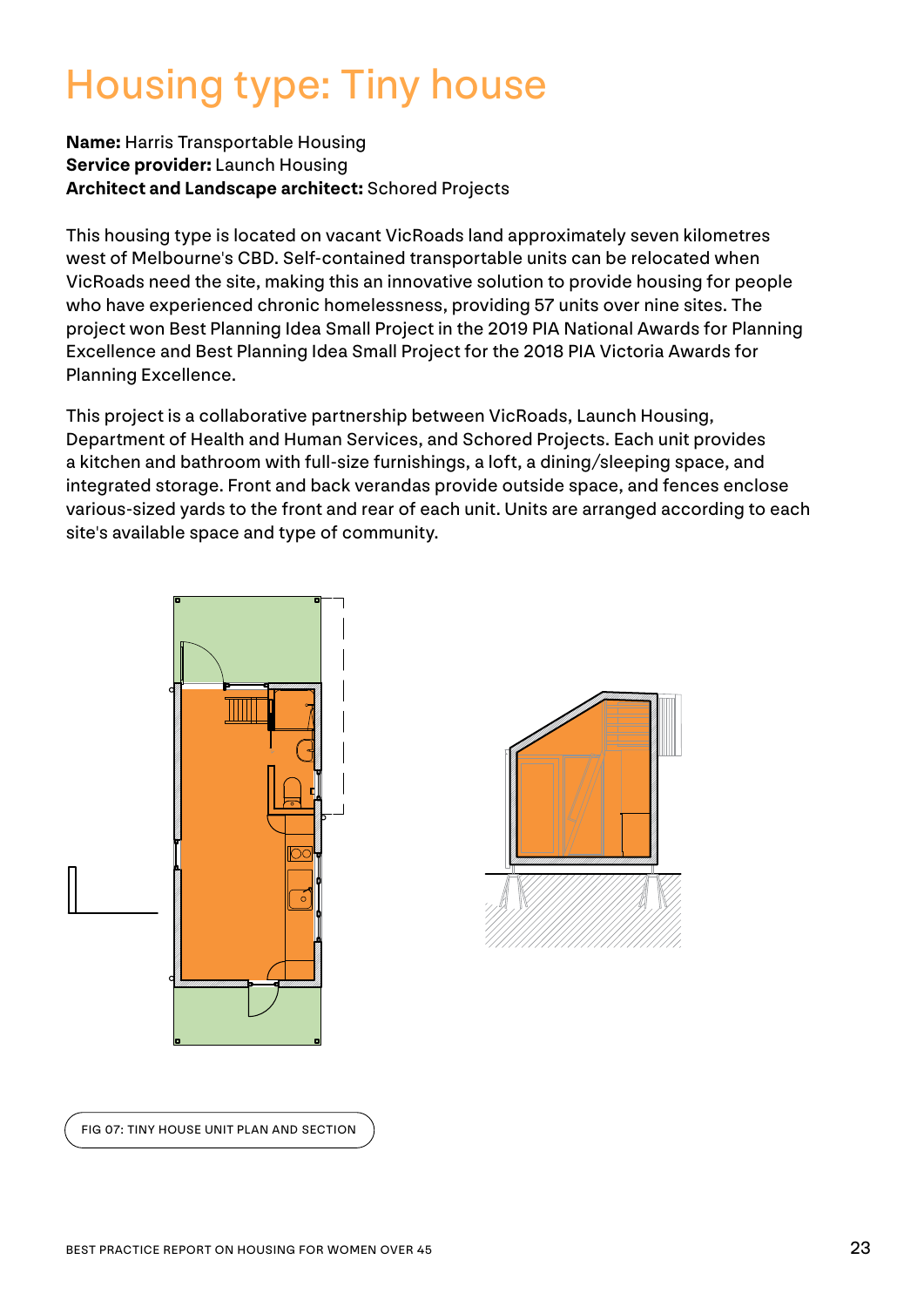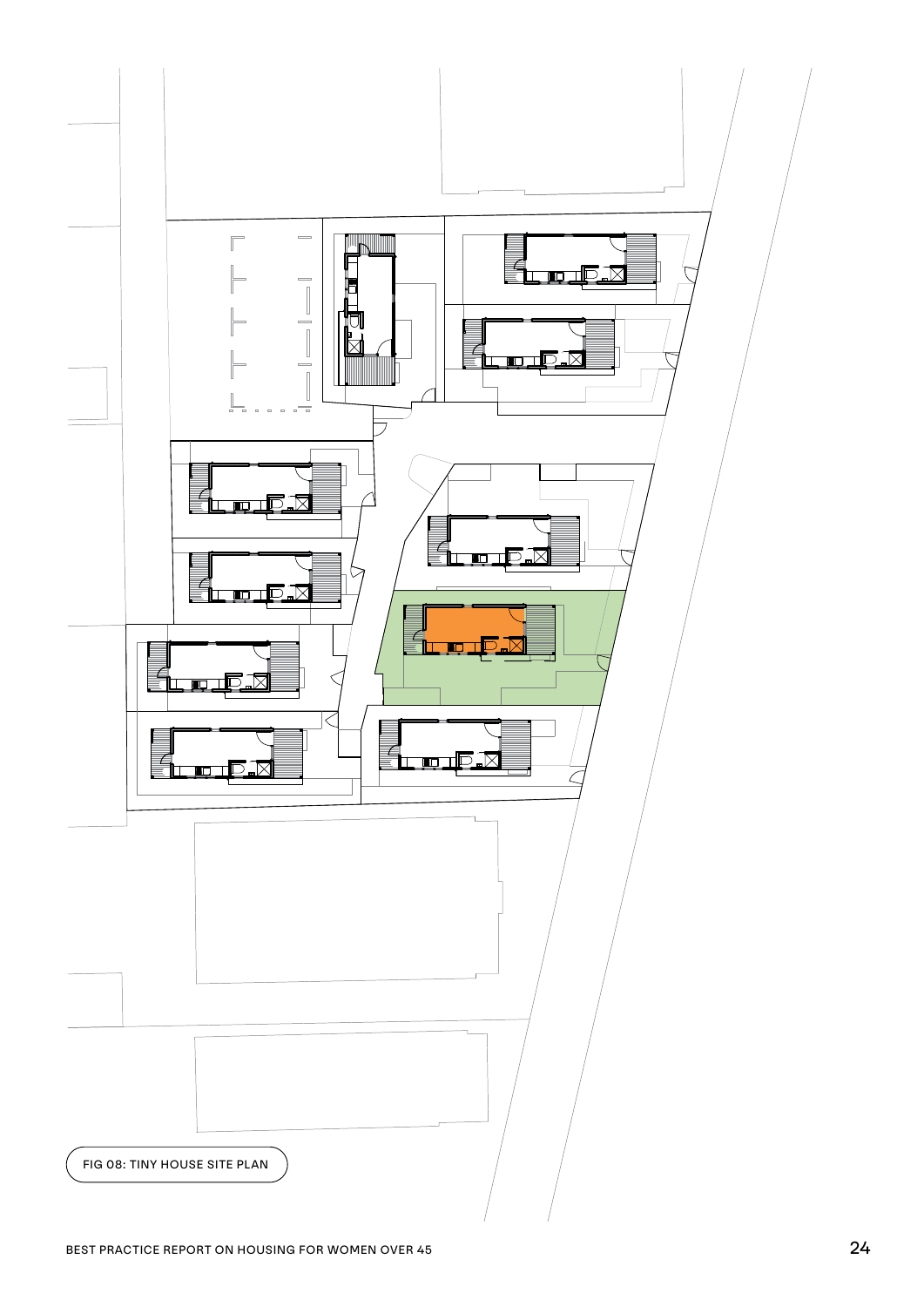#### Housing type: Townhouse

**Name:** Coburg Townhouses **Service provider:** Women's Property Initiatives **Architect and Landscape architect:** Schored Projects

This housing is located in a suburban area 8 km north of the Melbourne CBD and was completed in 2016. It comprises five one-bedroom and two two-bedroom units with private courtyards. It is located adjacent to a train line, close to trams, bike paths, shops and community services. Women's Property Initiatives provides accommodation for single women and women-led households. This project won an award for Leading Housing Development Project Victoria in the 2017 Australasian Housing Institute Awards.



FIG 09: TOWNHOUSE SECTION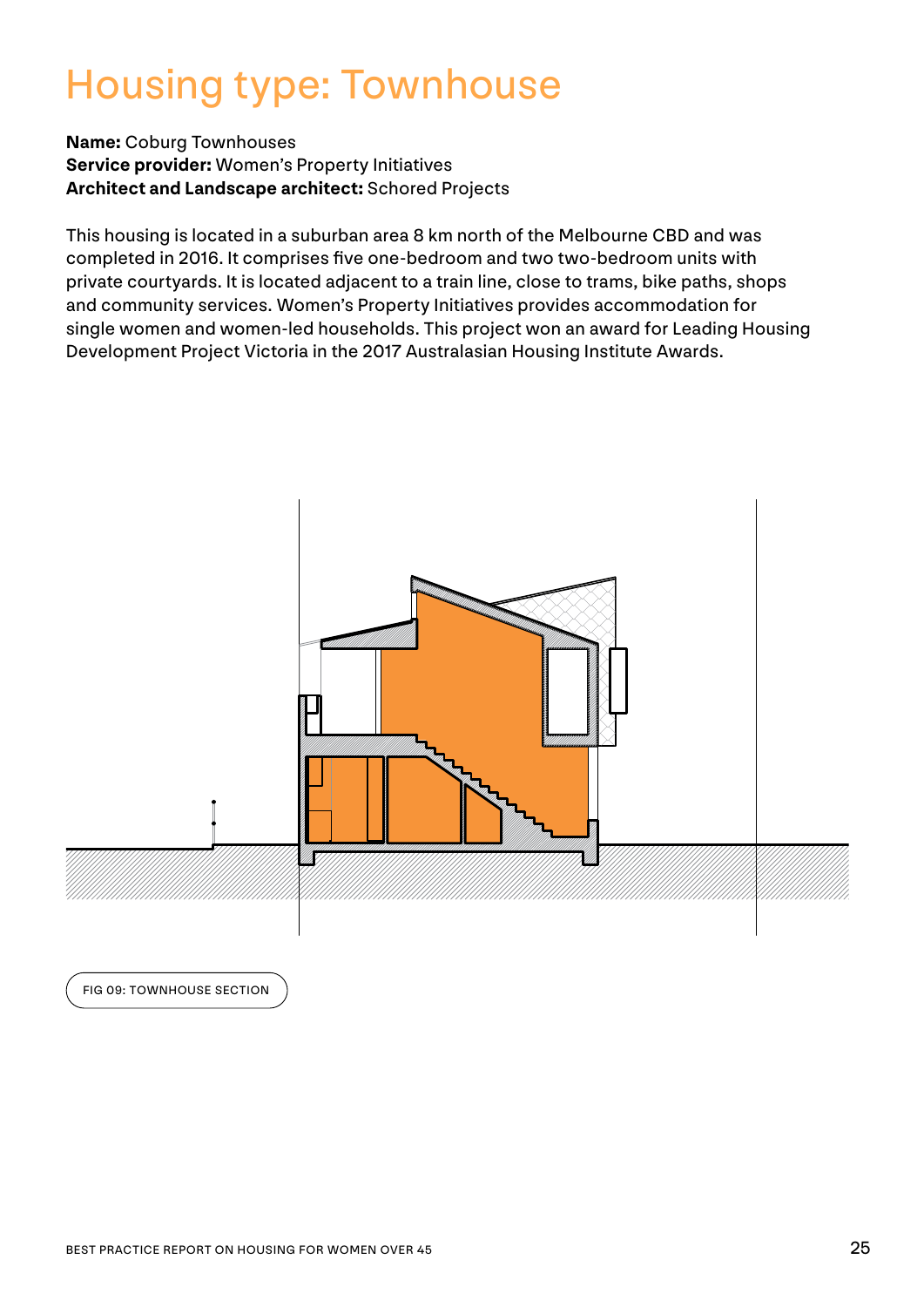

FIG 10: TOWNHOUSE GROUND FLOOR PLAN

 $\mathbb I$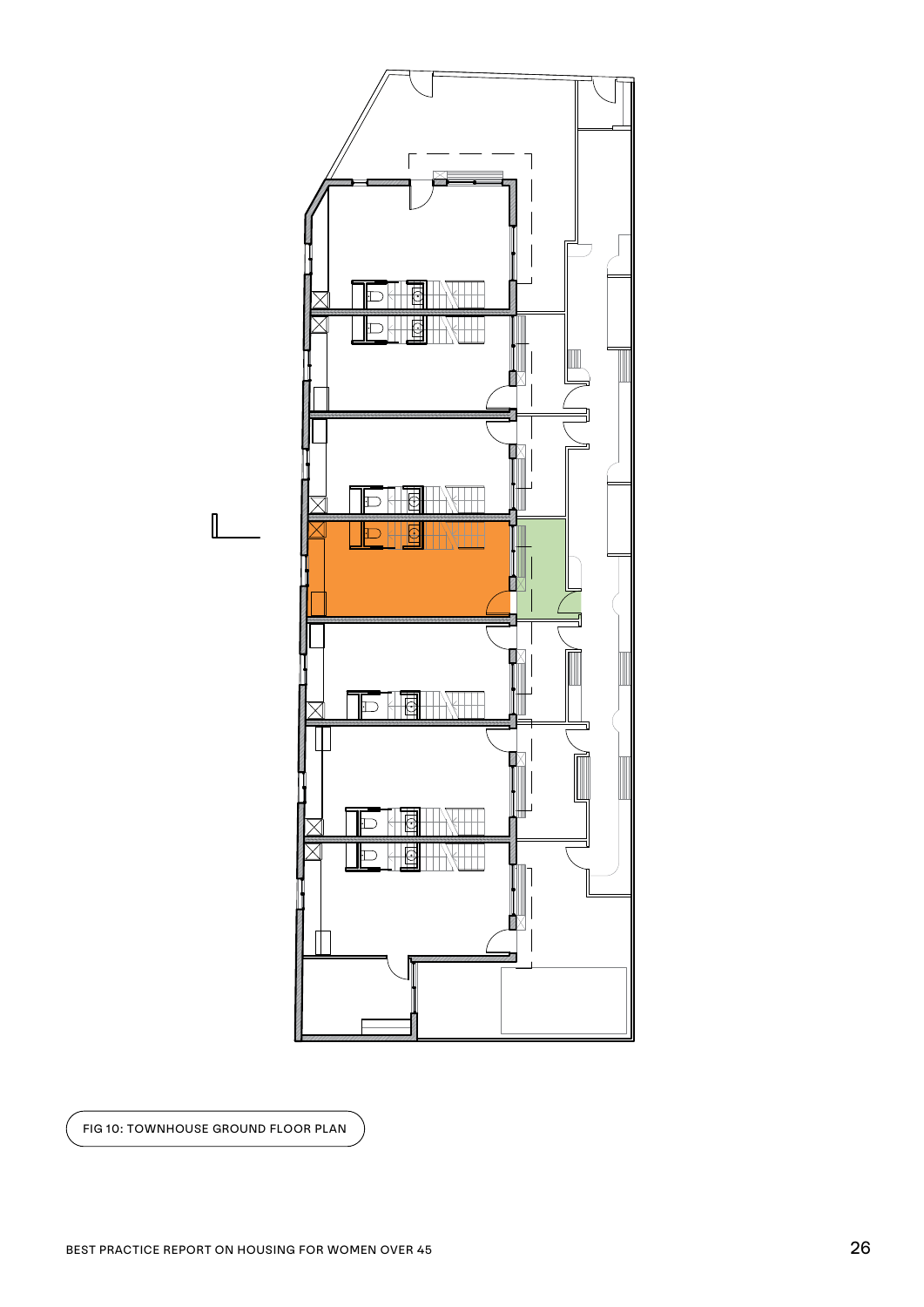

FIG 11: TOWNHOUSE FIRST FLOOR PLAN

 $\mathbb{I}$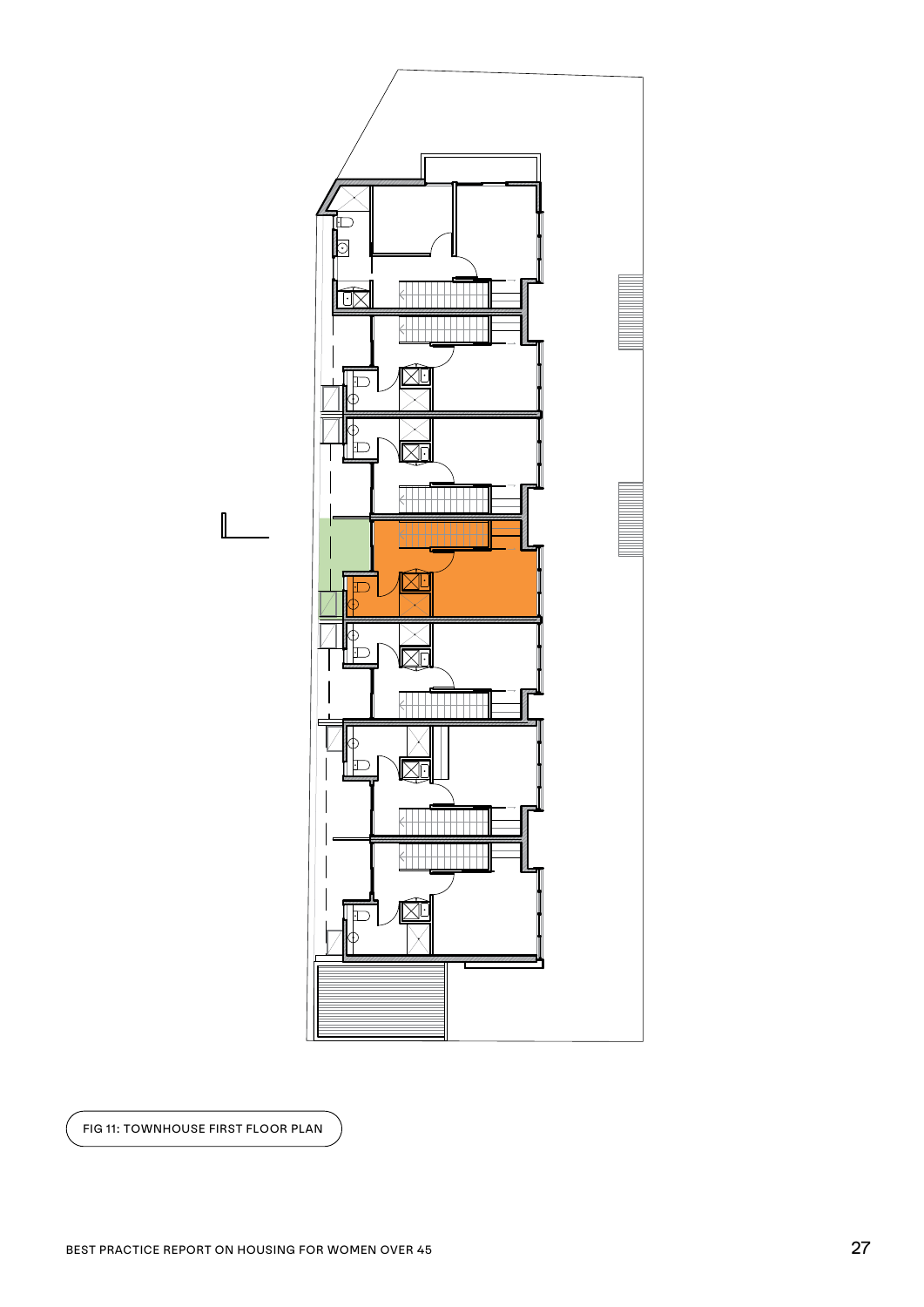#### **2.3 Community housing providers**

In Victoria, approximately ten registered community housing associations and thirty community housing providers manage the allocation of social housing. The majority of this housing is long-term accommodation for families and individuals who cannot afford or cannot access the private rental market. Housing associations are generally larger notfor-profit organisations that develop, own, and manage housing for those on low incomes (DFFH, 2021).

In Victoria, several providers allocate housing specifically for women. Women's Housing Limited, Women's Property Initiative, and YWCA Housing focus on providing dwellings for single women or women-headed families. Many other community housing providers, including Launch Housing and Servants Community Housing, provide dedicated housing for women within their wider demographic.

The housing included in this research is managed by four community housing providers in the Melbourne area: Launch Housing, Servants Community Housing, Women's Property Initiatives and Women's Housing Limited. Although they all provide housing for people at risk of homelessness, providers have different organisational missions. Crisis accommodation, managed by Emerge Women and a children's support network, was not included in the final analysis, but the input from the providers was included in Phase One.

#### **Launch Housing — tiny house units**

Launch Housing is a secular Melbourne-based community organisation that has delivered homelessness services and life-changing housing supports to men, women, and children since 2015. It provides a variety of housing supports, including transportable housing, youth services, rental assistance, and supported housing options, particularly for people experiencing mental health issues. Launch aims to drive social policy change, advocacy, research, and innovation in the social housing sector.

#### **Servants Community Housing — rooming house accommodation**

Servants Community Housing provides safe, affordable community housing in Melbourne's inner east to men, women, and children. Its mission is to create communities where respect, dignity, hope, and opportunity are developed through quality housing. Servants currently manage four properties with 95 residents. Unlike other service providers, Servants provides live-in house managers who support residents and connect them to the local community. Residents are provided with daily meals and access to communal spaces and services.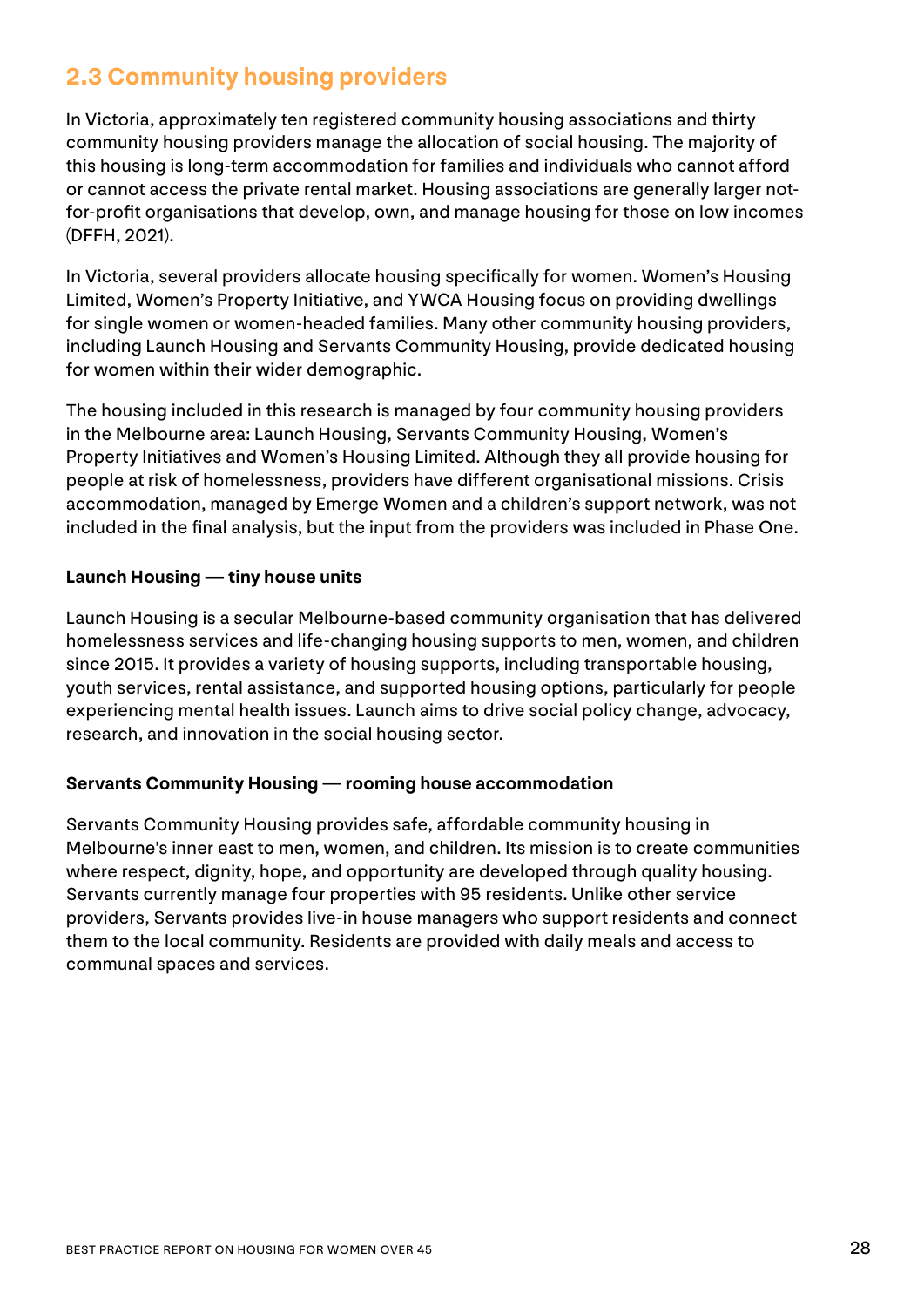#### **Women's Housing Limited — domestic violence family housing**

Women's Housing Limited is a Victorian, not-for-profit organisation that provides low-cost housing to women at risk of homelessness. As a registered Housing Association, Women's Housing Limited has a diverse housing portfolio, capacity, and experience to deliver large-scale housing projects. Women's Housing Limited is committed to advocating for the housing needs of women and children and contributing to the growth of affordable housing stock.

#### **Women's Property Initiatives — townhouse units, women-led family housing**

Women's Property Initiatives is a not-for-profit, community housing provider focused on providing permanent and affordable homes specifically for women and women-led families. Their commitment to providing long-term, affordable homes, support, and advocacy for women on low incomes responds to their belief in housing as a human right. Women's Property Initiatives owns 101 homes, and manages 140 rental properties, and in 2021 completed a housing development for single older women.

#### **Emerge Women and Children's Support Network — crisis accommodation**

Emerge provides crisis and transitional housing for women and children who have experienced domestic or family violence. As the only independent specialist family violence service in Melbourne, it advocates for increased funding for short, medium, and long-term crisis and affordable housing. Many of the women and children supported by Emerge are highly disadvantaged and come from culturally and linguistically diverse (CALD) backgrounds.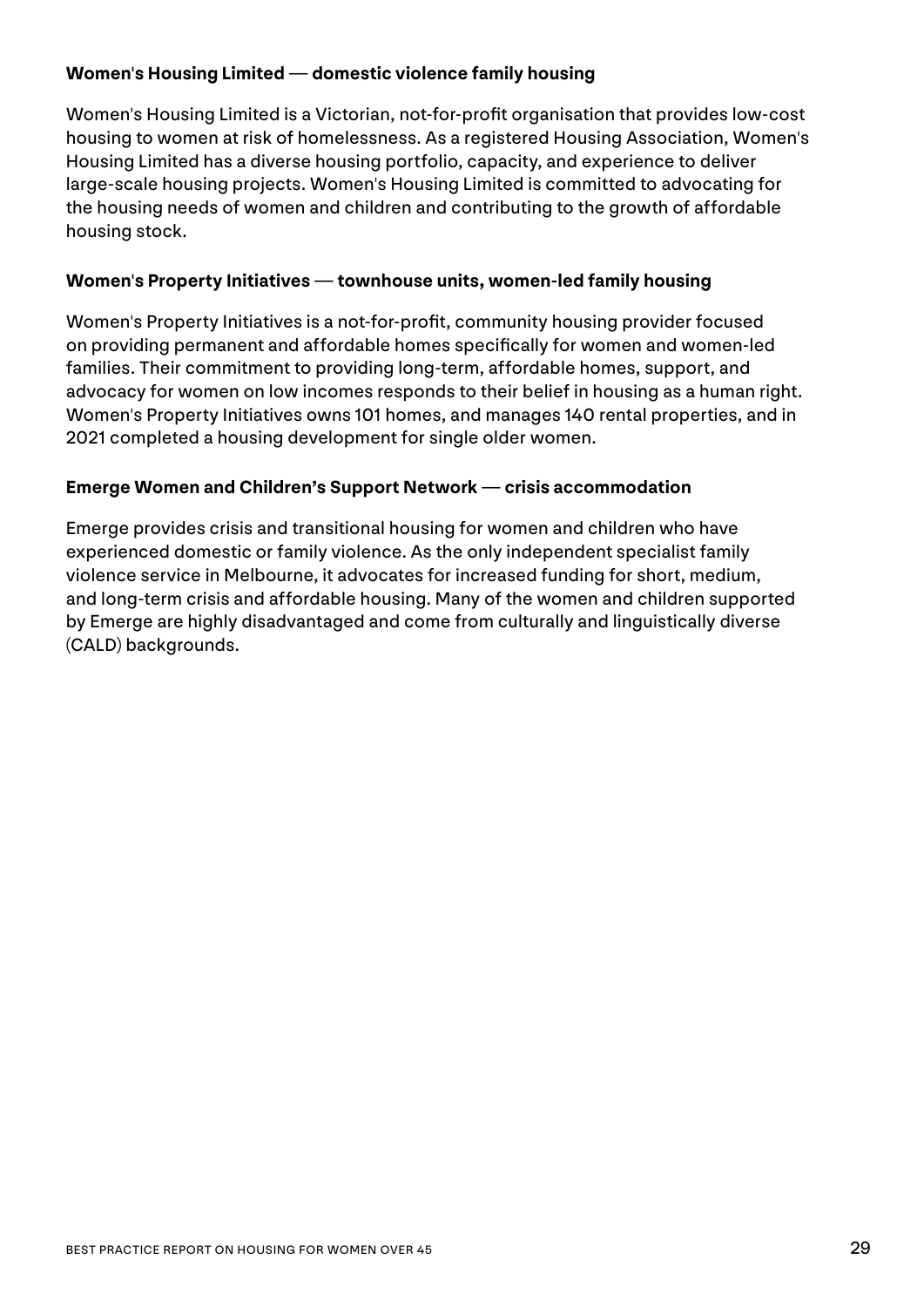# **3. Research methods**

BEST PRACTICE REPORT ON HOUSING FOR WOMEN OVER 45 30 SECOND DESCRIPTION OF THE REPORT ON HOUSING FOR WOMEN OVER 45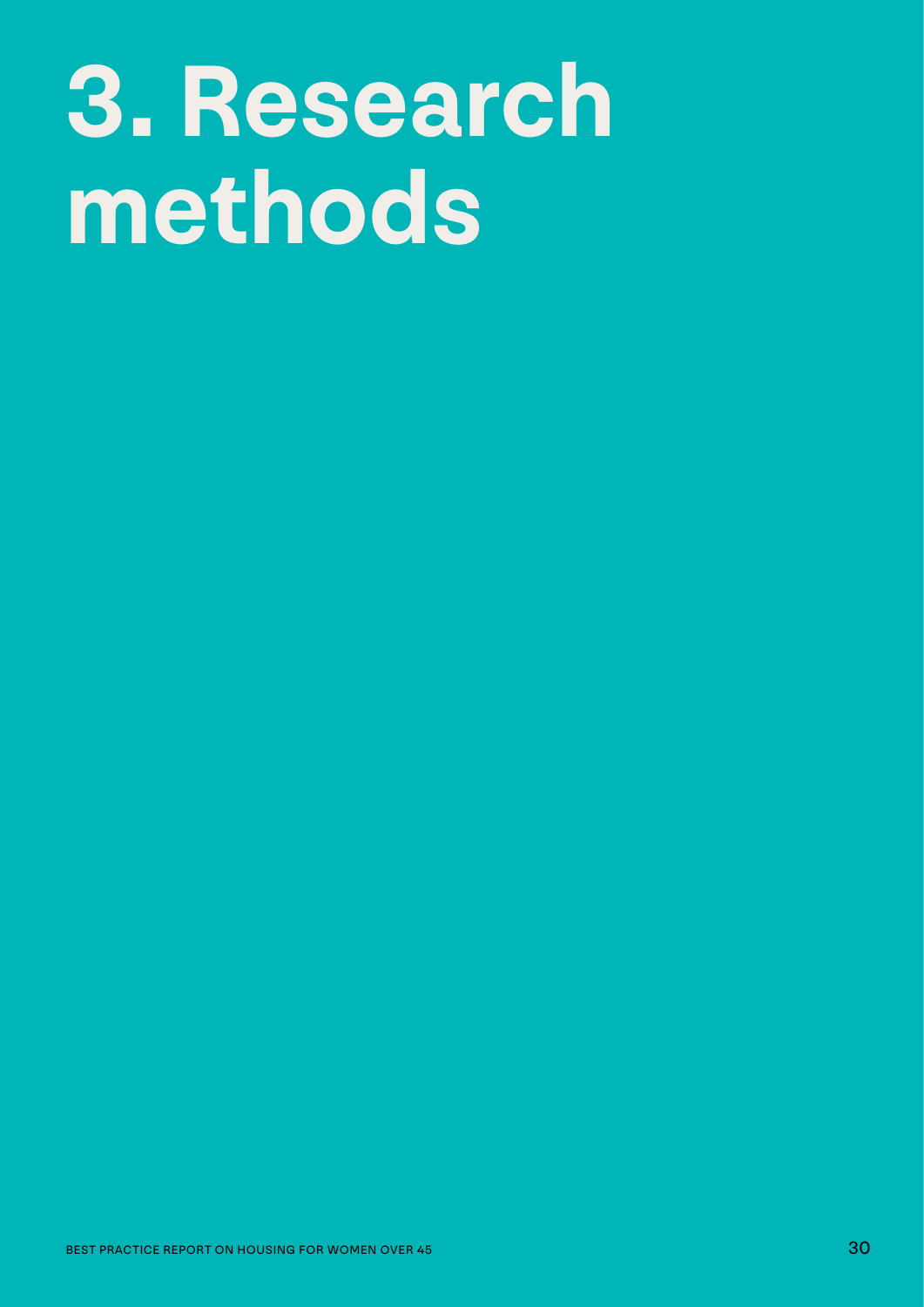Data was analysed using a mixed-methods phenomenological approach. Three primary data sources included community housing providers, women over 45 currently living in housing for women, and a panel of experts from related disciplines. Semi-structured interviews, participatory engagement, and structured focus groups generated quantitative and qualitative data. The project was delivered in three phases, as described below. Monash University Human Research Ethics Committee approved this research (Project number 17576).

#### **3.1 Timeline**

Research for this project took place between February 2020 and November 2021. The table below illustrates the timeframes and associated activities.

|                          | 2020                                                     | 2021                                                                | 2022                                  |
|--------------------------|----------------------------------------------------------|---------------------------------------------------------------------|---------------------------------------|
| <b>JAN</b><br><b>FEB</b> | <b>Phase One</b><br>Desktop research<br>Interview design | <b>Phase Two</b><br><b>Resident interviews</b><br>Photographic data | Report and design guide<br>production |
| <b>MAR</b>               | Ethics approval                                          | collection                                                          | Launch of design guide                |
| <b>APR</b><br><b>MAY</b> | Housing provider selection                               |                                                                     | Melbourne Design Week<br>workshops    |
| <b>JUN</b>               |                                                          | Collate interview data<br><b>Extract themes</b>                     |                                       |
| <b>JUL</b>               |                                                          | <b>Extract quotes</b>                                               |                                       |
| <b>AUG</b>               | Housing provider interviews                              |                                                                     |                                       |
| <b>SEP</b>               | Collect architectural<br>drawings / images               | <b>Phase Three</b><br><b>Expert panel session</b>                   |                                       |
| <b>OCT</b>               |                                                          |                                                                     |                                       |
| <b>NOV</b>               |                                                          | Design guide preparation                                            |                                       |
| <b>DEC</b>               |                                                          |                                                                     |                                       |

FIG 12: RESEARCH TIMELINE SHOWING THREE PHASES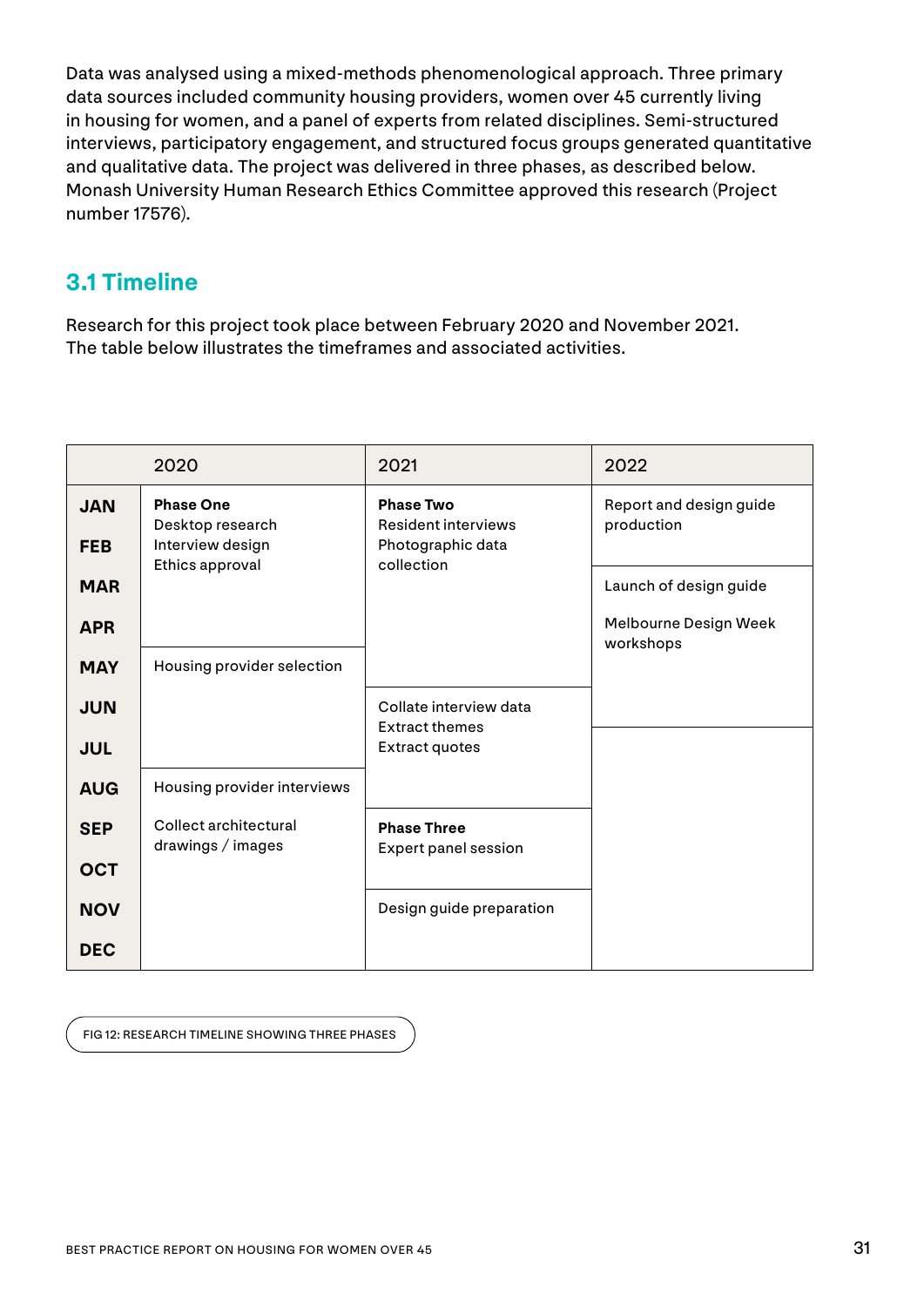#### **3.2 Research phases**

The research involved three phases, described below.

#### **Phase One: Community housing provider interviews**

This first phase included the research project design, a literature review, and ethics clearance. The research design involved the selection of housing types and locations for evaluation, establishing the participants' age range, and creation of a post-occupancy evaluation instrument and semi-structured interview questions and activities.

Six community housing organisations were selected based on an existing connection with Schored Projects as an architectural or landscape design consultant on previously built projects. Three organisations provided housing for women-led families or single women. One provided accommodation primarily for people at risk of homelessness, one provided crisis accommodation for women and children leaving domestic and family violence, and one provided rooming house accommodation.

Resident participants would be over 45 years of age, based on research stating that increasing numbers of women over 45 were experiencing housing stress.

The post-occupancy evaluation instrument was based on a Resident Impact Evaluation Scale used by Wilkinson et al. (2018) in their report on post-occupancy evaluation instruments for housing for people with disability, and a similar evaluation instrument used by Toit et al. (2021) in an Australian residential aged care facility context. These two instruments evaluate the impact of the built environment in shared supported accommodation, using semi-structured interviews and structured rating forms to measure resident participation and independence, accessibility, impact, and interaction with objects in indoor and outdoor spaces in the home environment. Wilkinson's evaluation instrument worked with people with a disability, whereas Toit's worked with older people. The instrument adapted for this project focused on women over 45 and their responses to their homes. Figure [xx] shows the instrument adapted for this project.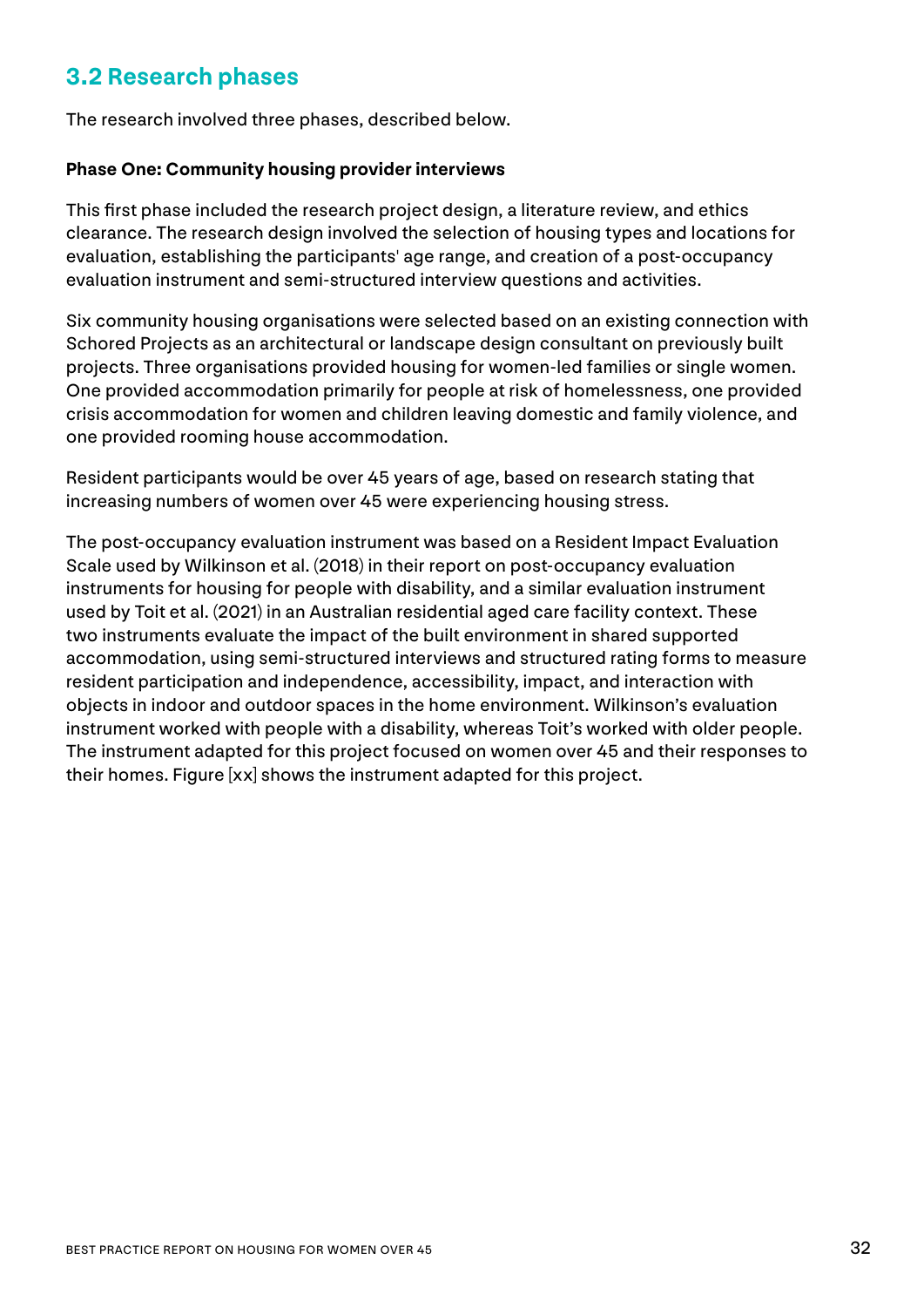| <b>Domain</b>              | Quality                       | <b>Photographic evidence</b>                                                      |
|----------------------------|-------------------------------|-----------------------------------------------------------------------------------|
| Home-like environment      | Privacy                       | Visual/acoustic<br>Communal spaces                                                |
|                            | Dignity                       | Luxury                                                                            |
|                            | Non-institutional aesthetic   | Material palette - kitchen,<br>living, bedroom, bathroom,<br>external spaces      |
|                            | Personalisation               | Soft furnishing, window<br>coverings, artwork, trinkets,<br>lighting, plants      |
| Physical environment       | Security                      | Fencing, front gate, front door,<br>windows, landscaping, lighting                |
|                            | Accessibility                 | Step free, door widths, weather<br>protection, wayfinding to home                 |
| High amenity               | Outlook                       | Views from windows (living,<br>dining, bedrooms)                                  |
|                            | <b>Connection to outdoors</b> | Window locations, door<br>locations                                               |
|                            | Storage                       | Kitchen, clothes, l'dry, linen,<br>cleaning equipment, garden<br>equipment, other |
|                            | Independent living            | Everything required in unit                                                       |
| <b>Comfort and control</b> | Thermal comfort               | Heating, cooling, ceiling fan,<br>thermal stack                                   |
|                            | Ventilation                   | Openable windows                                                                  |
|                            | Affordability                 | Gas, electricity, water, rates                                                    |
|                            | How things work               | Appliances, windows                                                               |
| Social inclusion           | Opportunities to interact     | <b>Communal spaces</b>                                                            |

FIG 13: RESIDENTIAL ENVIRONMENT IMPACT SCALE: RESIDENT DATA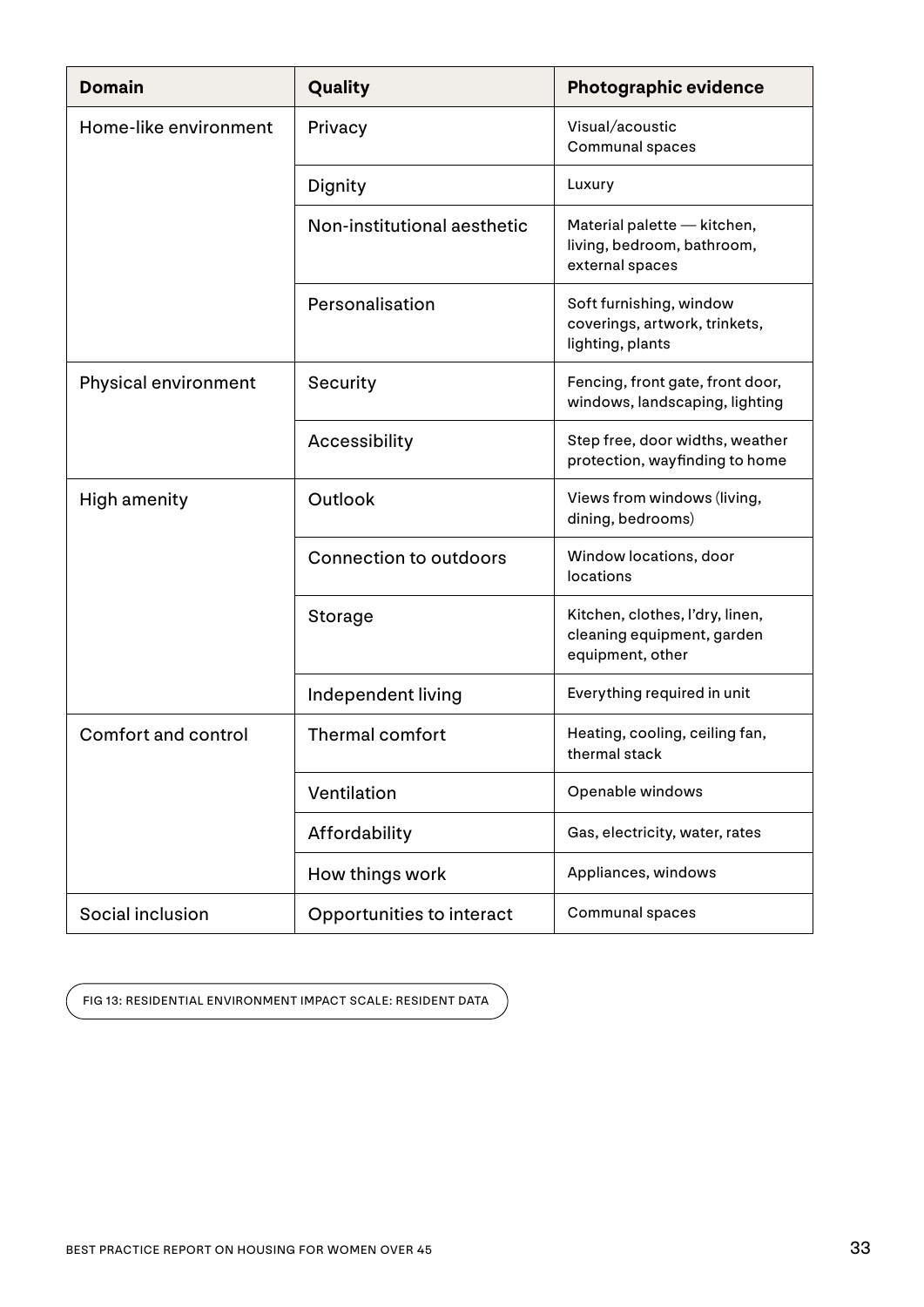Semi-structured interviews were created for housing providers and for residents. The providers' interviews focused on broader issues of managing housing types and allocation of housing to women, and residents' interviews focused on the more intimate details of their housing from lived experience.

#### **Key questions that shaped the housing provider interviews included:**

- 1. Service model-related questions about the housing type: number of units, demographic of the women accommodated, allocation issues, and vacancy rates.
- 2. Accommodation-specific questions about communal areas, relationships between individual dwellings and the overall development, outdoor areas, and maintenance or upgrades to the properties.
- 3. Best practice questions about alternative or ideal housing types that positively impact older women's quality of life.

Interviews with providers were conducted during this first phase. Interviews lasted between 45 and 60 minutes and were audio-recorded, transcribed, and de-identified for analysis.

Our data analysis was guided by the Resident Environment Impact Scale principles, collating the providers' experiences according to the given domains and qualitative themes. Each provider was asked to introduce researchers to one or two women residents over 45 from their organisation who were willing to speak about their housing.

A literature review collated existing research on women's housing in Australia, older women's housing needs, housing stress for older Australians, issues of homelessness for older women in Australia, social housing in Victoria, housing types, and statistical information on gender and ageing in Australia. The project received ethics approval from Monash University during this phase.

#### **Phase Two: Resident interviews**

Phase Two participants included site visits and resident interviews and participatory exercise, data analysis, and development of initial findings. The women-led family housing and crisis accommodation providers could not provide contacts for residents who were over 45 and able to participate in the research.

Participants included eight single women between 45 and 70 years of age who lived in the housing types provided by the organisations interviewed in Phase One. The women lived in four local government areas across Greater Melbourne. They were born in five different countries — two were born in Australia — and three spoke a language other than English at home. All the participants were single, and seven women lived alone. Seven women had experienced domestic or family violence. Four of the women were currently studying when interviewed. Two of the women had pets living with them. One of the women was in paid, part-time employment, and two looked after young children within their family.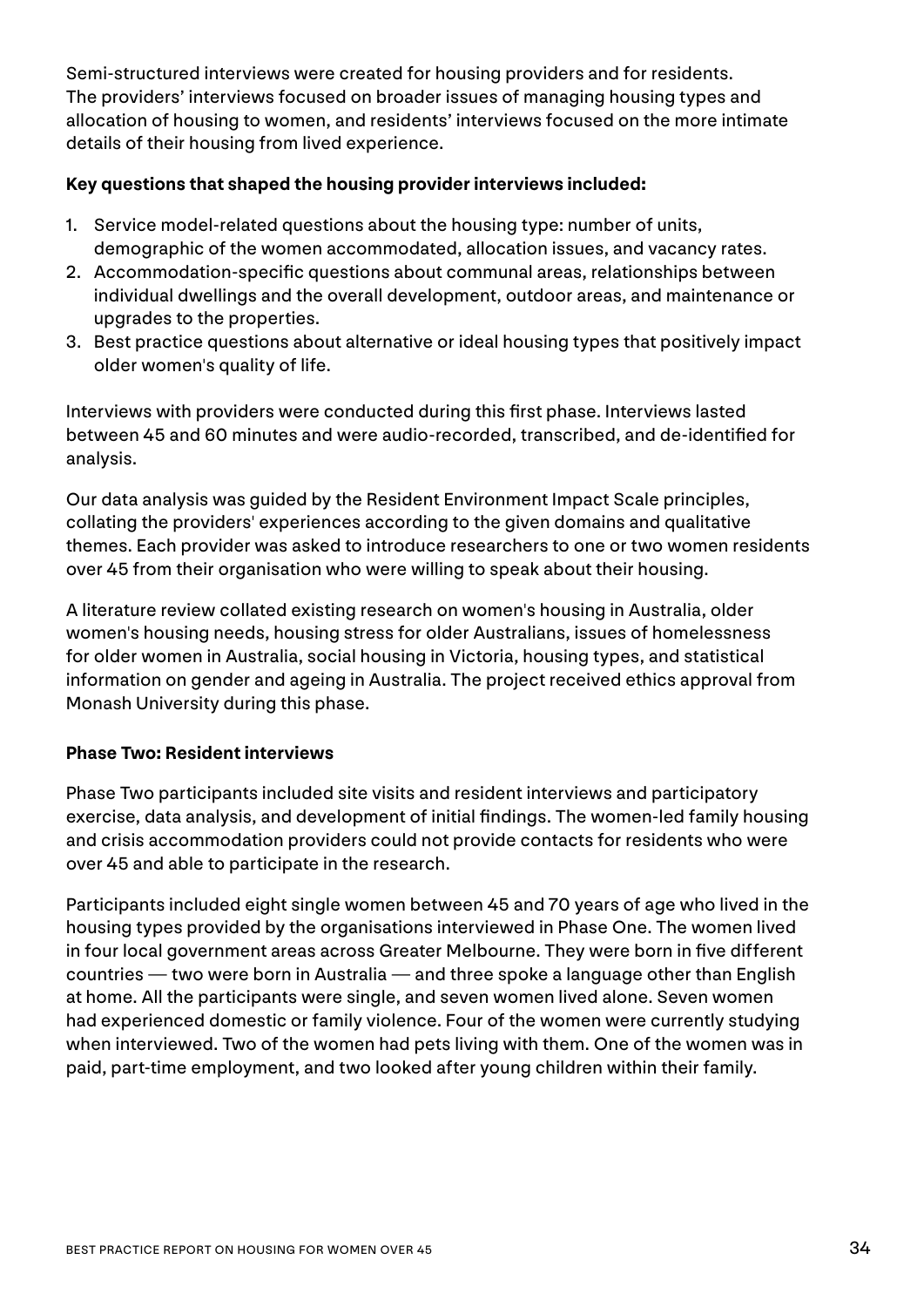#### **We interviewed each of the residents in a two-step process, starting with a semi-structured interview. Key questions that shaped the interviews included:**

- 1. A short background of the resident's housing history;
- 2. How their current dwelling contributes to or inhibits their sense of wellbeing and their ability to live independently;
- 3. Their opinion on whether the housing type meets their needs, compared to other housing types, and what they would change about their housing;
- 4. Residents' opinions on whether their housing impacts their sense of safety, belonging, and lifestyle.

During the first interview, residents were given a digital camera and asked to respond to a set of prompt cards to photograph details of their home. Prompts included questions about how their homes provided a sense of dignity, safety, independence, and personality. In the second interview, residents explained their photographic responses and provided digital copies of the images. The images are not included in the report to preserve residents' anonymity.

Using participant-driven photo-elicitation, the control of data collection is handed over to the participants who have the freedom to choose the representation(s) most relevant to them in relation to the prompt or question (Cleland and Macleod, 2021). Participantdriven photo-elicitation empowers the participant to choose the image and to drive the dialogue about the image. Further, images seem to prompt a different kind of reflection on lived experiences in ways that narrative alone cannot. In viewing and discussing photos together, as we did in the second interview, researcher and participant actively co-construct meaning, extending the interview method to combine visual and verbal responses. Photographs also help to capture abstract ideas and encouraged women who were less skilled verbally to be able to respond and engage in the research, rather than privileging the more vocal participants.

The first interviews were 60 minutes, and the second interviews 10-20 minutes in length and were audio-recorded, transcribed, and de-identified for analysis. Emerging themes from the residents' interview responses and photographs were documented in a postoccupancy evaluation format to establish relationships between housing types and older women's observations of their housing experiences. Frequency of response types or images (number of photographs of gardens for example) and value statements were extracted as thematic codes.

#### **Phase Three: Expert Panel session**

The final research phase included the presentation of preliminary findings to an expert panel during an online session. Twenty-six experts from diverse disciplines attended the session to give critical feedback. The panel included the research participants — housing providers and residents, real estate agents and building industry experts, a women's health practitioner, mental health and ageing experts, designers, local government and social housing experts, and older women's network representatives. The research team facilitated the session with the XYX Lab.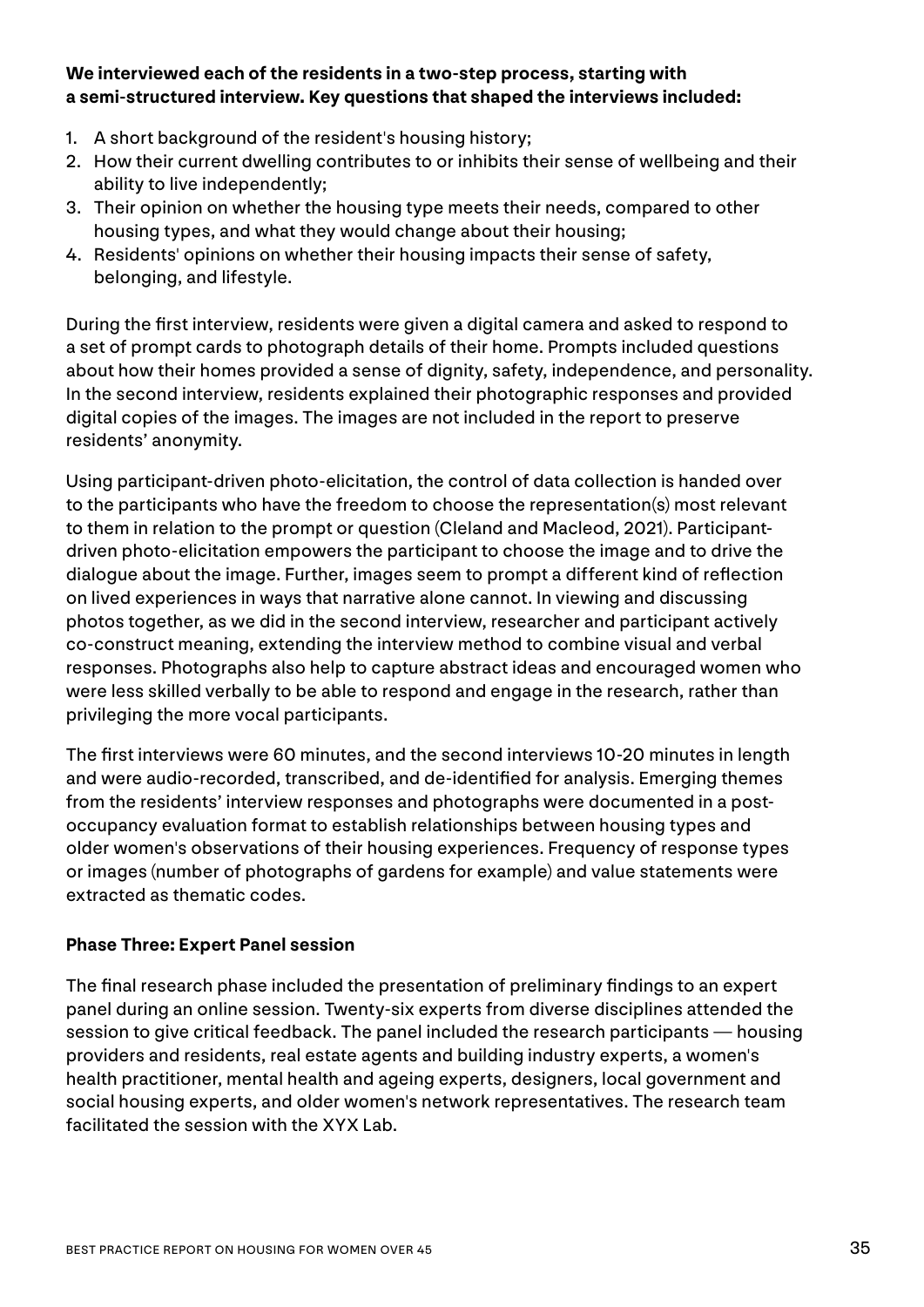We presented research aims, emerging themes from the interviews, and an initial evaluation of the housing types during the two-hour online session. Experts then attended two structured focus group discussions, each group was allocated an emerging theme from the research findings using a world-café method — a structured conversational process for knowledge sharing. Each group was curated by the organisers to include a woman with lived experience as a resident of one of the housing types, a housing provider representative, and a discussion leader from the project team with a set of pre-defined questions based on the data from Phases One and Two of the project. Women with lived experience were not placed in groups with the housing provider who managed their housing, to maintain privacy. Groups had equal numbers of participants, and discussions were audio-recorded and transcribed. Experts provided feedback and professional experience relating to the themes of housing and older women.

Feedback and analyses from all three research phases are incorporated in this report and the accompanying design guide document.

#### **3.3 Limitations of this research**

Within the research context of social housing, there are specific challenges associated with respectfully accessing people's experiences. The following limitations constrained the research process and scope of the project:

#### **The limited review of housing types**

An initial aim was to analyse six housing types. Although limited in number, Schored Project provided in-depth knowledge of the architectural and landscape design intentions for each housing type and access to the housing providers and documentation. Other housing types exist but are not evaluated here, including free-standing houses, terraces, semi-detached houses, duplexes, villas, granny flats, caravans, cohousing units, boarding houses.

#### **The limited number of residents interviewed**

The initial aim was to analyse the six housing types through interviews with twelve to eighteen residents in total. Two of the housing types — women-led family housing and crisis accommodation — did not have women over 45 willing to participate in the research. Of the remaining four housing types, we interviewed seven women over 45.

#### **The limited area of research**

The housing types analysed were located in the greater Melbourne area. The types of building form and materials used, climate, resident demographic, and landscape used in the urban area of Melbourne did not include regional or remote areas.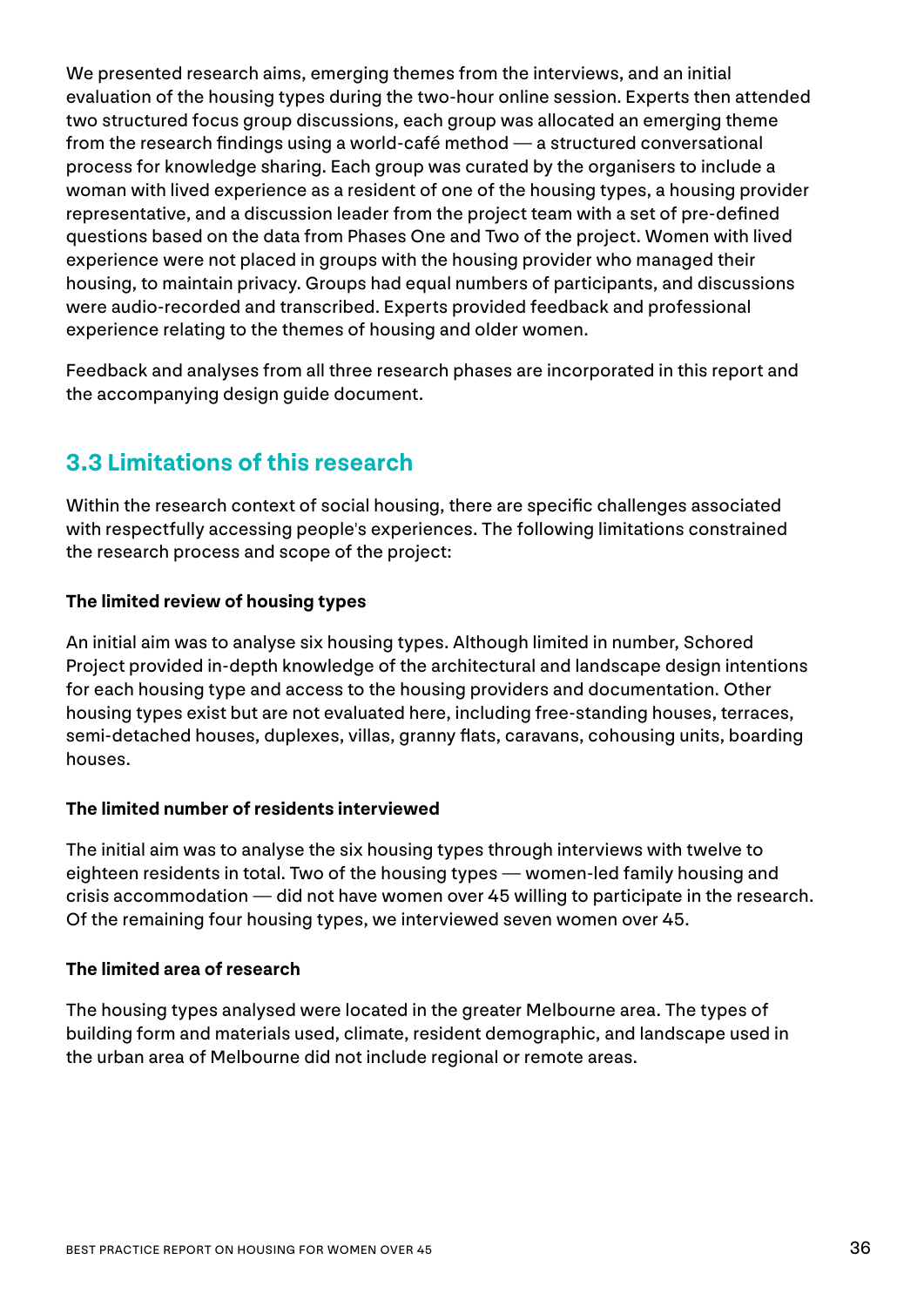#### **3.4 Project scope constraints**

#### **Post occupancy evaluation instruments**

A post-occupancy evaluation instrument framed the housing type analysis by identifying qualitative information gathered during the interview process. The researchers developed this instrument based on evaluation instruments published by Wilkinson et al. (2018), Toit et al. (2021), and Deuble and de Dear (2014). These instruments were designed to evaluate housing for people with a disability, housing in an aged care context, and housing performance, respectively, all within an Australian context. No evaluation instrument that considered the housing needs of women, older women, or women's responses to their housing currently exists. Although it may be unorthodox to evaluate one's work, the team's interview questions, and research design ensured that participants were aware of this conflict of interest.

#### **Restricted access to site visits**

During 2020 and 2021, COVID-19 lockdowns restricted researchers' ability to visit residents in their housing. The research period was extended by twelve months to allow for site visits. Six of the seven residents were interviewed in their homes, and one resident was interviewed online. Six residents provided photographic responses to the prompt cards.

#### **Vulnerable populations and cultural respect**

Crisis accommodation and women-led family housing are important types accessed by women over 45 in the Melbourne area and, as such, an important inclusion in the research. Researchers interviewed housing providers but were not able to assess residents for these two types due to a lack of women over 45 who could participate during the interview phase of the project.

Schored Projects has worked with Aboriginal Housing Victoria to create new social housing, and researchers met with the housing providers to discuss including this as a housing type in the project. However, respect for cultural sensitivities and a need for more specific collaboration with the housing community meant this group was not included in the research scope.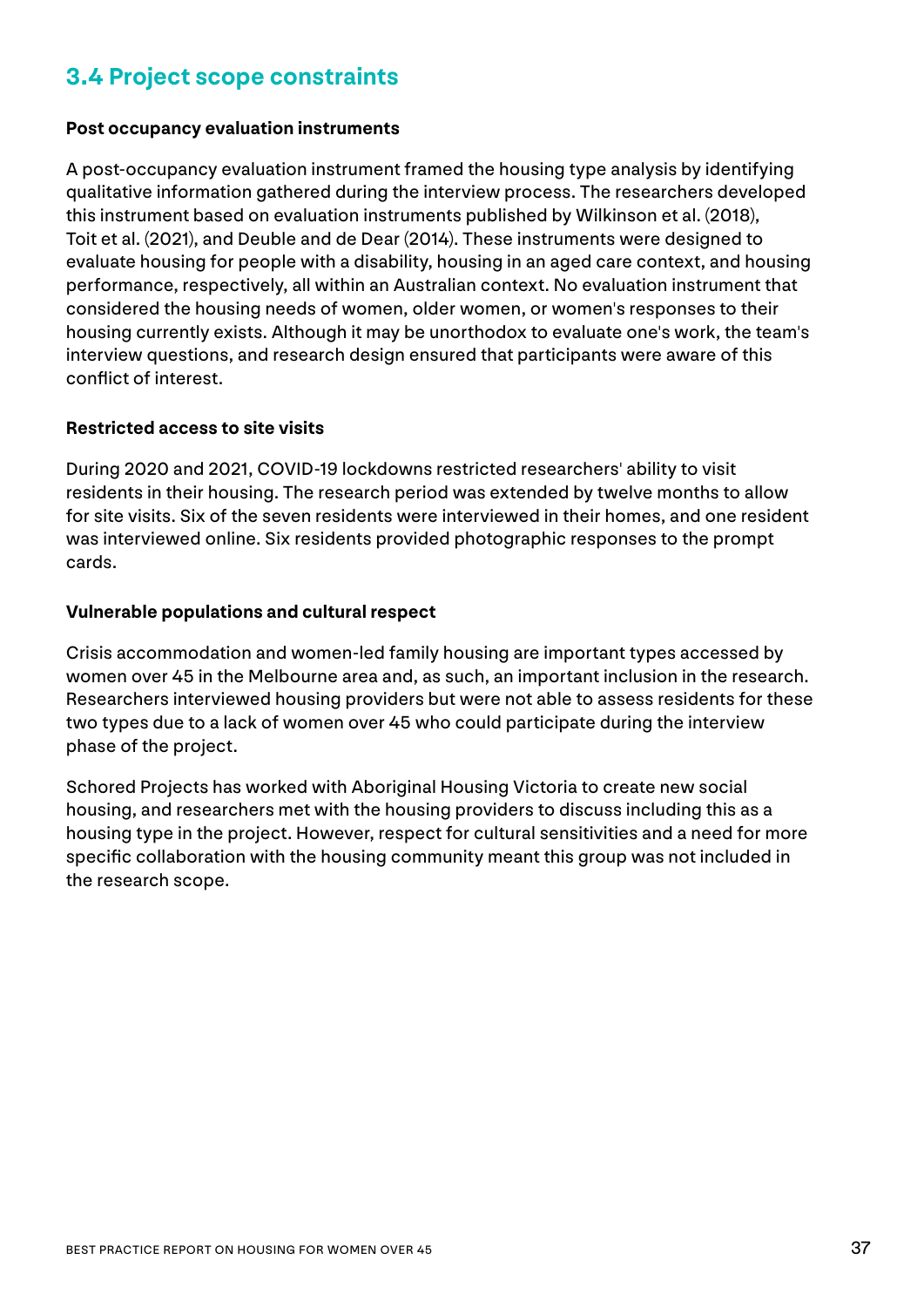# **4. Findings**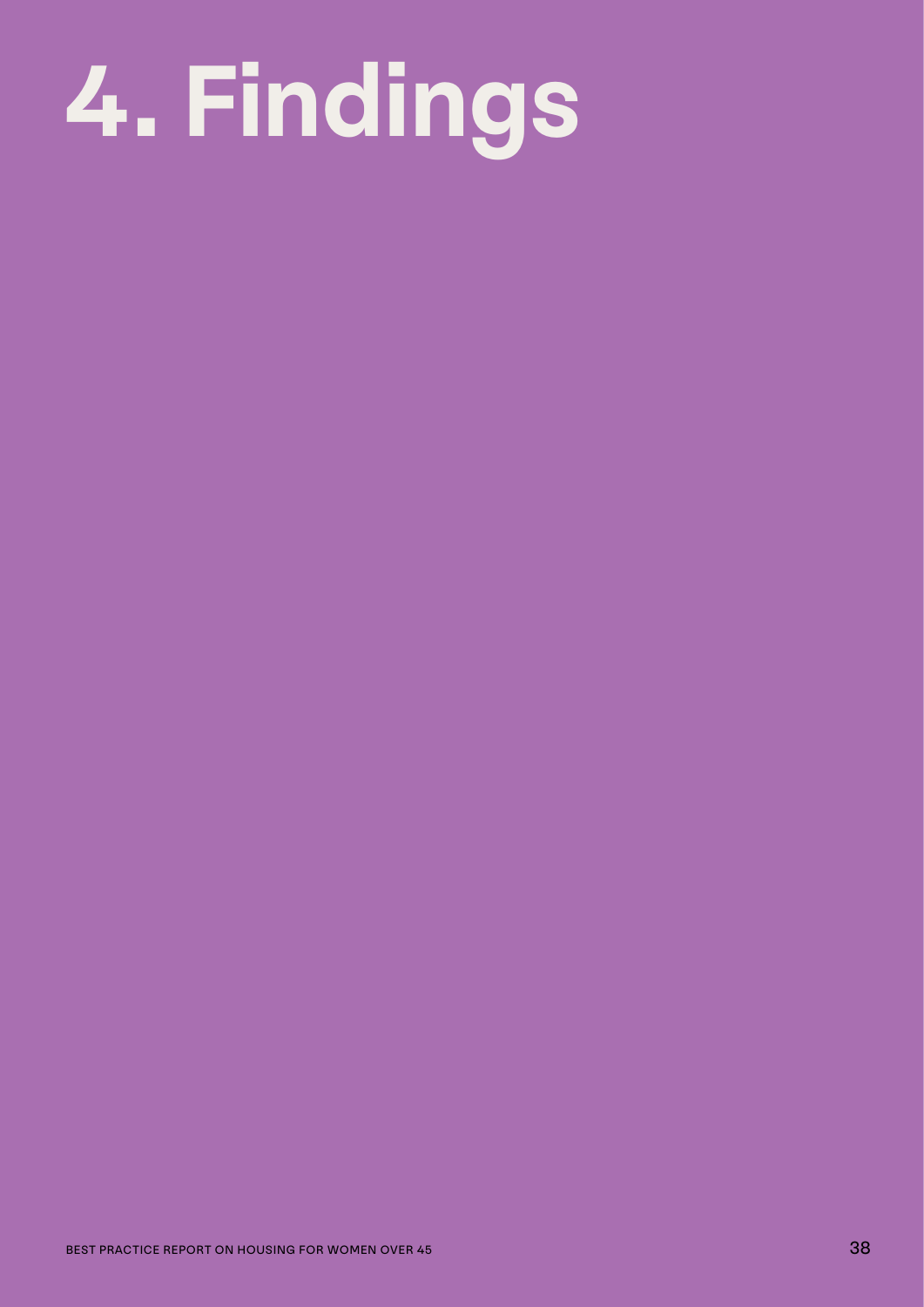Data collected during the three phases of research focused on the impacts of housing types and spatial organisation within the individual units and housing developments. Responses included building fabric issues, operational issues, and sensorial qualities.

#### **4.1 Phase One findings**

The community housing organisations provided an in-depth understanding of how they manage their buildings, allocate residents to vacant units, and how each housing community operates. Housing providers are often at the intersection of the initial design briefing, the management of the service, and ensuring its survival through ongoing funding and tenancy management. Many providers have extensive experience working in the housing and homelessness sector and the complexities older women face in their housing.

#### **Supply and demand**

The providers unanimously reported issues of supply versus demand for social housing generally and for older women in particular. Many providers cannot meet the demand for one-bedroom units, which is particularly an issue for single older women.

> …the demand for one-bedrooms is huge. So if we look at it from a demand perspective, the one-bedrooms would outweigh most other ones.

Vacancy rates were similarly low, with very few vacancies reported and a constant need for more stock in all housing types. Three housing providers managed properties with diverse housing types, unit sizes, and locations within their portfolios.

> ...In our properties, [the] ones we build, we have much lower turnover in time. And once you get past that first year or so, very, very low number of vacancies.

They are lovely little townhouses… in the beginning, more women wanted to live there than the number of units available.

Providers attributed the low turnover of residents in the townhouse, apartment, and tiny house examples to the quality of the fitout and the security of the properties' tenure. Several providers reiterated the security of tenure and access to an independent living unit within a safe community for older women.

> I think people are genuinely excited about them... "This is my long-term offer." They are happy with that; they do see it as a long-term option … potentially, after living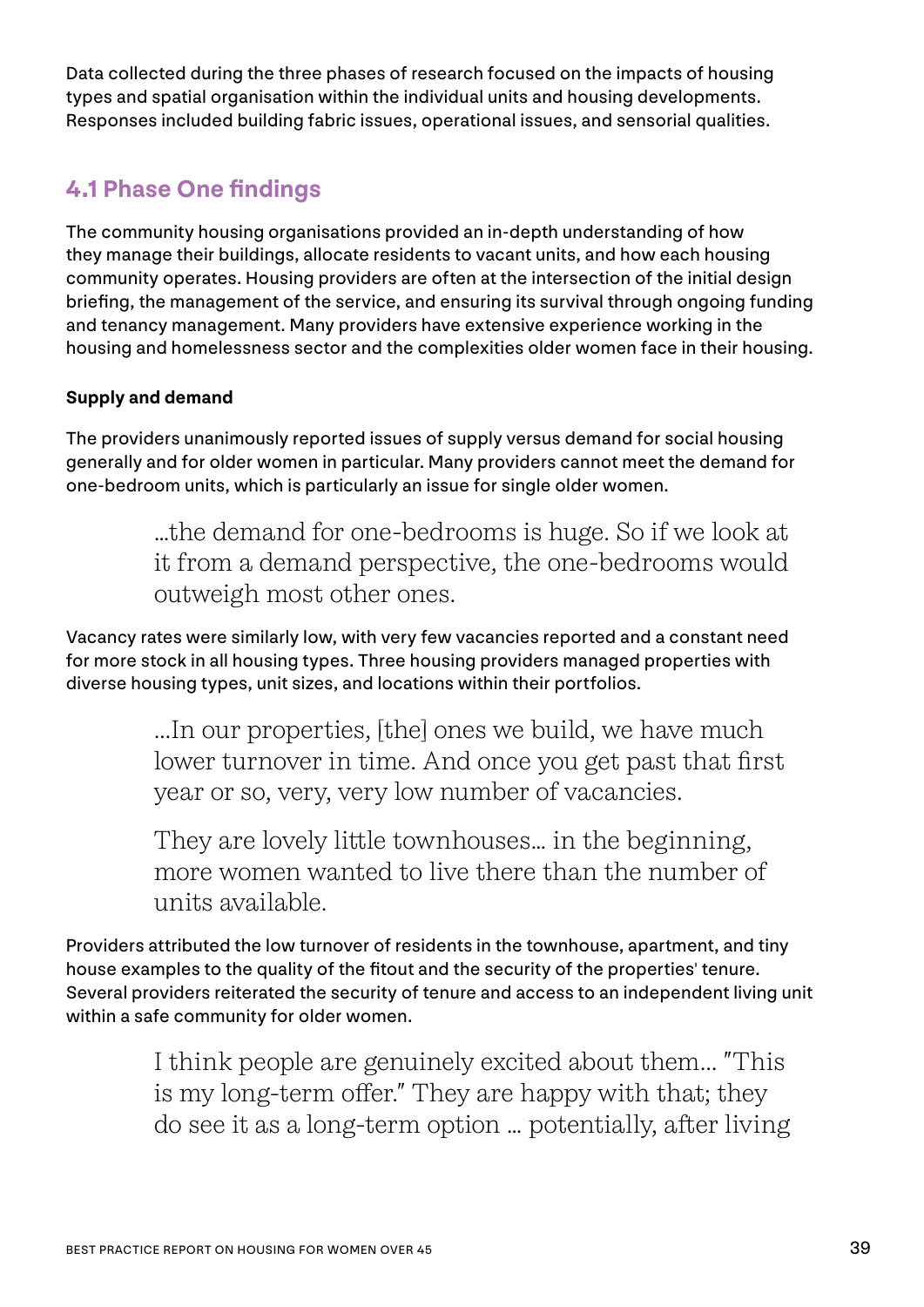there for a few years, they might need more space depending on what their situation is.

I do not think that people who live in our properties want anything different from the rest of the community. They have similar expectations around safety, quiet enjoyment and security, as far as security of tenure.

While self-contained units provide more privacy and safety for many residents, shared accommodation types, including rooming houses and crisis accommodation, provide an important type of housing for some women who are not able to live independently.

> Rooming houses require significant investment from the people involved. Governments and organisations are moving away from rooming houses to make selfcontained units. Rooming houses probably won't exist in 20 to 30 years. Which is not ideal for us. We need to be adaptable.

> Rooming houses address the people caught in the middle, who do not quite have the capacity to live on their own. They are independent … but providing that presence and contact can be valuable for them. It would be a huge loss if we could not have that.

Research shows that older women prefer independent units to shared accommodation (Darab et al., 2018, Sydney Women's Homeless Alliance, 2017), but for older women in need of housing, rooming houses may provide an essential in-between option.

#### **Allocation**

Providers make complex decisions around which residents are allocated to their properties. This task requires an ability to match the unit to the individual; it is not simply a matter of allocating a vacant unit to the next on the resident waiting list. The immediate home environment is important for older women, who often spend more time there. Providers are aware of interpersonal conflicts in their properties and report on the difficulties of managing issues between neighbours as a large part of their work.

> It is so hard to get right — I realise even more now, having just allocated the units, that it is a hard thing to get right. You do get detailed referrals, but you never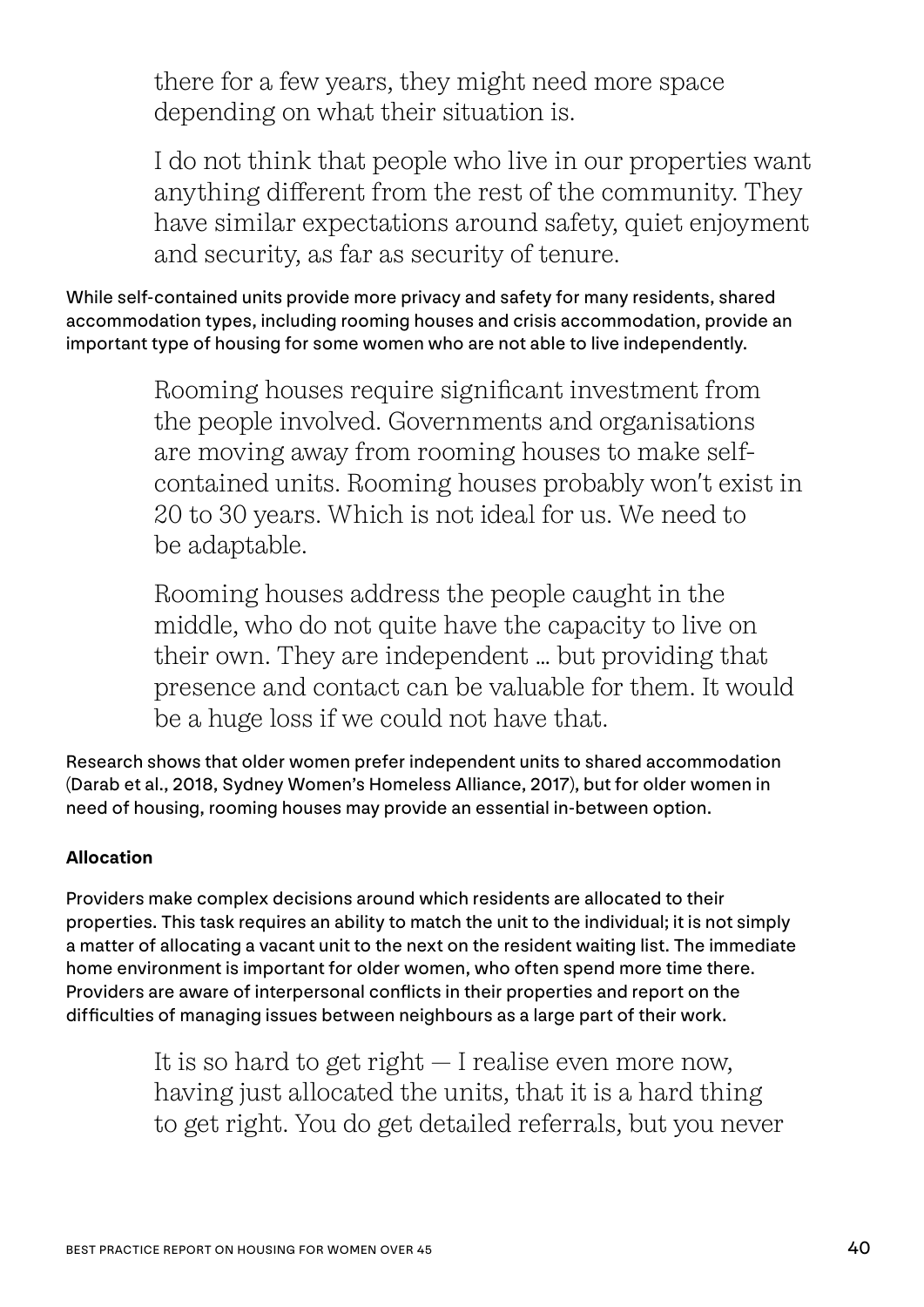know how it will go. I do not think you can ever be 100% certain that you will get the right mix — but we try our hardest

A property of six [rooms] meant that we had to be more aware of the different personalities we were bringing into one environment. This space was closer, with more direct interaction between everyone sharing the one space.

Social distancing and constant cleaning of communal areas needed during lockdown made the management of internal spaces more stressful for providers.

> The single unit is probably too small to have an individual woman, no matter what age. It is a very small space — not much living area … For older women, it is more like a bedsit rather than a proper place to live. It was not our choice either. The thought from the department is, "They are not going to be there for long, so they do not need much"… I think that is a concern.

The tiny house providers had the added complexity of physically arranging the units on a site — both a challenge and opportunity to test arrangements to suit particular groups of residents.

> Look, they are definitely very close together, and I think that is why the six-unit sites work better than the larger ones. I think you are getting too many people close together when you have ten people crammed on a site. But we have not had too many complaints.

Providers of all housing types recognised the importance of pet ownership for many older women and supported the inclusion of companion animals in the townhouse, tiny house and apartment type units. Accommodating pets in the rooming house was not possible due to the complex shared environment, however a partnership with an animal shelter had been established for women who needed support. The tiny house development included fenced yards to the front and rear, designed specifically to enable pets to live with their owners. However, the number of pets being housed was less than anticipated, according to the provider.

> We've only had 8 or 9 pets. Surprisingly we haven't had that many people that applied - I thought we would be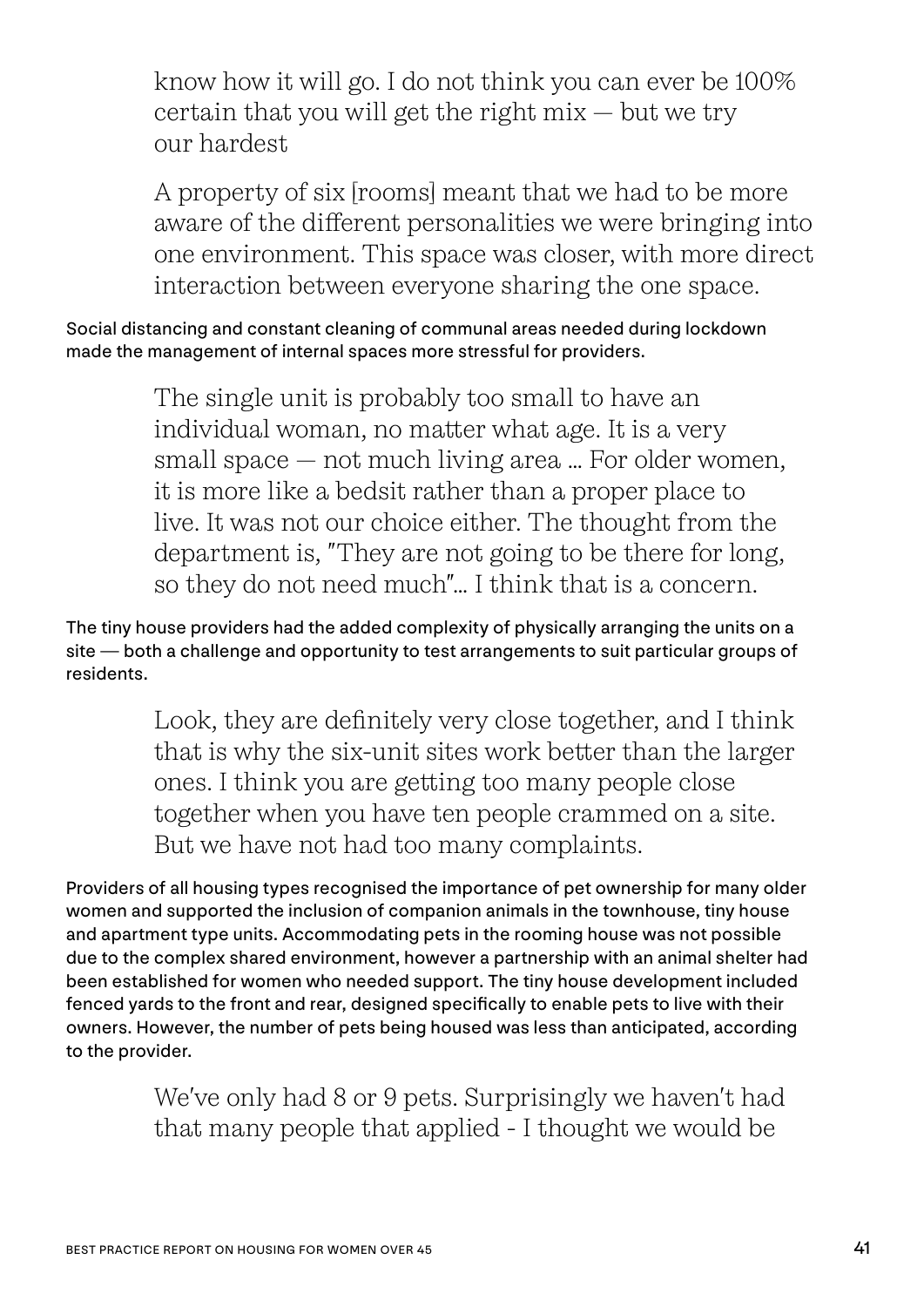inundated with people that had dogs. There have been no issues with the pets at all.

#### **Design quality**

Providers recognised the need for good design in all housing types and were aware of the impact of good design on the residents. Quality of finishes, natural light and ventilation, and furniture arrangement in living areas helped create a sense of dignity and home for the residents. It reduced the likelihood of interpersonal conflict in shared housing types.

> I think with social housing, there is no thought given to finishes, but with these bathrooms and with the units, it is quite nice their design.

> Some of the older DHHS apartment blocks are old 60s style apartments. They are not well insulated and are cold and dark. These are light and airy. They have all brand-new white goods, split system air conditioning. So there have not been any complaints about the quality.

Shared accommodation providers were aware of the good first impressions created by a well-designed room and entry point. For older women with complex housing histories and often dealing with shame and isolation, the housing quality was vital.

> We want the rooms to look amazing when they first walk in. We want them to walk in and feel, "This is already a room that I can feel at home in." We try to make it feel as warm and comfortable as possible. So that first experience is exceptional. That can really make or break how comfortable someone feels. Those first few days, that first interaction can make a huge difference. It is something we take pride in.

Providers stated that design-led decisions at the development stage were crucial for good outcomes and that reciprocal feedback between property managers, residents and architects was necessary for the future design of social housing.

> I think something that we have learned is that in the development stage, there has not been enough communication with the tenancy and property managers to give feedback because of their experience with the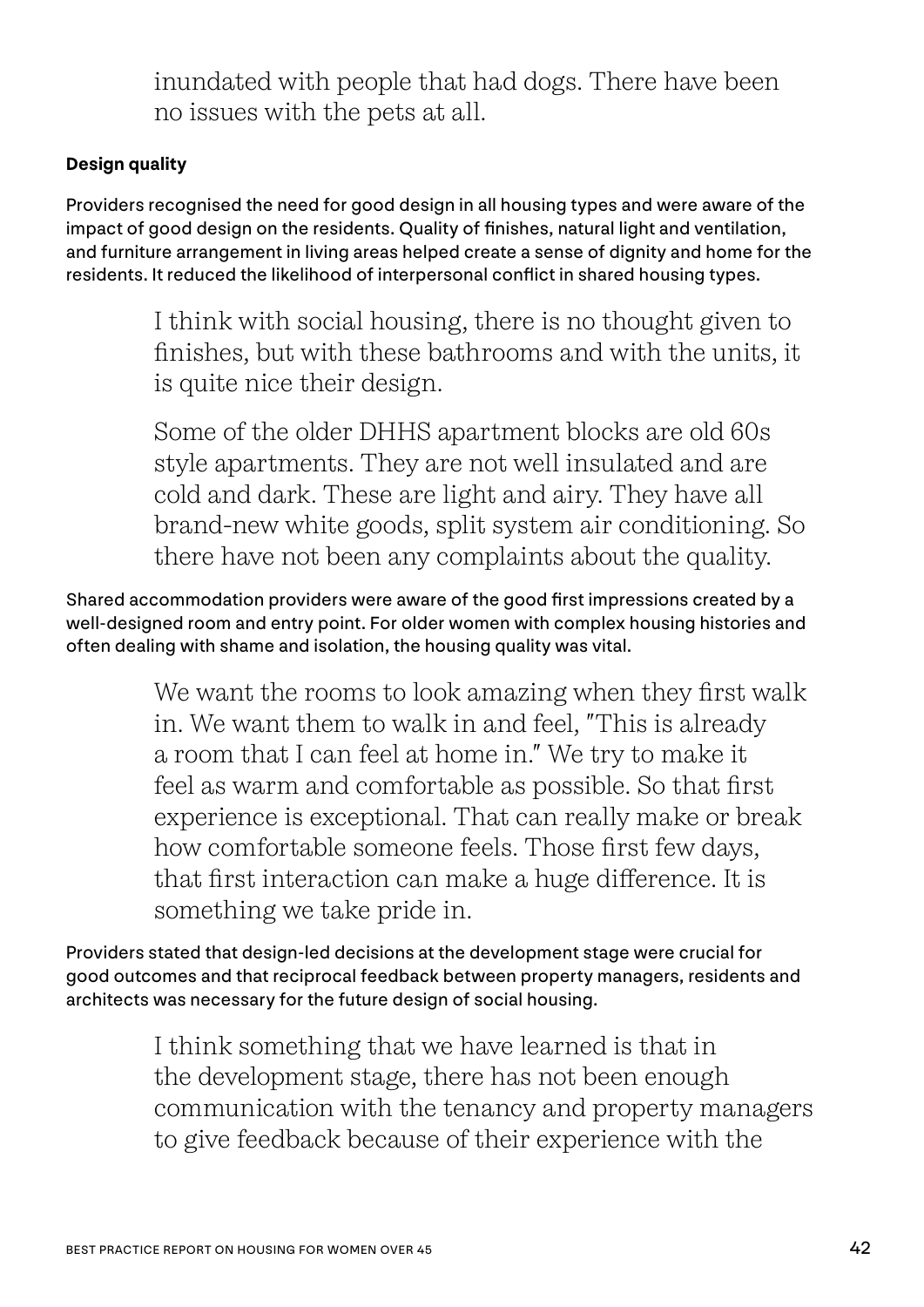women being housed.

…talking about the positioning of architects, how they [integrate] sustainability and light… [it] would be useful for the tenancy and property managers to understand. [Then] they can explain to their tenants about airflow and why they may not need an air-conditioner. How the building has been designed to assist them with utility costs... I think feedback can work both ways.

#### **Thermal comfort and sustainability**

Providers aspired to make their developments more materially and operationally sustainable. The installation of good quality material finishes increased the longevity of interior fit-outs, with less maintenance required and better outcomes for residents.

> We really push for five-star service on a one-star budget. That is from all areas, our facilities to our services to our people.

The thermal comfort of residents is essential, both for the residents' mental and physical health and from a financial and building system perspective. Recent increases in heat and extreme weather events, and COVID-19 lockdowns, have added pressure to the need for comfortable home living environments, particularly for those older than 45.

> We need as housing organisations not just to provide secure and comfortable housing, but … housing which they can afford because the energy costs are continuing to rise. And temperatures are getting hotter… we need to be able to respond in a way that is not putting the financial burden back on the tenants. That is, the big challenge for us at the moment is providing energyefficient appliances and buildings.

All our projects now have double glazing. All our projects aim for passive solar. All our projects have solar panels. So incrementally, we are adding items. I know it is fairly small steps, and… if we could afford it, we could do a lot better. But that is what we can afford. We are getting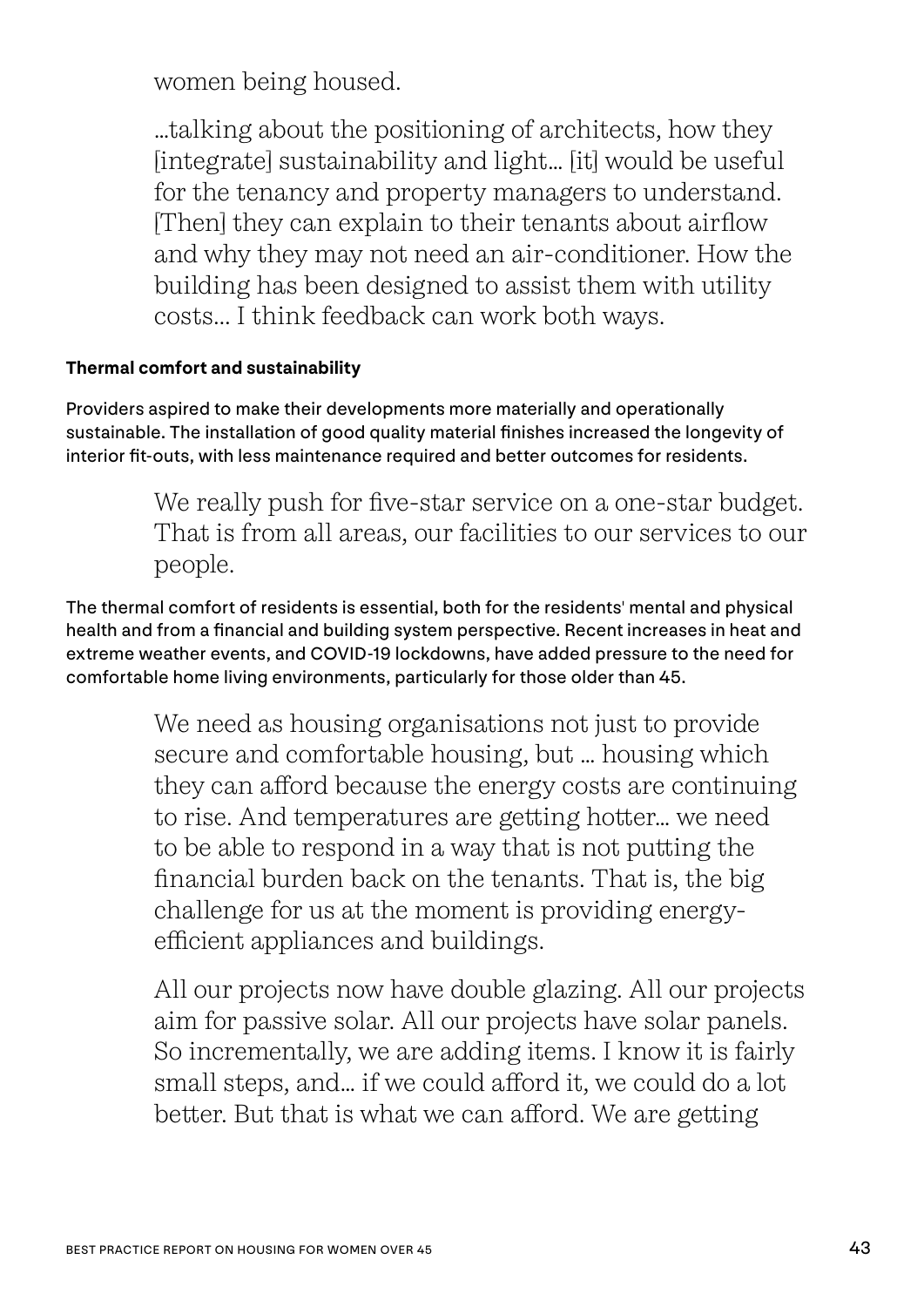#### rid of energy-inefficient appliances, like panel heaters or things like that, and just going with AC units.

Providers are aware of increased maintenance and energy costs. They are actively working to increase the sustainability of their current housing stock by improving thermal performance and installing energy-efficient appliances.

#### **Social sustainability**

Providers strive to allocate residents who can live together and create a sense of community within their housing developments. Shared housing types involve more interpersonal contact between residents than independent housing types. Housing types with a communal area for interaction with neighbours experienced varying degrees of success, depending on the residents.

Spatial arrangements demarcated the divide between public and private areas within the housing types. However, providers reported that the public spaces were not always attractive for residents and, in some cases, caused conflict where residents took ownership of public space as their own.

> Trying to give everyone autonomy over their environment — to reduce disputes.

Older women may take some time to gain confidence to interact with their housing community, depending on their circumstances.

> One of the expectations was that the older women would like to interact with each other and have more of a sense of connection in the building. And that was demonstrated to be the case in the survey.

#### Several providers cited a need for more than one living area in shared living arrangements.

It would be good if there was a second living area. The women are either in a shared living space or in their room. In a house with seven people, it can feel very cramped. However, it helps that it is open. Lots of windows, lots of light.

The proximity of rooms in the crisis accommodation and rooming house type dwellings made a difference, with diverse personal challenges having to be managed under one roof. In some cases, proximity helped communities to work together. In others, proximity escalated the incidence of conflict between residents, causing an increased need for management for providers.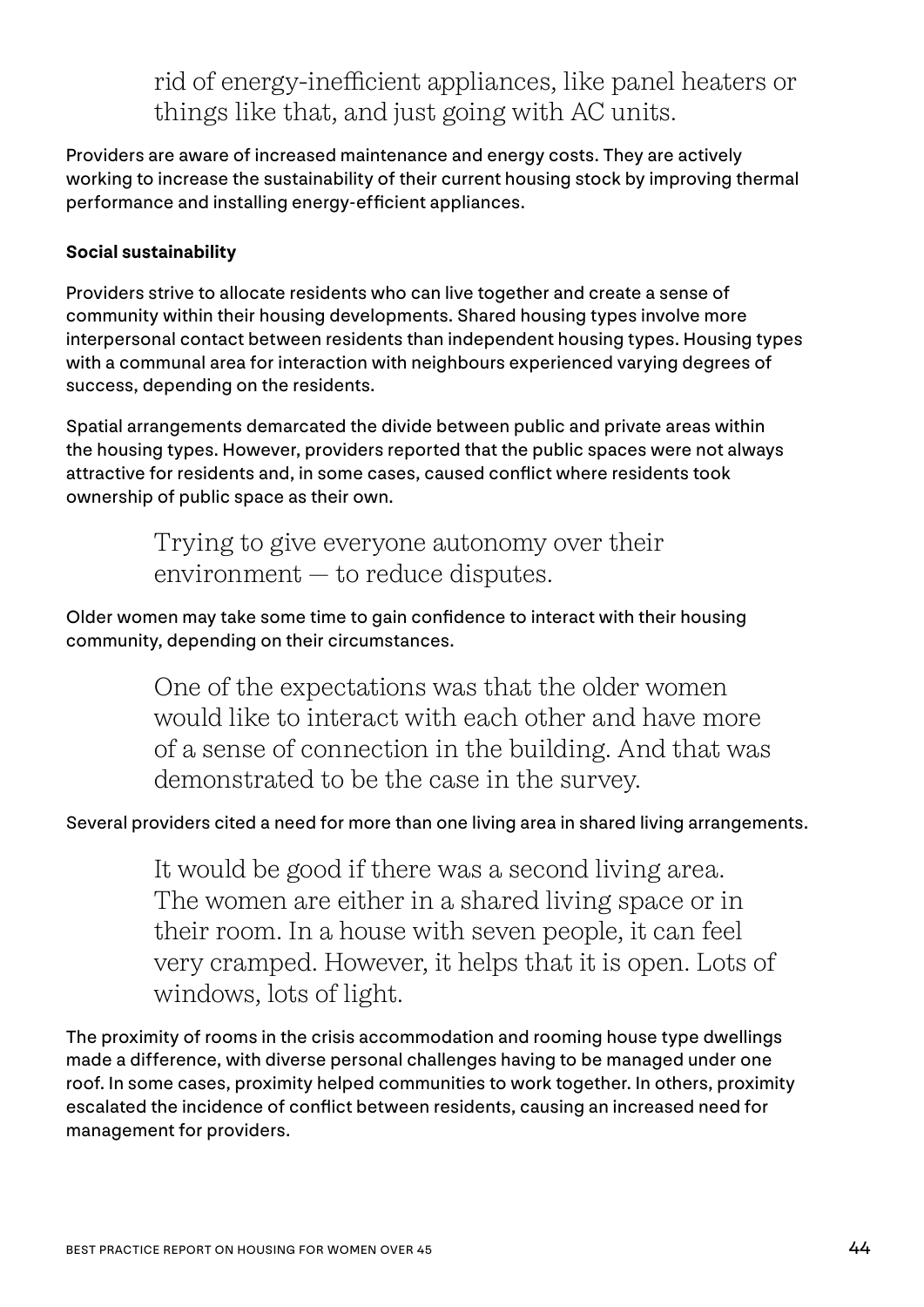You notice a difference. In some of our properties, the rooms are almost too separate. As a result, you do not get so much of a community. It is a fine balance…You do not want it to be so separate that they will never engage because that is easy to do… It can be quite confronting for some because it feels like the rooms are close together... But they have the closest communities there. More people are engaged in activities; there are more friendships, you see more people together, they all know each other, and speak to each other... it is more positive.

Providers noted that establishing a sense of safety and belonging for older women residents was crucial for their well-being in their housing. Providers were astutely aware of the complex issues residents bring with them into the housing units and worked hard to help women transition into their new homes.

> Loneliness is crippling...We often find these are people who have had no one; they have been cut off. We have had a few who have essentially been housewives their whole life. They have never worked. They have left difficult situations but they have nothing — they might know how to run a household, but they do not know how to run a life. That is a huge difference. They can meet other women and have camaraderie.

#### **On-site support**

Community housing providers who manage apartment and townhouse units and tiny houses usually worked from a centralised office, managing multiple properties and cohorts of residents. Crisis accommodation and rooming house providers have permanent on-site support for residents, although this is not always the case for these housing types.

> Not many models have an on-site house manager. It is both a wonderful thing and a difficult thing. You have someone to provide presence and stability, particularly for those who have come from very unstable environments. But it can be a lot of pressure in an unstable environment, and it is hard to get a sense of space and control. It requires people to be properly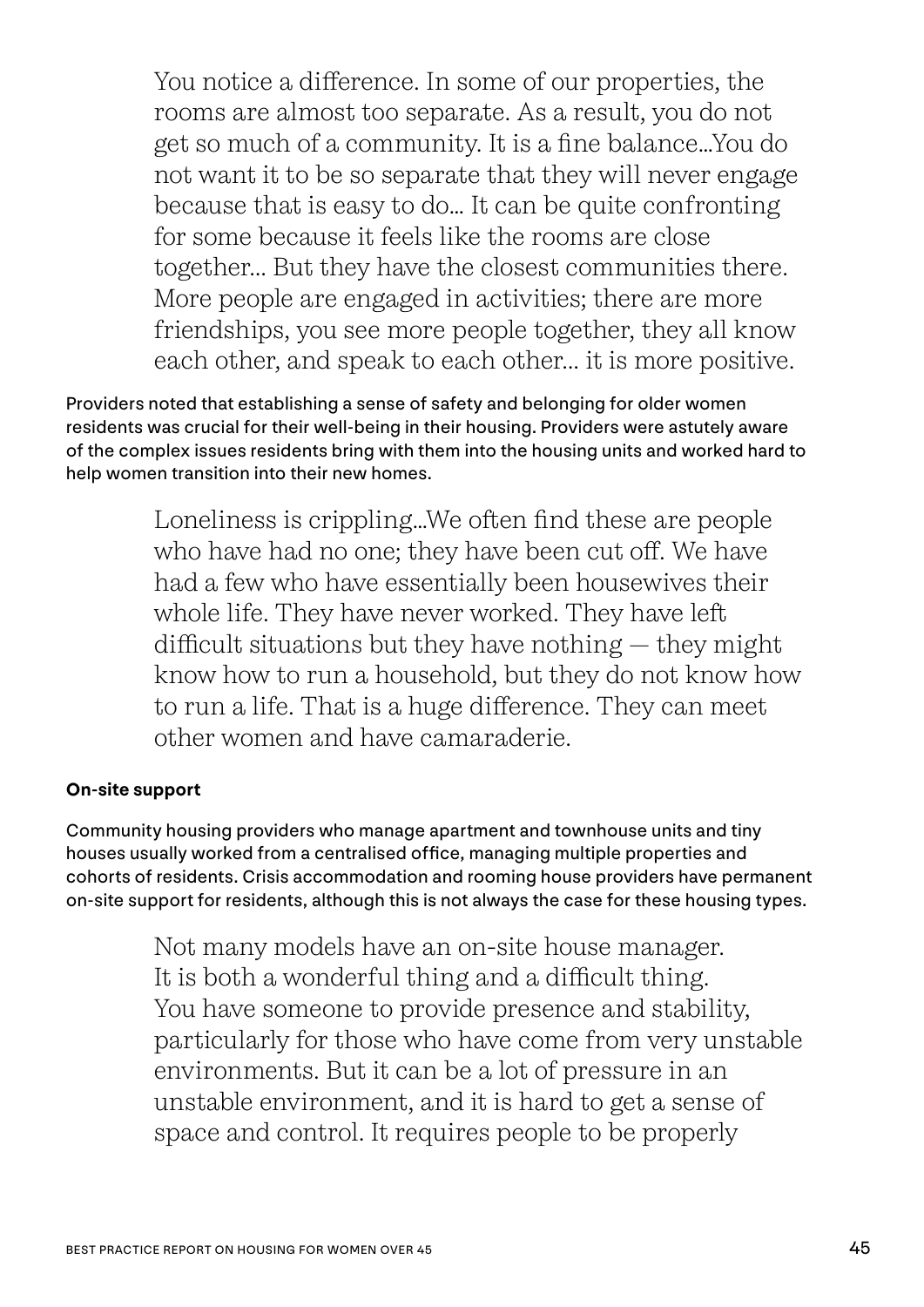invested; you cannot do it casually. It has to be someone who is dedicated to making it work.

The apartment housing provider reported a recent shift to integrating a dedicated staff room in each building to provide on-site support on specific days. Providers recognised the value of close contact with residents to manage building issues and conflicts more efficiently.

> We always have an office in our buildings now, whereas previously, we did not have offices. For the convenience of the staff, but also it gives the tenants the opportunity to talk with a staff member on-site... Or even just in an ad hoc way, have contact with the staff member directly rather than having to ring up or email.

> Housing is the initial stabiliser in your life. When you move in, you can start to work out your life. We provide meals, furniture, linen, towels, and internet. That works, and it is the argument against allocating people into a self-contained unit without any support.

Support for women from CALD backgrounds was particularly an issue in crisis accommodation. Providers reported high numbers of women on temporary visas of all ages who needed more complex support and stayed in their accommodation for far longer periods than Australian citizens. Crisis accommodation providers also reported increasing numbers of older women needing assistance.

> Last year we had 85% CALD women… Women on no permanent residency. They are definitely a cohort. The trouble is you have them for much longer because it takes them a long time to get their visas changed … They have nothing, no Centrelink payments, no rights to work, no rights to study. We will hold them for a long time — there are very few exit points for a woman with no support.

#### **Noise**

Providers reported noise as one of the residents' primary pressure points, and residents' feedback reiterates this in Phase Two. Noise created by residents often resulted in complaints to the providers and was more contentious than external noise from infrastructure (transport and machinery).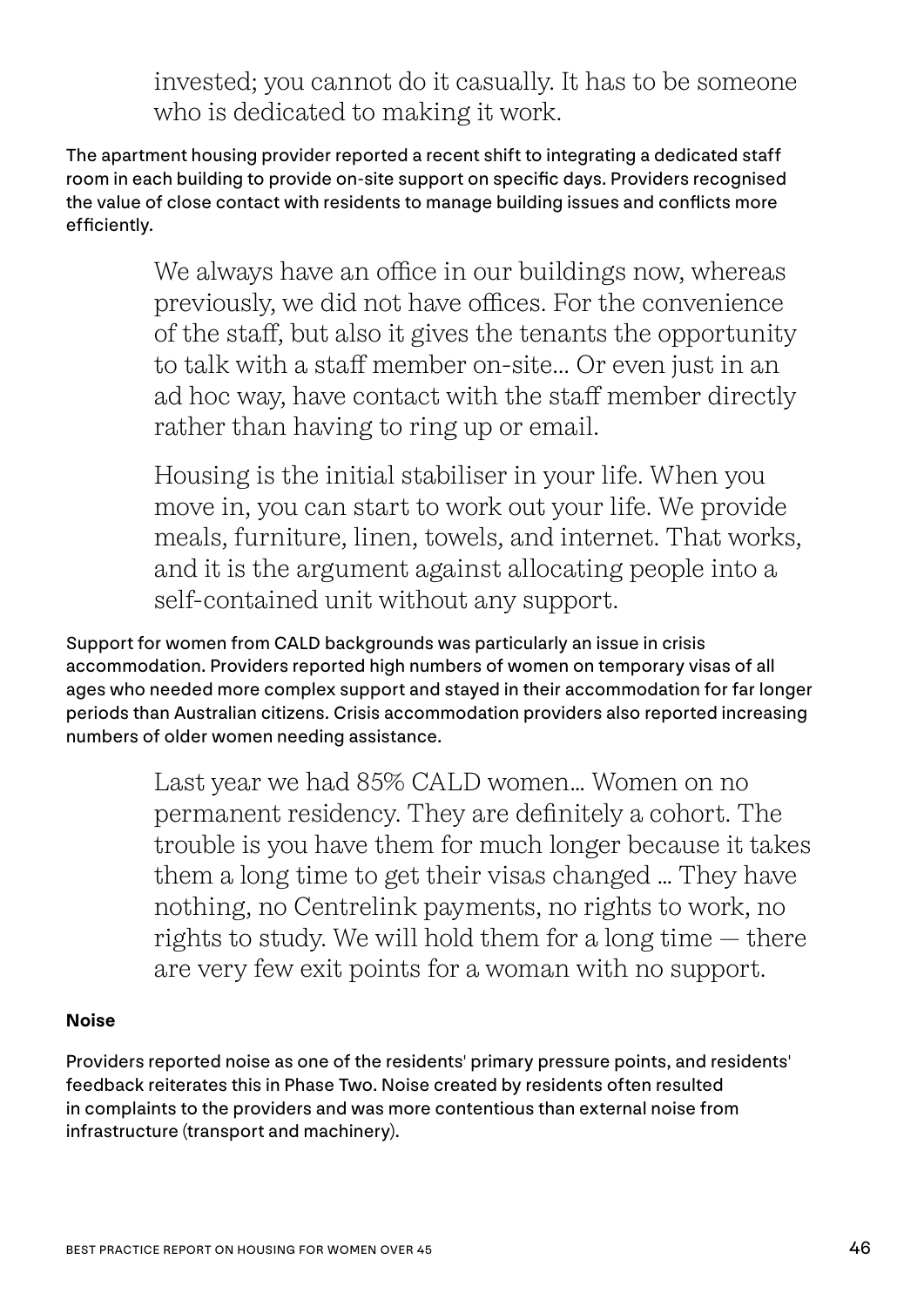[There are] always concerns about noise. It is an older building. Anyone sensitive to noise can hear everything in the house.

It is tenants making general noise doing things that you and I call normal stuff that annoys someone else... it is less about the property and more about who is making the noise. Whether you are friends with that person or not depends on how well they tolerate it.

A lack of acoustic protection between units was a significant issue in all housing types and recognised by providers as a resolvable issue. However, solving acoustic issues post-construction is expensive and disruptive. They commented that this issue should be addressed during the design phase to reduce costs and management problems.

> You want good sound barriers and protection. You want solid walls — you do not want to hear things between the walls, ceilings, or floors. You do not want a cheaply designed house. People have different routines. Noise is the biggest complaint. If someone is not doing well, noise irritates them. Getting that right is hard, but something that I would definitely recommend.

Findings in this first phase of the research demonstrate the complexity of housing providers' work to access, manage, maintain, fund, and innovate better service and housing for their residents and how older women residents are accommodated within their properties. Providers' expertise in the operational aspect of housing provision contributed a broader understanding of the housing system and how the respective housing types work within the sector.

#### **4.2 Phase Two findings**

Older women with experience of living in the housing types provided an in-depth understanding of how their housing affects their wellbeing and independence. Residents' responses provided fine-grained feedback on how their housing performed, what worked well, and what needed improvement from the perspective of a woman over 45. This phase demonstrated the diversity of older women living in social housing and the impact of respective housing types on their lives.

Data from the interviews included statements and photographs taken by the participants in response to prompt questions about their housing. We identified recurring statements about qualities, issues, or needs older women identified in their housing. Published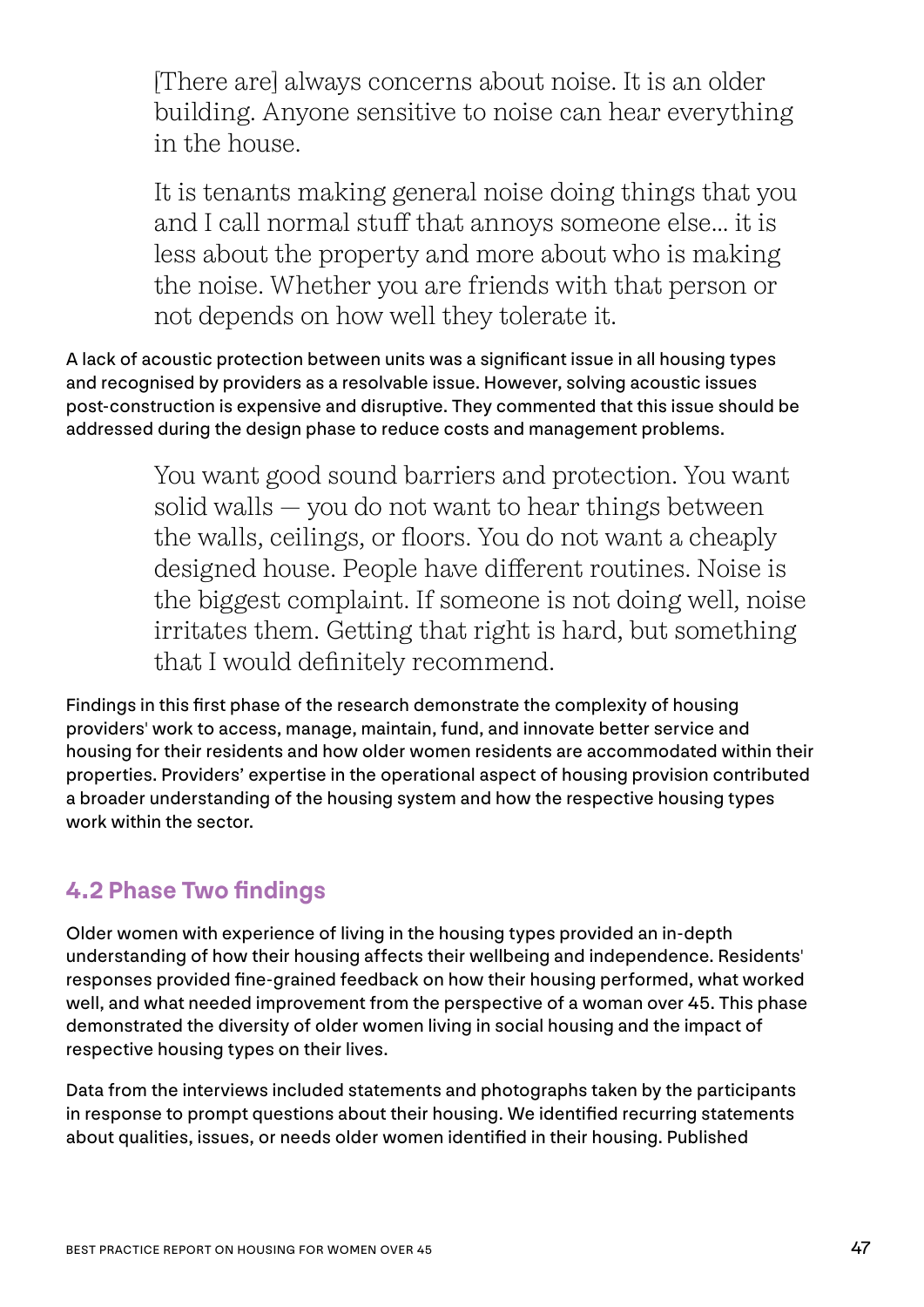literature on older women's health and wellbeing and their housing needs supported our findings (Darab, Hartman and Holdsworth, 2018; Petersen, 2015; Older Women's Network NSW, 2020).

Resident participants were asked to provide between ten to twenty photos of their housing, taken over two weeks. The photographs collected included images of the women's living spaces, garden areas, and views of their valued objects and furnishings in their home and the environment or neighbourhood context where they live. The photos captured varying times of the day at the residents' discretion, providing nuanced information about how rooms looked in certain types of light, spatial arrangements and favourite objects or areas in their housing. Many photos were simple but evocative some showed a chair next to a doorway, an arrangement of pot plants on a terrace, a view of a tree through a bedroom window, a collection of family photos and souvenirs displayed on the wall. These were an essential part of the research and have informed our understanding of values from the participants' perspective. We have not included the photos in the report to maintain residents' and housing providers' privacy.

#### **Comfort**

Residents reported a wide range of aspects that contributed to their sense of comfort in their housing. Older women's physical and mental states of wellbeing were affected by ambient qualities like noise level and temperature, indoor air quality and lighting levels. More abstract factors such as psychological state and sense of safety contribute to a sense of comfort and can be affected by buildings and landscaped areas.

Residents noted their physical ability to navigate stairs as they age. Although the tiny house units are single level, they have ladders to access the loft area above the bathroom. Some residents found these dangerous to navigate. Women with mobility issues were confined to rooms on the ground level for all housing types, except for apartment units where there was lift access. Stairs impact the possibility of ageing in place for older women.

> I imagine that many people in these houses cannot get up there because of the ladder. Whereas I just fall down all the time. I have socks on, and I forget.

This is a lovely place. I am not complaining about the place, but there is no way that I could walk up and down those stairs.

Older women value the sense of order that well-designed storage brings to their housing. Residents commented on their need for storage to maintain order in their homes and the need for various types and locations of storage.

Women can never have enough storage, my dear.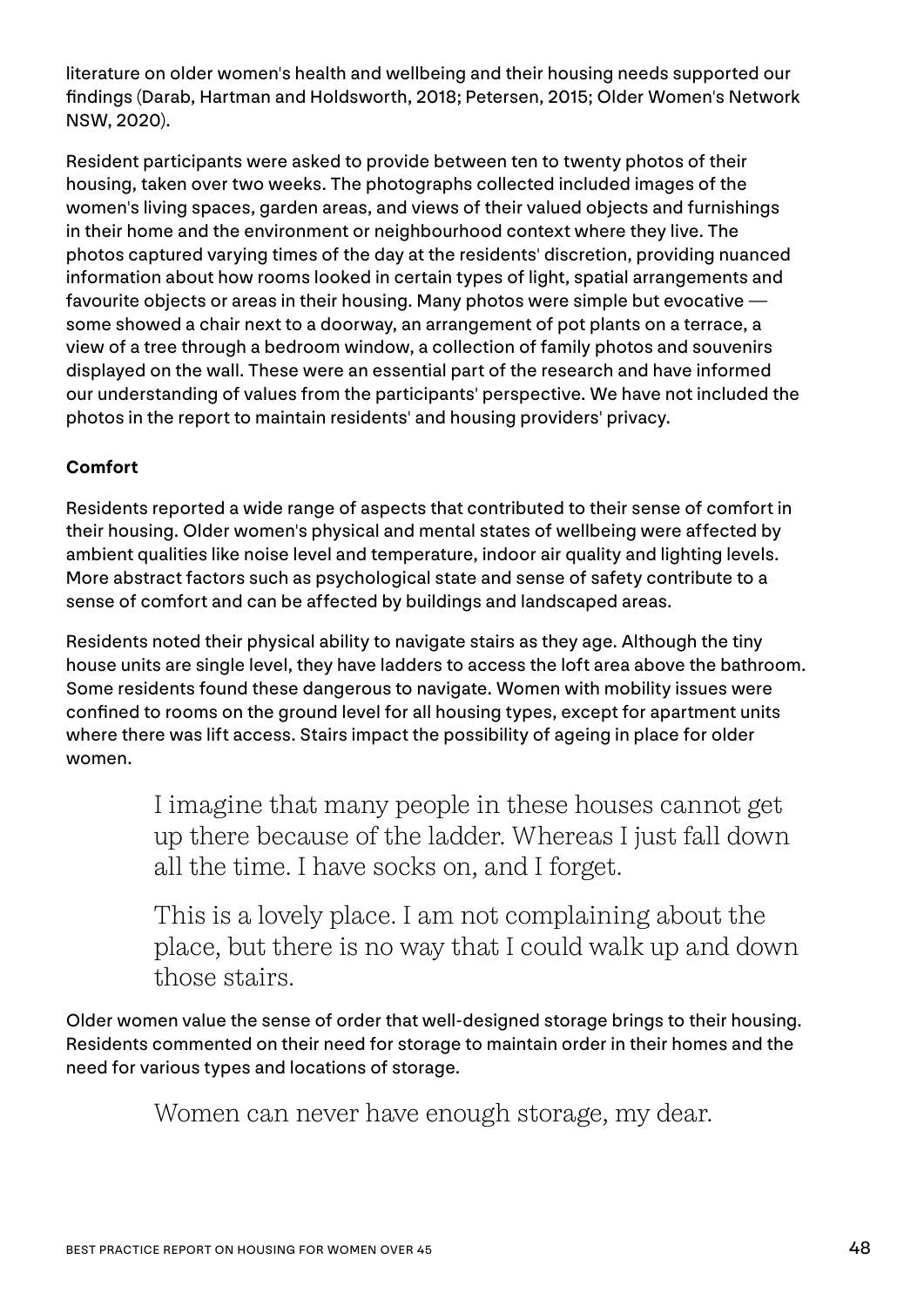I do not have a place where I can put my bin... If I am working at the oven, I have to move it here. So, a pullout bin or something that you can just reach in with a recycling compartment would be better.

The bathroom is frustrating.

Where can I keep my broom?

Residents commented on the difficulty of finding appropriately sized furniture to go in their housing. Residents in all housing types mentioned the work required to make a home and the complex task of choosing and arranging furniture to make a room feel comfortable. They acknowledged the scale of tiny houses and apartment units, but their comments did not refer to needing more space.

> It is very hard to find a kitchen table and chairs that fit the space because it is not a huge space. We found it very hard to find a little two-seater table — we just could not figure out what to get. If we bought a big table, it would take up a lot of room, because it is all open plan. So the design does not make it easy to find the right furniture…

For the bathroom, I managed to find a skinny shelf that fits in perfectly between the shower and the sink — amazingly so. Other than that, there is no space, no storage. Storage is a big issue.

I also think you do not need the back veranda either…you could put the clothesline on the side where the sun is.

Residents appreciated access to natural light and well-designed task lighting in their homes, particularly in the kitchen areas. For older women, good quality lighting in complex task areas is important for comfort and independence.

> Lighting in the kitchen is the biggest problem; you cannot see what you are washing up at night. Otherwise, I have a lot of fun and no problems.

Residents noted the relationship between the indoor and outdoor spaces provided added levels of comfort in their home and their ability to see out and to open safely out onto a garden space.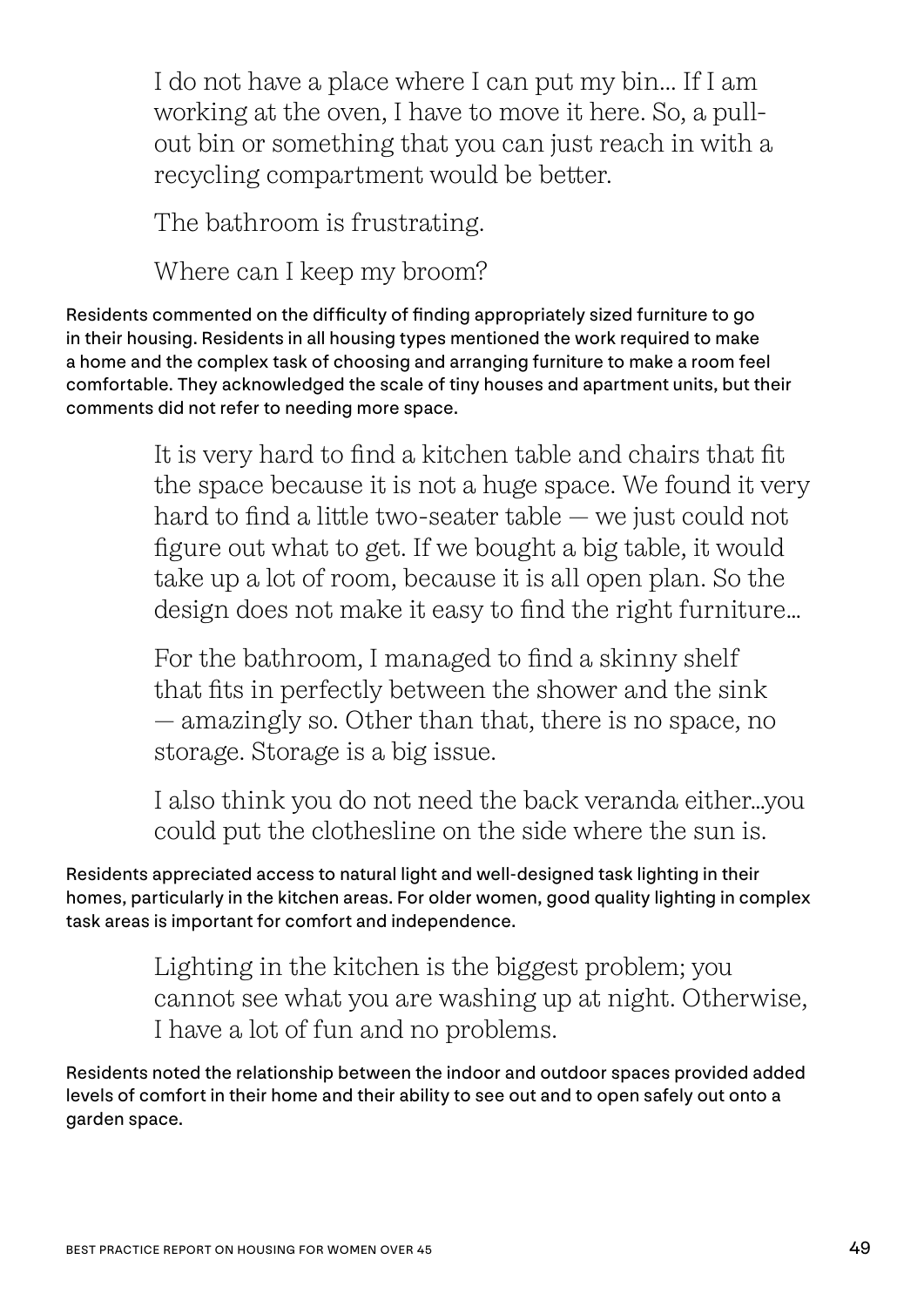I have a little front yard. I like to open my door every morning; it does not matter how cold it is. I like fresh air. Because everything has been closed at night, the first thing I do when I wake up is open my front door and turn my kettle on.

I am really pleased with the size. I love that I have a nice garden.

Residents commonly discussed thermal comfort in terms of the need for air-conditioning in summer and heating in winter. All units were equipped with split system air-conditioning units. The apartment units, townhouses and tiny houses were double glazed. The apartment, townhouse and tiny house unit windows were protected with fixed shading designed to allow for winter solar access. All were insulated according to standards required in new buildings and had access to natural ventilation. Women did not comment on feeling uncomfortable in their housing due to temperature or humidity. However, the cost of heating was an issue in the tiny houses and townhouse units.

> My bill was \$399.99. for three months. And my heater is too high, it reaches the the top of the ladder, but I don't get anything at the lower level…The floors get very cold. It takes a while for the house to heat. But I don't have that on all the time because I know it'll be too costly.

According to research on older women, safety and privacy are vital for their wellbeing. In older women's housing, safety and privacy are key to providing a sense of comfort and ease in their home. Residents' feedback reflected that comfort levels depend on independence, safety, and privacy perceptions.

> I do not think I could have moved to a unit on my own. I would not have felt very safe or comfortable with a freestanding unit. So I am happy that I am in a building with other people and to know that people are around.

#### **Connection**

Communal spaces foster a sense of connection by enabling conversation or group activities like gardening for older women. Alternatively, a sense of connection may be more intimate and refer to the attachment a resident makes with her garden or living areas. Connection has a complex relationship to feelings of safety, security of tenure, trust, and belonging. Design can foster good connections by providing safe, stable, easy-to-navigate spaces in older women's housing.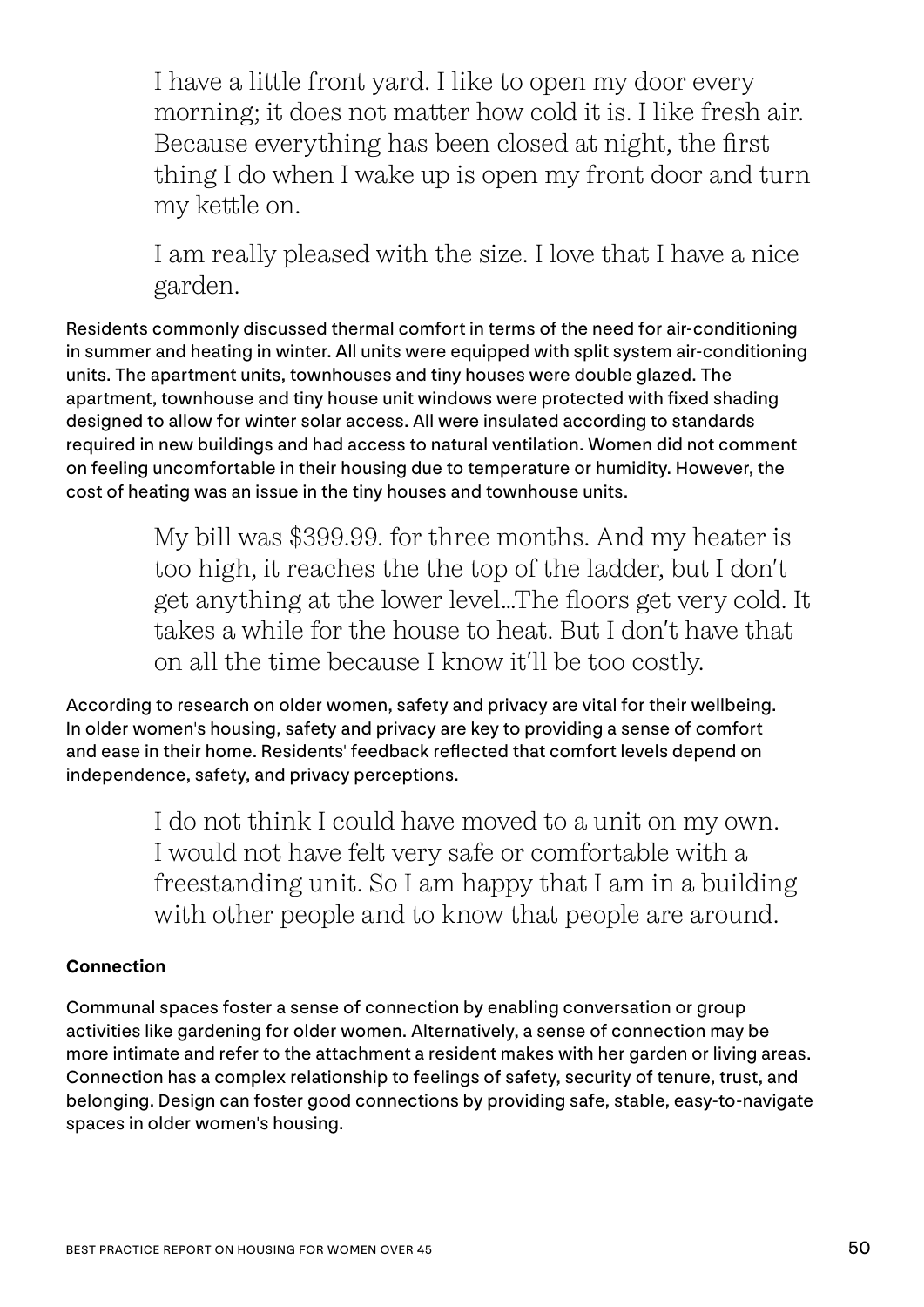Visual connections between indoor and outdoor spaces are essential for older women's sense of safety and comfort. According to research, access to natural light and landscape views increases a sense of wellbeing in housing and creates spaciousness in small units.

> I like that it has windows, this is important for me, mainly because it is small. And I think it is very important that it has quite a few windows that you can look out. It makes it seem bigger, and it is your own place.

… There is a park not far away, and the river is not far away. I like living close to the water. It really helps me, especially when I am going through stuff.

Residents valued easy access to services and public transportation from their housing location. None of the residents interviewed owned a car, and most residents relied on public transport to connect to local community services and family or friends. This connection was considered an extension of their housing value and increased older women's sense of belonging in their community.

> The public transport system is so good in this place. This is a central place, so I have been walking and catching public transport! I never walked. When I first came here, I had a walking stick. I had so much pain that I could not walk. Now I am walking everywhere. I am amazed.

I am a chicken, no driving, so public transport is my friend.

I do not drive, so I am limited. So, it is a big help for me. I do not always have to rely on my family to come and collect me. I can hop on a train over there to see family.

Proximity to others in their neighbourhood is a positive and negative asset for older women. Some value being able to help others and to know they can call for help when needed.

I can call for help. I can help others.

I think I would find it quite overwhelming if I were in a huge tower block. We have a little bit of shared sense of community here.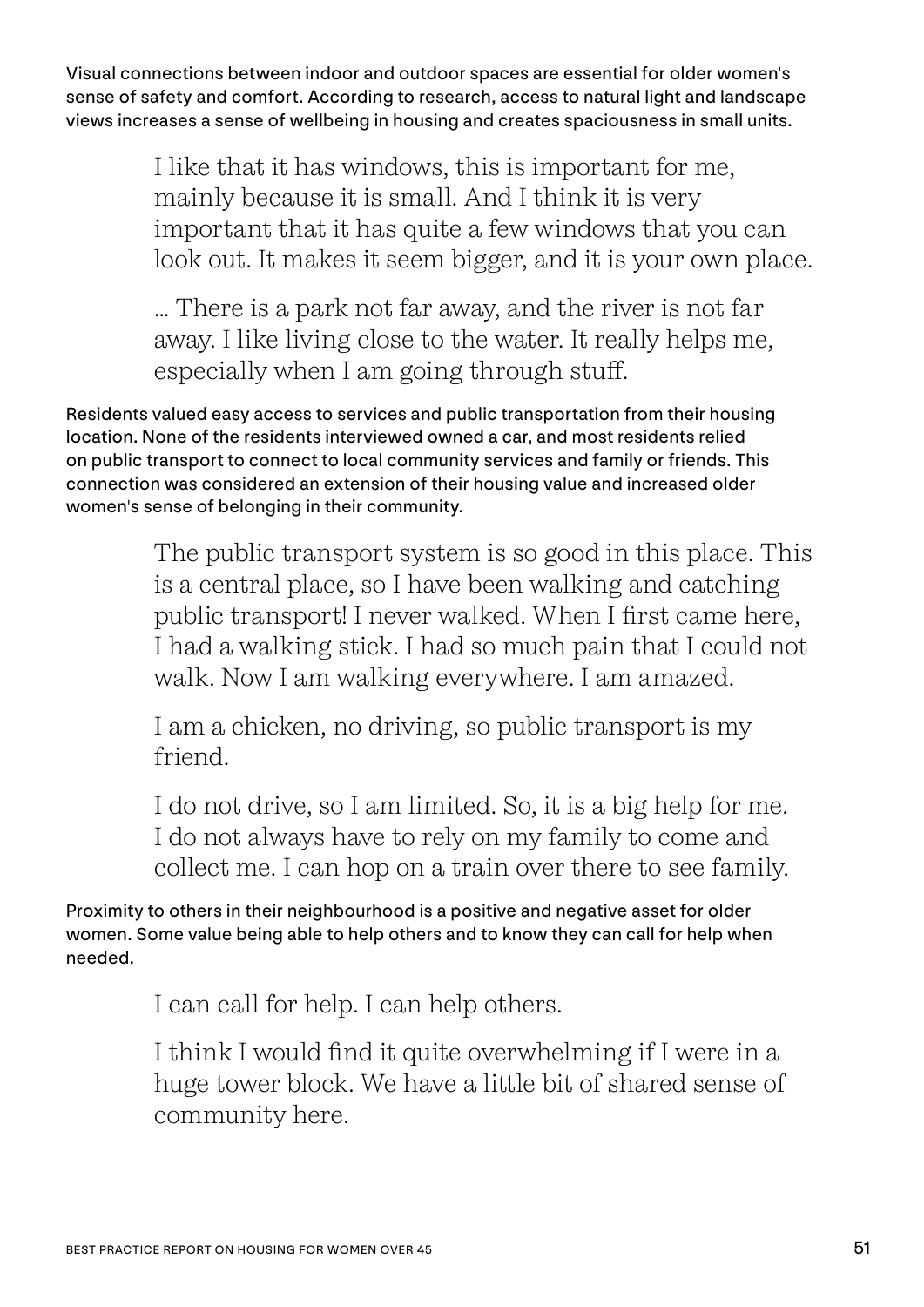As expected, and often reported, proximity in shared living arrangements (rooming houses) is a source of conflict and frustration for women.

#### Seven ladies use the kitchen. That is too much.

Residents in the apartments reported increased social connections created by helping others build furniture for their units. Residents revealed that their ability to use power tools increased by living in their own housing. Residents' collaboration around the spatial arrangement and making a unit more homely was a productive social connection between neighbours, facilitated by their physical housing.

> [My mother] taught me how to use tools and things. [During] lockdown, we found that a lot of [new residents] were living [alone]. Their furniture arrived flat packed, and they had no idea how to put it together. Especially those that did not speak English or could not read. We found one sleeping on the floor on the mattress with her baby. And that was all she had. She did not have a highchair or anything. So, we went up there and spent a week putting the furniture together between babe's naps…we put together double beds, sideboards, chests of drawers, cupboards, highchairs, and cushions. Whatever.

#### **Independence**

Independence is valued by older women and is intimately connected to their housing. Financial independence and the ability to access an adequate income to support themselves was commonly reported by residents as a crucial factor in their housing choice. Physical independence is related to older women's ability to maintain their homes, continue their active lifestyles, and age in place with confidence. Independence for older women contributes to comfort, connection, privacy, and a sense of belonging.

> It has helped me that I have my own space and a quiet place to study. And I never gardened before. Now I have started to.

I am much happier to be here. My house is my home.

Several residents, particularly those in tiny house units, stated the importance of being able to live alone. Many women had dealt with trauma in their previous housing and valued the protection that their dwelling provided.

For me, that is really important that I do not have to live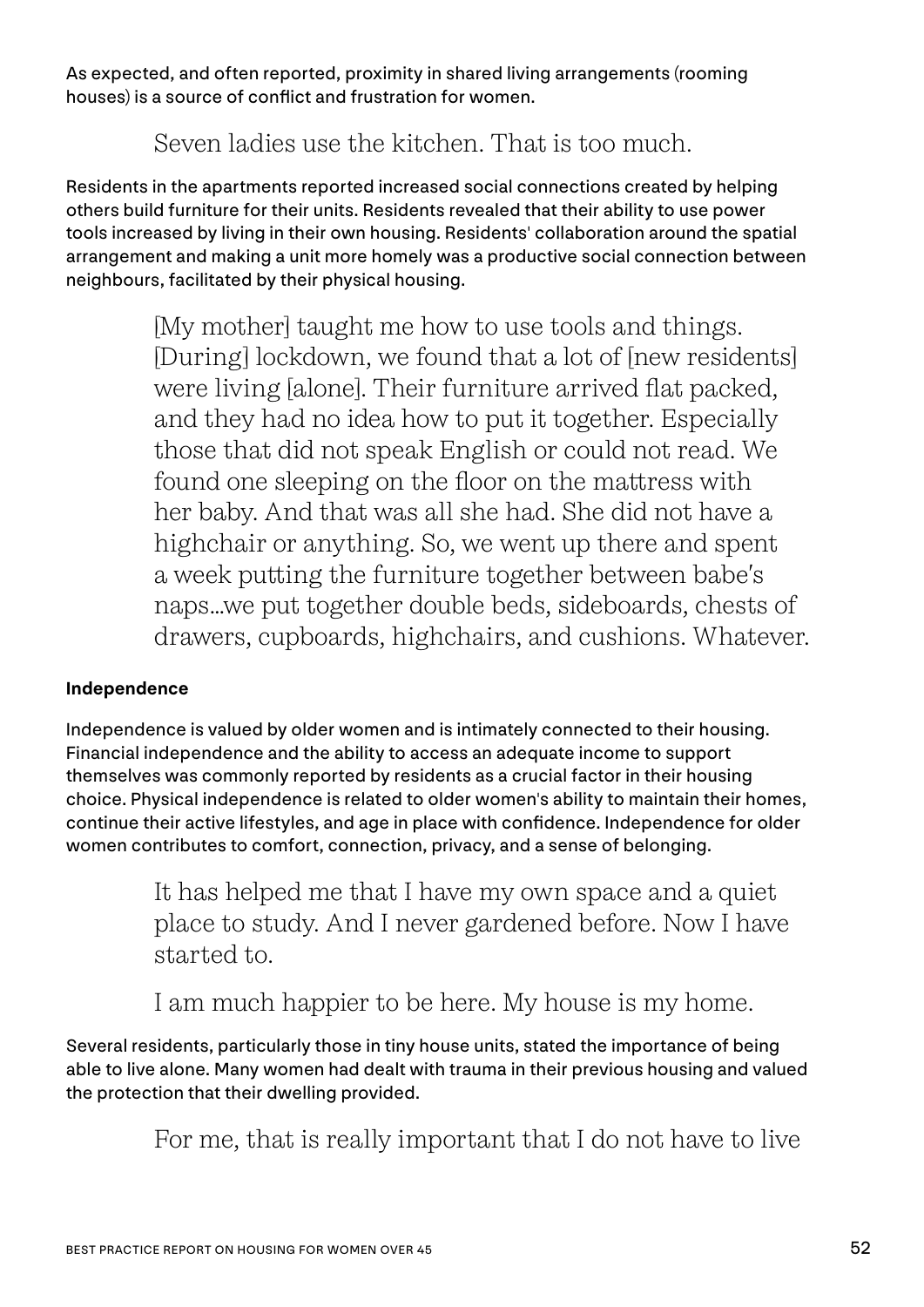with anyone else, especially when I am going through the things that are going through.

I just liked the look of them, and I liked the idea of not being in a unit and having my own yard, even though it is small. It is just my own little place.

it is just that I would like to live alone. I have learned to adapt, but I prefer to live alone.

Residents were aware of issues that impeded their ability to live well in their housing. Feedback on their housing types included their ability to access storage areas, ability to clean hard-to-reach surfaces and the possibility of needing in-home care at some point in their future. Independent living in this sense is closely related to safety and accessibility for older women.

> There are no drawers in the wardrobes, and the rails are very high, so we cannot reach them.

> I am fairly able, but how in the hell are you supposed to wash the mirror? They could cut it down to two-thirds of the size... Who is that tall that they need to look in the mirror up there?

The bathrooms are small. In my job, I go into homes and help people to shower. So I have seen some that are big and some where it is awkward… It is not easy to help someone in a small bathroom, so they need bigger bathrooms.

#### **Noise**

Noise was one of the most cited negative factors experienced by residents. There were three main types of noise experienced — noise from residents in adjoining units, noise from people outside, and noise from the environment. Residents' reactions to each noise type depended on the situation. According to feedback, noise from adjacent neighbours caused the most conflict for participants.

> I hear everything, I do not care anymore, I do not complain. I just hear everyone going up and down the stairs, making cups of tea, going out in the middle of the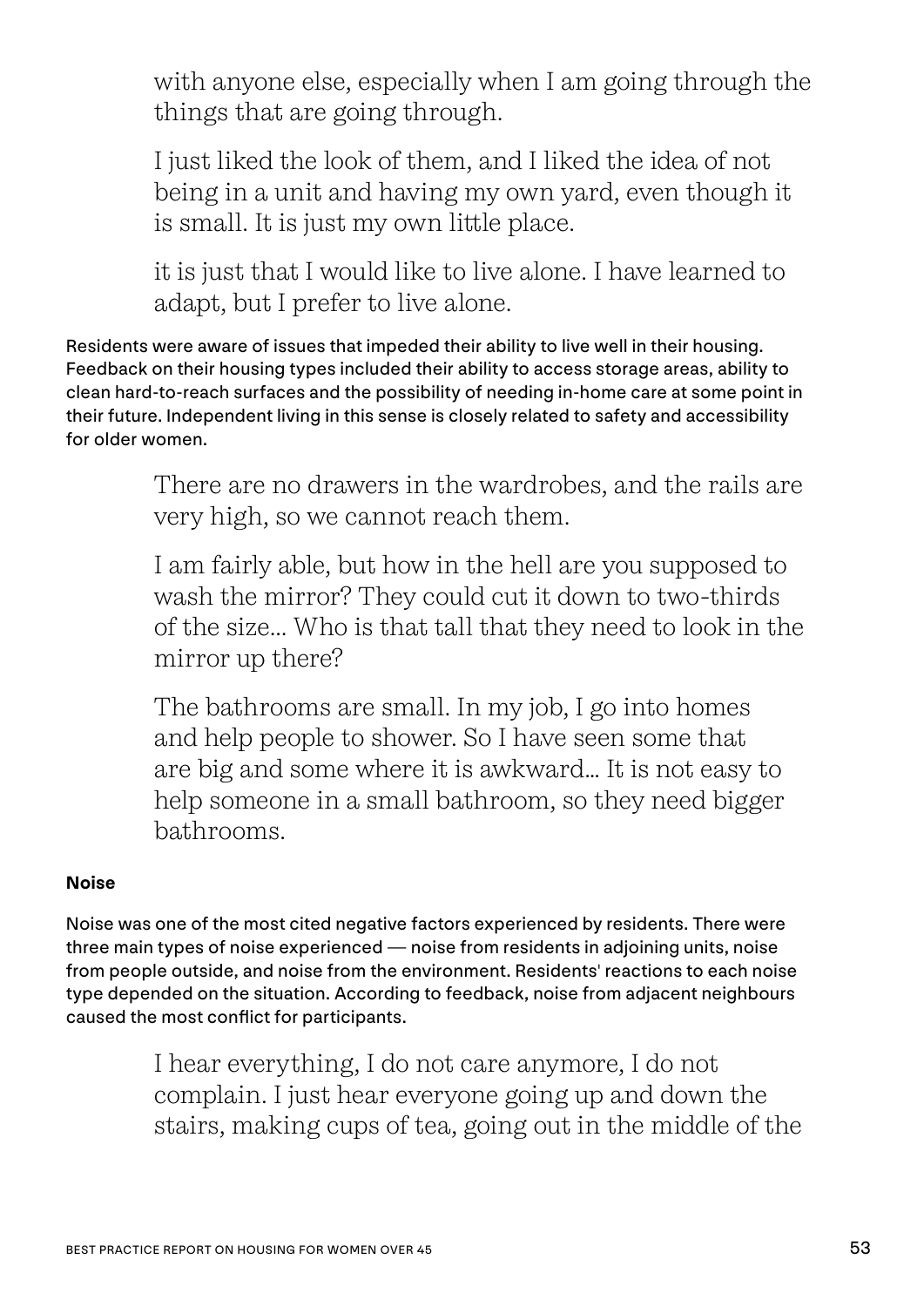night, three o'clock — I hear everything. I was stressed and traumatised by a lot that was happening here.

We have all got problems, but if you want to take it out on other people, go for it. I am not going to bite back. There is always one, but what do you do? Chug on.

Residents reported frustration with a lack of acoustic insulation between units, particularly for the townhouse and apartment units. They stated noise was challenging to manage as they could not easily control it. Most residents were aware that acoustic insulation was inadequate in their housing and should be installed during construction. The tiny houses performed better due to well-insulated exterior cladding and double glazing.

Absolute sound barrier is non-existent here.

I am sure they can hear us because I can hear cupboards banging and water running. Sometimes you can hear TVs playing. If you wanted to have a private conversation, you would have to do it like a little kid — [whispering].

Surprisingly, noise from traffic was not reported by residents as regularly as noise from neighbours, despite the location of tiny houses and apartment units on arterial roads. Residents made a clear distinction between good and bad noise. Positive noise from the community or neighbours contributed to their sense of belonging and ability to participate, reduced loneliness and helped their psychosocial wellbeing. Negative noise from neighbours, traffic, machinery, and noise from commercial tenancies were often less tolerated due to the repetition or timing of the noise.

> You can block your neighbours out. You learn to live with their noises, but traffic — no. And the train is a lot louder now. It echoes all the way out at night.

#### **Personalisation**

Social housing properties are often neutral and depersonalised in terms of aesthetic; however, the ability to add character is important for older women to create a sense of home. Personalisation of indoor and outdoor spaces was common across all housing types. When responding to our photographic prompt about dignity and home, residents often captured how they had personalised their house.

Residents animated their space through their choice of furniture, window coverings, wall hangings and shelving to display photos of family and friends. Several of the participants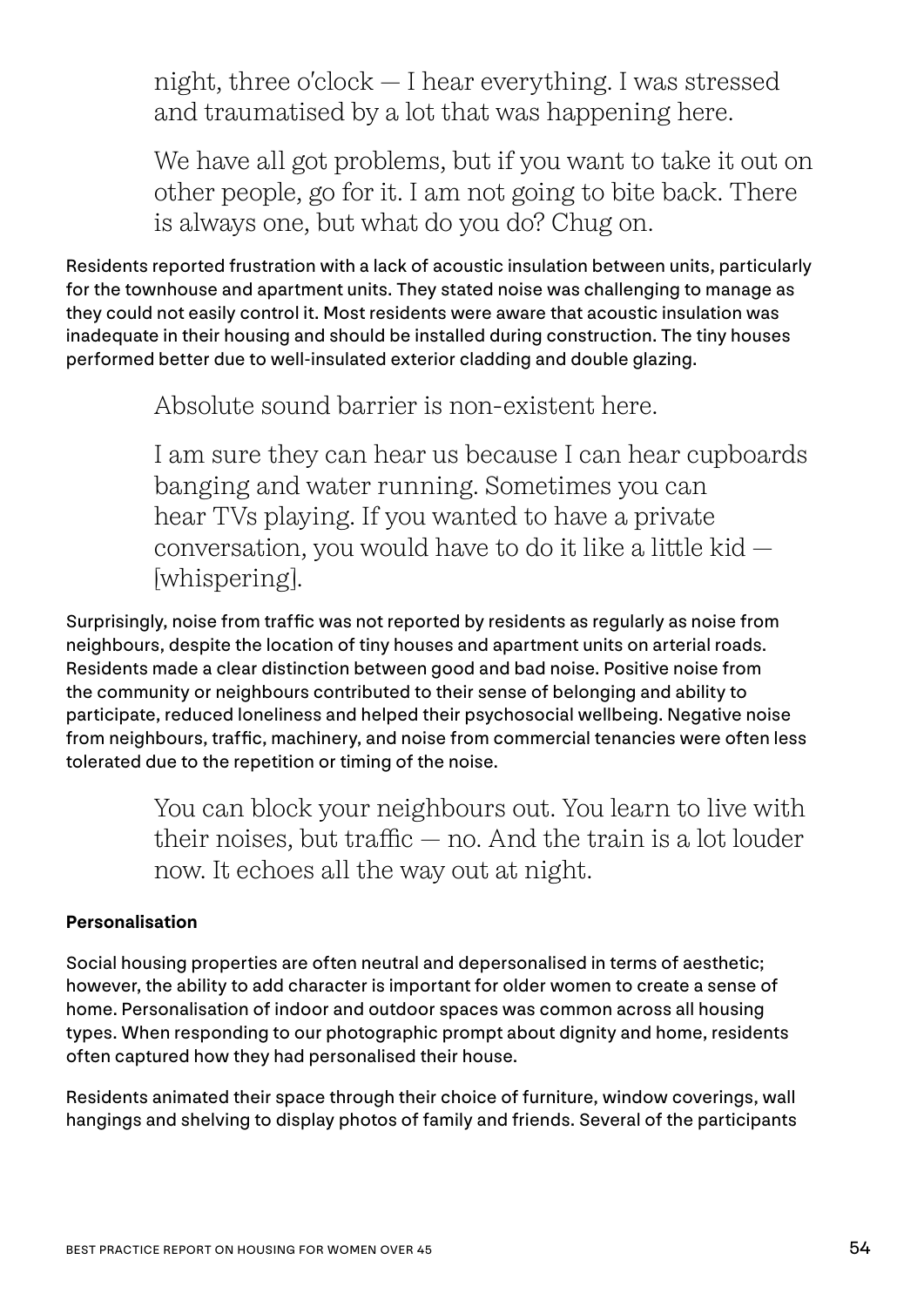had taught themselves to install shelving and to renovate pieces of furniture. Others had installed bookcases and wall hooks for artwork or pictures. All had added colour to their homes through personal touches.

Personalisation was most evident in the choice and placement of the furniture in older women's living spaces. The rooming house was fully furnished, but the apartment and townhouse units were unfurnished. Tiny house units were offered furnished, but the residents brought most of their furniture with them. Providers offered furniture if needed by the residents. Ultimately, it was up to women to decide how to arrange their indoor environments. Many stated this task could be improved with a furniture plan or guide to suggest ways to organise the furniture in each room.

> If it came with a furniture plan, I would understand where to put things…Maybe put a little guide together for tenants about the running costs and why we have solar, and ideas for furnishing your living space. It might be dumbing things down for some, but it may be a great help for others.

Several residents discussed their desire to create a sense of home in their unit. Many of the women had not previously lived independently, and creating a personal space was new to them.

> All my furniture came in flat-pack boxes, and I left that leaning up against the wall. It was just overwhelming starting again. I have been sleeping here in my lounge room for the last three months, and I do not know where to start. I do not know how to make this house into a home.

Residents in each housing type had access to private gardens or courtyards. They could add to the existing landscape as they wished, and several women reported discovering an interest in gardening.

> A beautiful garden makes it home and just having your things around. I do not like clutter, even though I have piles of stuff everywhere. Everything has its place.

I put artificial grass down because it was concrete. I have planted quite a few things. It means the kids can come here to play. Somebody bought a wading pool down... we do gardening, I grow veggies. And watch the spiders in their webs.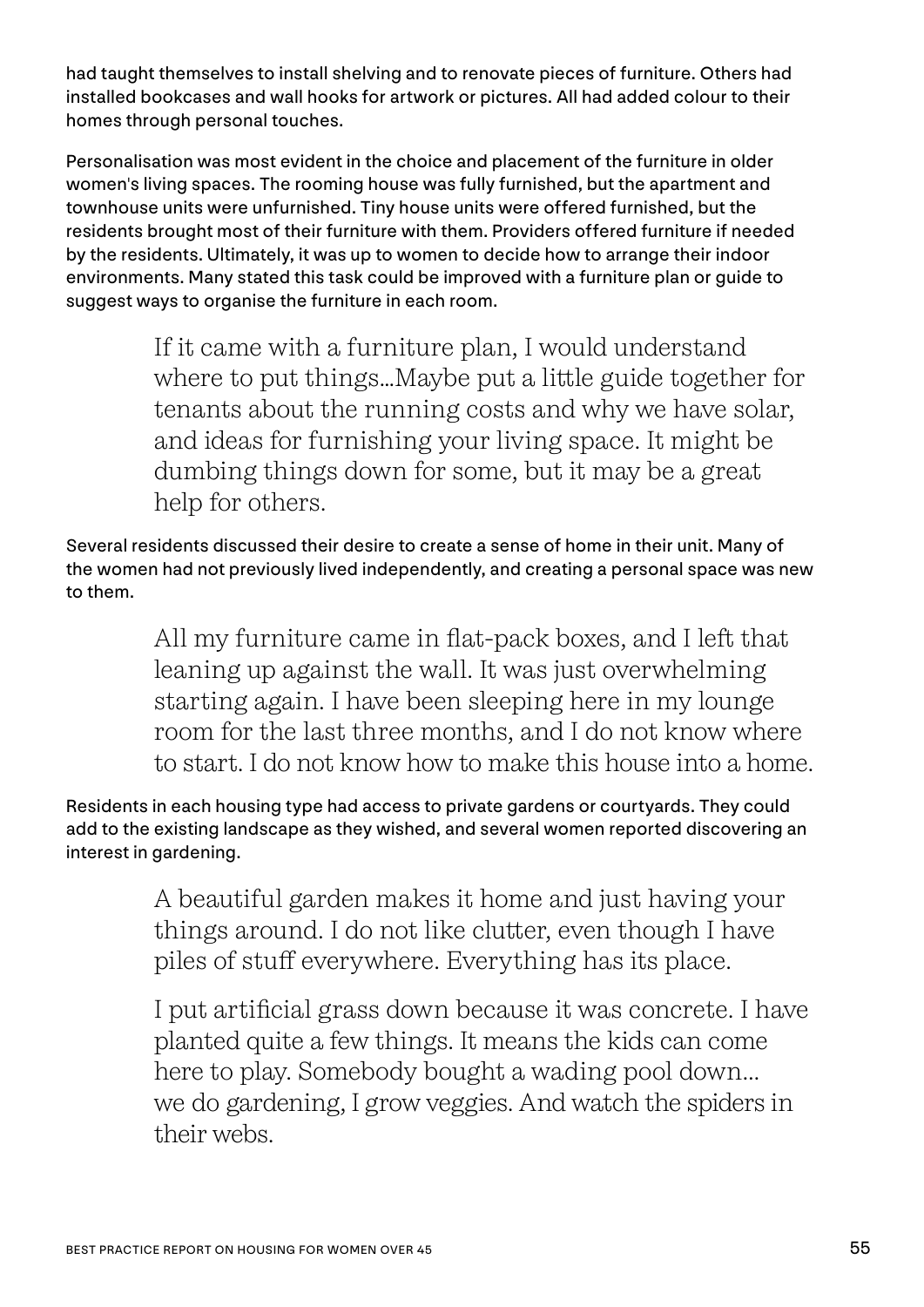Residents in the tiny house and apartment units stated they needed an additional room or more space to exercise, meditate, study, work, or for visitors to stay. More than half the residents were enrolled in vocational courses at the time of the interviews and stated a desire to be able to study at home.

> I would like a second room, even if it is just a little study that can be enough for a single bed, or it can be the sewing room or the craft room.

The housing types were designed for basic living requirements, but during lockdown, many residents had found a need to do more than basic living in their housing.

#### **Privacy**

Older women value privacy over many other attributes. Research shows women are happy to compromise on size if privacy can be guaranteed (Darab et al., 2018, Sydney Women's Homeless Alliance, 2017). Many residents related stories of having no privacy in their family home and no access to their own space in previous housing. There was also a need for privacy within the housing developments, particularly in shared living arrangements, like the rooming house.

I am a private person. I like my space.

Privacy includes acoustic, visual, and territorial aspects. Having control over who sees or hears you, being able to make noise without disturbing others, and having control over your own space are basic types of privacy. Older women stated the need to choose when they are social and how they socialise. They also spoke about self-protection, cultural privacy, and the ability to retreat when required.

> I can close my door. It is a quiet space, I can lock my gate, and I know nobody is coming here. Not many people know I live here, so it is great. And if someone is coming through my gate  $-$  unless it is the middle of the night  $-1$ know it is a friend — invited.

Residents discussed the stigma they experienced around women's housing. Rooming house residents, in particular, were aware of the attitudes towards homelessness and poverty and were keen to maintain their anonymity in their housing.

> I was in shock and realised — uh-oh — I am homeless. To this day, no one knows, except my children. I do not want to tell anyone that I am homeless.

Photographs provided by residents demonstrated how they had mediated their need for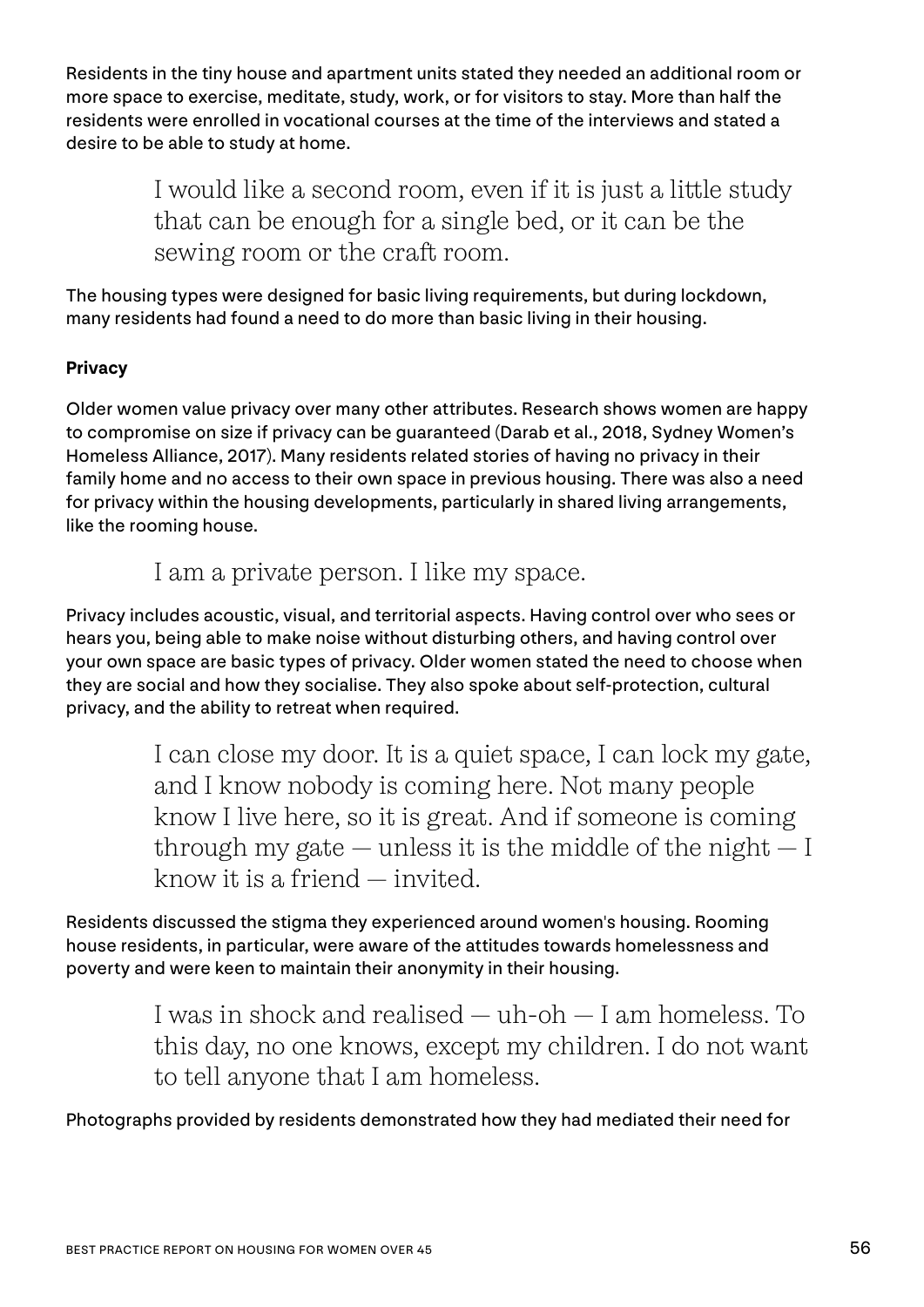privacy by adding blinds and curtains to windows in their living areas and bedrooms to increase their control of visual access into their home. Some residents had added multiple layers of screening to windows, indicating an increased need for control. Other issues around glazed balconies were raised, citing a lack of privacy outside.

> Glass balconies are not private. There is nowhere to hang clothes.

#### **Security and safety**

Older women indicated that security was a primary concern for their sense of safety and wellbeing. For many, this security includes children and pets in their care. For their individual units, residents stated a preference for a "good security door" to their unit that could be locked so the front door could be left open in warmer weather and secure screens on windows were needed to provide a sense of security, particularly at night, and for bedrooms.

> You can see through [the front door], and while I love to look outside and not have the security grill, that would be good for security purposes.

It is a beautiful country, but there are some odd people, and I just did not want to be alone at night. I just cannot get used to it. Even the first few nights here I was nervous. Then I realised I was perfectly safe.

In all the housing types, fencing and gates provided a layered entry between the boundary and the front door of the units, giving women a sense of added protection.

> No one can come straight to the front door, not unless someone lets you in. It is very well secured, there is a camera at the front gate.

I had someone jump over my fence last year — but they are not easy to break into, I imagine. If you are home, you will get plenty of notice. It is not an easy place to break into.

Many residents responded to questions about security with photographs of the intercom at their entry. These gave older women the ability to choose whether to allow access to their home from the safety of their indoor environment, 'a luxury' according to some residents who had not previously had this sense of control.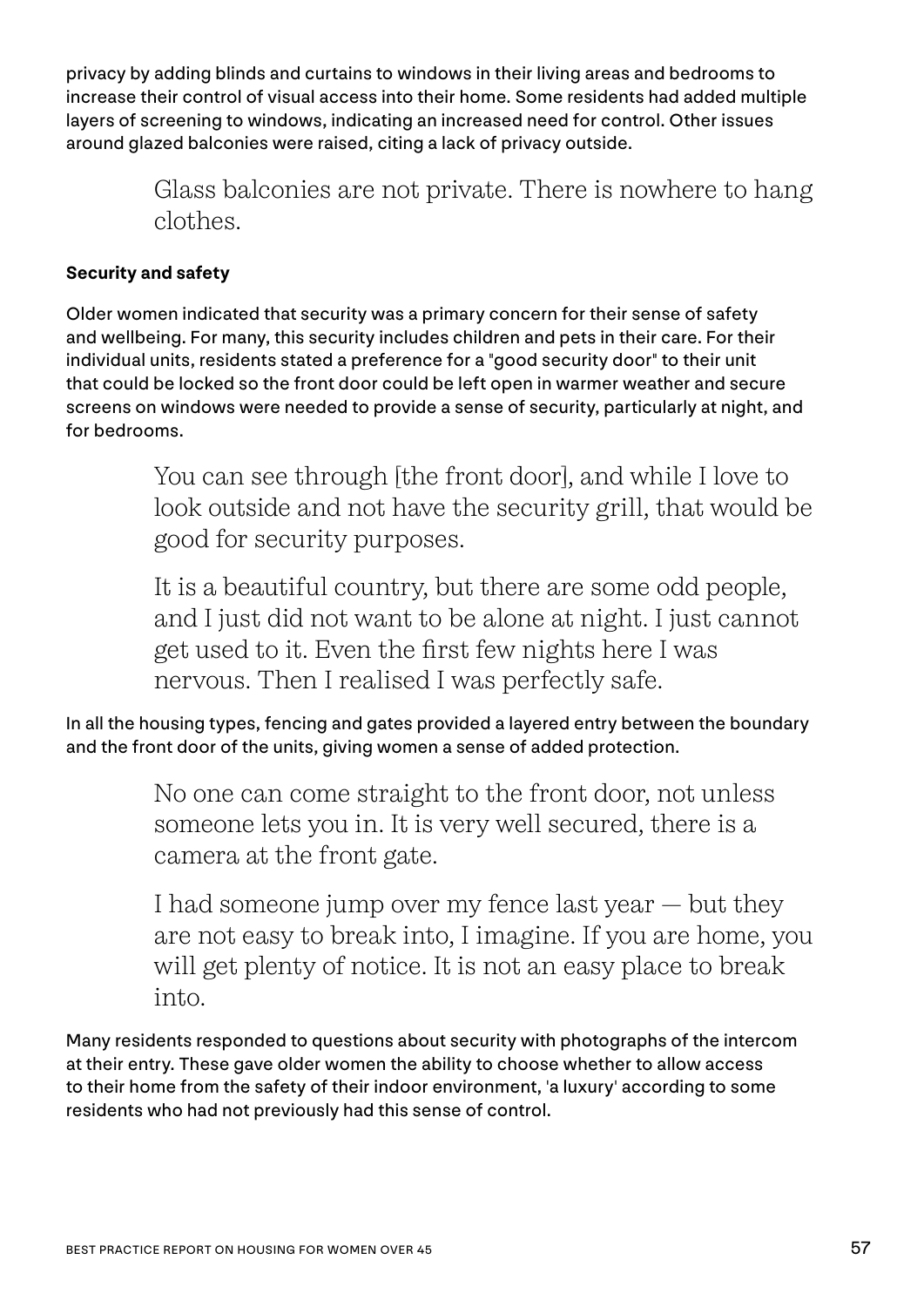I think we can feel safe, and we can make it feel like home. It is about security — at my age now. I am obsessed with security. If you have been having trouble with housing and are over 45, this would be heaven.

Many older women interviewed had experienced violence and hardship in their lives, adding to the need for a sense of security and safety in their housing. However, the ability to escape their unit through a second point of access was necessary for some.

> Living in a place that did not have a back door was a big issue for me for some reason. There is no back door and… I felt like I had no escape.

One of the reasons that I chose this apartment over the one upstairs is a) for the dog and b) from my point of view, I could get in, shut that, as last defence, I could go out over the fence, and I would be out in public.

Research demonstrates potential benefits of pet ownership for older women include improved physical and mental health and positive well-being (Pachana et al, 2005). Pet ownership is not always accepted in private rental properties, however housing providers included in this report welcomed women with a companion animal. Allocation for women with pets was easily managed in housing types with self-contained units and fenced yards or private courtyards.

Townhouse and apartment units were preferred by many residents, stating that freestanding housing increased their vulnerability.

> It is very, very well secured, that is why I said yes to this place. I do not think I could live in a house — not one that's freestanding ever again. Not after what my ex put me through — no way.

Security can also refer to the security of tenure. Housing security is a key factor for older women's wellbeing, as their home provides the assurance of safety and privacy they need to thrive. Precarious housing impacts mental and physical health, and residents discussed the benefits that security had on their lifestyle and their ability to study and work towards a better future.

> People who have come out of situations like me or who are going through trauma cannot work full time. Having options like [tiny houses] would reduce their bills, and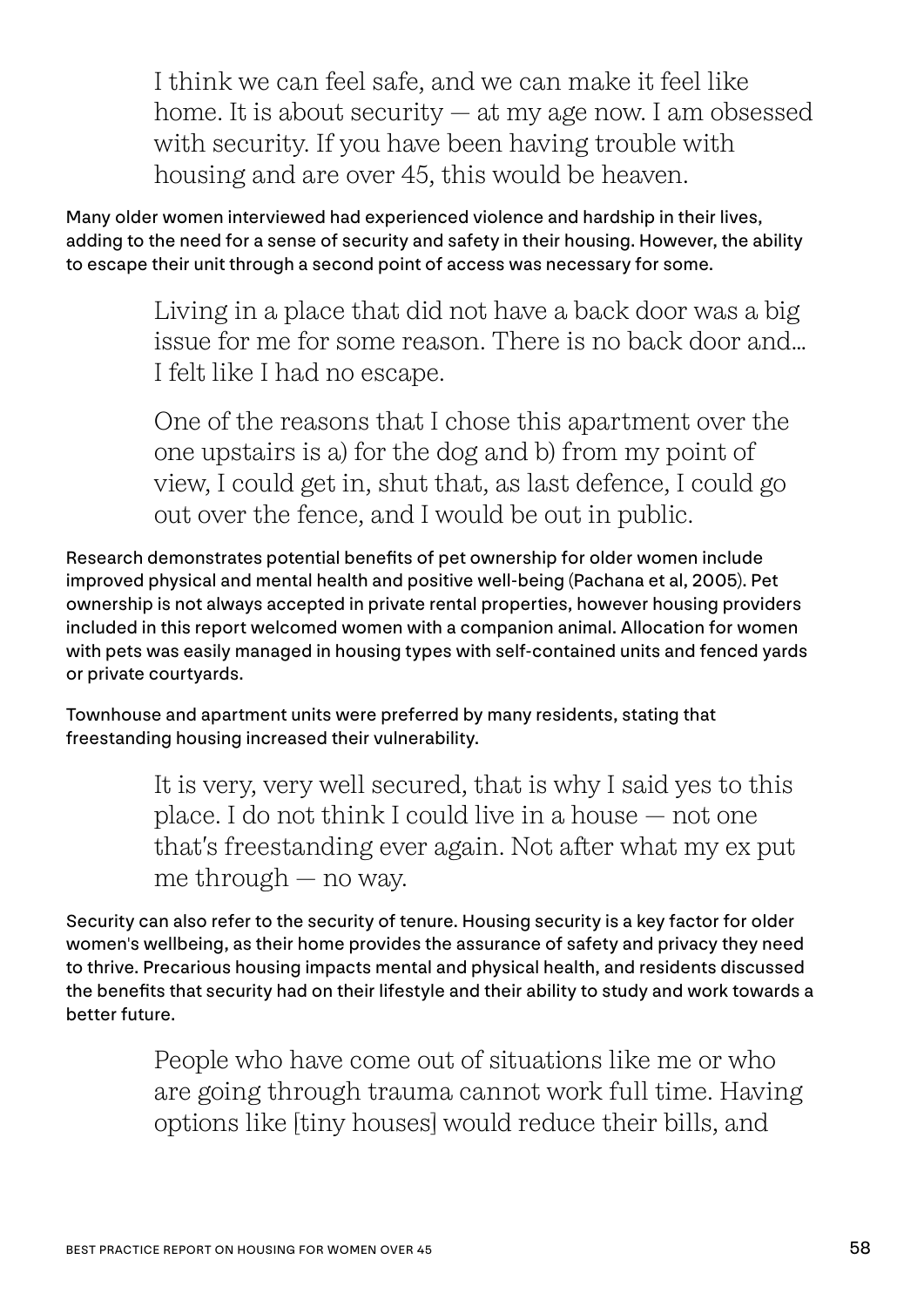they would be able to actually heal in that time. I think these houses are good. They give you your own space. But you have to look at the financial side of it as well.

I have lived in rentals with the army. I have lived in my own home in Canberra with my husband and family. It was a big five-bedroom entertainer. Then I've lived in a caravan, and I have lived in a tent with my dog.

I want stable accommodation, so I have not been homeless. I just wanted stability.

#### **4.3 Phase Three findings**

The expert panel session produced feedback in six focus group discussions. Each group was asked to comment on a topic extracted from the research findings. Experts provided views on alternative strategies, other housing types, expanded views on managing projects, and discipline-specific experience.

The outdoor space focus group discussed the importance of private and shared garden spaces for older women and the need for manageable gardens to reduce the burden of maintenance. The provision of different types of gardens, not always green, was a suggested solution for communal areas and provided choice. Breezeways in some projects provide a protected outdoor space that is in between communal and private space and promotes informal interactions between residents.

Residents reported a desire to meet their neighbours in a communal area. Recent developments have focused on shared space for social interaction rather than gardening by providing barbecues and furniture. External engagement to help manage introductions and meetings was suggested, with assistance from volunteers or local church groups to help foster connections.

Some participants suggested that the importance of community space is overplayed in some housing projects, and the trade-off between individual and shared spaces needs to be carefully managed. Site size and money are the main roadblocks to outdoor space.

The security focus group identified strategies to provide appropriate security for older women's housing. Rooming house organisations provide a building manager who lives on-site, increasing the security for residents and addressing any conflicts between residents. Many organisations use rules about visitor access and communal spaces to maintain safety for residents. However, success depended on the residents. Mixed tenure buildings, such as the Nightingale projects, installed CCTV in communal spaces throughout their buildings and asked residents for their perspective on the difference between security and surveillance.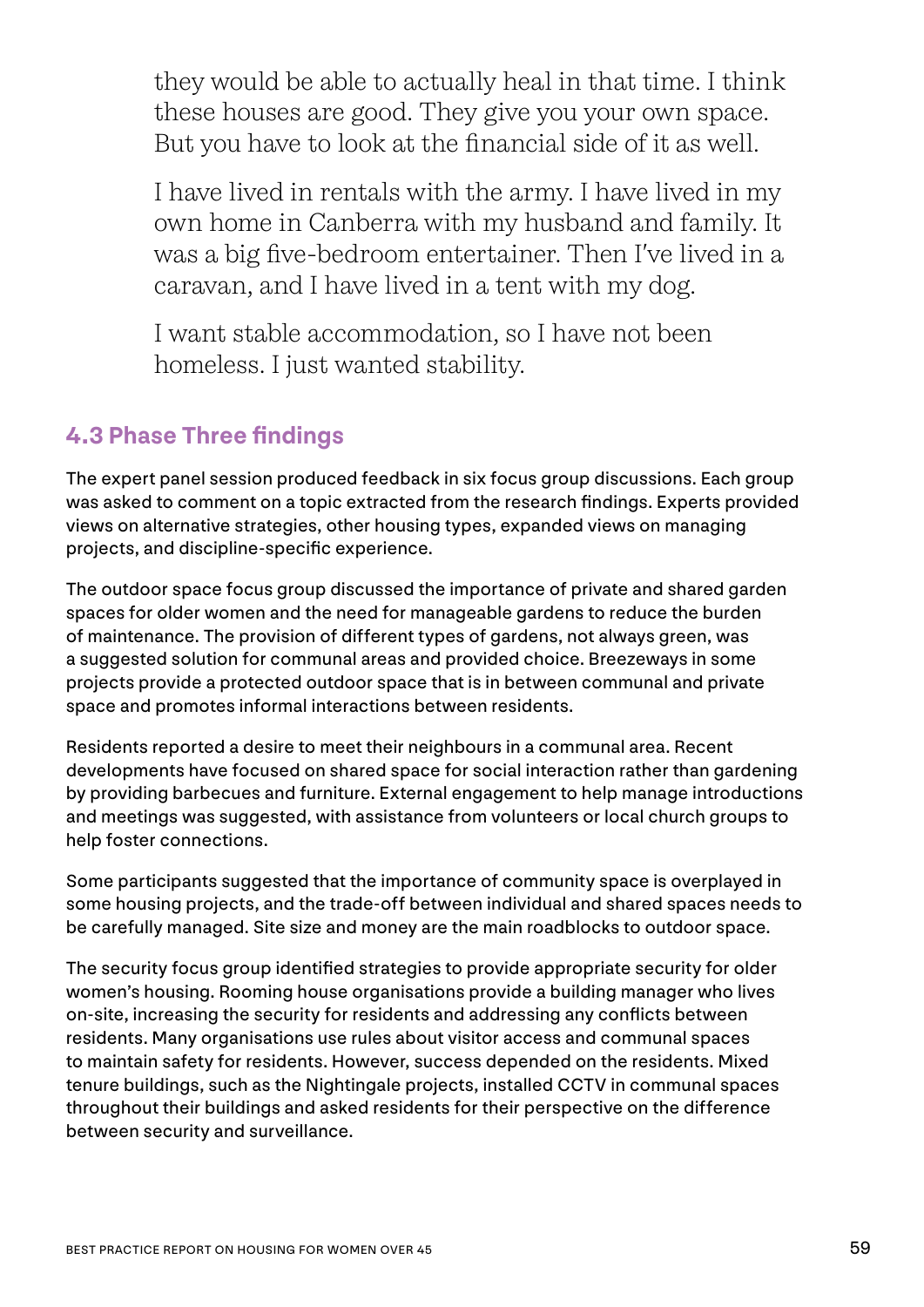Experts queried the relationship between the physical housing type and tenure. Whether a tiny house might feel and work differently as transitional housing rather than long-term accommodation led to a discussion of building form and length of stay. Although all provided long-term tenure, providers reported tiny house units and rooming house leases to be more short-term than apartment and townhouse units. Reasons for participants leaving tiny house units included wanting a space for visiting family and friends and desiring a defined bedroom space. Residents also spoke of the housing community having complex needs, addictions, and transient lifestyles. These residents also dealt with more safety issues, reporting that intruders trespassed on their sites, and a lack of street lighting was an issue at night. However, residents in apartment and townhouse units also reported intruders causing safety concerns on their sites. Rooming houses lack privacy and do not provide residents with the same opportunities for personalisation of space. Difficult social interactions between neighbours in a rooming house was cited as a reason for residents wanting to leave.

Experts in the noise focus group noted that noise was the most significant source of disputes needing resolution between residents in all housing types and that it was an issue not isolated to social housing. Participants agreed that adding quality acoustic insulation to walls and ceiling, double glazing, and acoustic-rated interior linings between units should be a high priority in all social housing. The added cost of installing acoustic materials, preferably during the construction phase, was justified by the benefits of reducing disputes between residents caused by noise. Providers noted that adding insulation and acoustic seals also improved the thermal performance of the housing.

A positive strategy for managing noise was allocating residents to 'zones' within larger developments. A resident in the apartment units reported that single women lived in the ground floor units, and families with young children lived on the floors above. This strategy reduced the amount of noise experienced by single people without reducing the opportunities for interaction. Corridors, where other residents and children circulate, were also noted as sites for additional soundproofing.

The fourth focus group discussed additional space for both indoor and outdoor uses. Housing experts suggested that one-and-a-half bedroom units were a good solution for older women needing extra space. This type of arrangement provides the flexibility of using the extra space as a study, a place for grandchildren to stay, and providing extended space for the living room, and addresses the balance of providing extra space without an additional bedroom that would increase the rental cost for residents. Examples of these units exist in recent developments by participant organisations in Geelong and Beaconsfield.

Providers also noted that the obligation older women might feel to have visitors stay could be managed by not having a second bedroom. Many residents had likewise stated a desire for a single bedroom unit to discourage long term visitors. Providers reported the wear and tear on housing where long term visitors were an issue and the danger posed by having mattresses on the floor. Open plan kitchen and living rooms also created problems of overcrowding with visitors.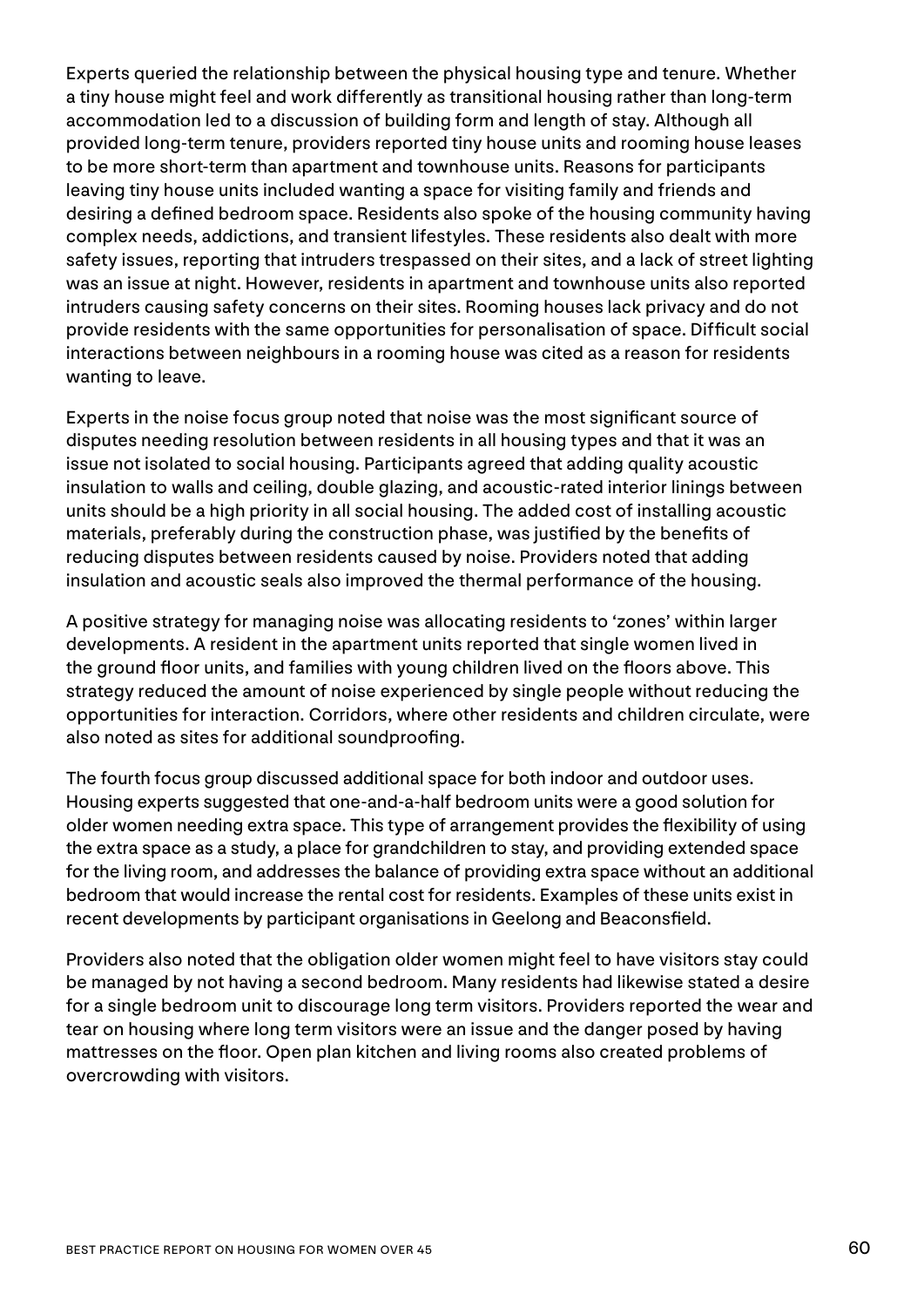In some apartment developments, larger balconies provided additional space. These were protected by the overhanging structure above, providing practical, open space for women, and making their indoor spaces seem more expansive. This strategy was a successful solution and less costly than building larger units.

The storage focus group discussed various scales and locations of storage required in older women's housing. Suggestions included: frequently accessed objects requiring different storage to rarely used items; communal storage — for example, gardening or cleaning equipment — could be integrated into a location accessed by all residents, as for cohousing models; the production of a simple guide could help residents store their belongings appropriately.

The sense of order and improved safety afforded by good storage solutions improves the performance of women's housing and is a vital element in trauma-informed housing. For this reason, open shelving should be used with discretion, as cupboard doors help control the visual information in a room. Other suggestions included a bump-in space to temporarily store furniture for women moving in and out of their unit — most likely in an apartment development.

Finally, the personalisation focus group discussed the benefits for housing organisations in allowing pets and personalisation. More stable tenancies and longevity of tenure ensured a win-win for both residents and providers. Providers noted the importance of allowing budget for personalisation where possible. Some allowed contingencies for curtains or blinds in their units or a paint colour choice for the front door. Many residents chose a doormat for their entry that added a personal touch.

Residents discussed the importance of 'hanging pictures' in making their unit feel like home. Picture rails or fixed hooks installed during the construction stage would reduce possible damage to the wall linings and encourage residents to display their art and photos.

Many organisations provide a welcome pack for residents who may arrive without personal items — some include a mop, broom, bucket, tinned food for the cupboard, and fresh fruit and milk to help them settle into their home.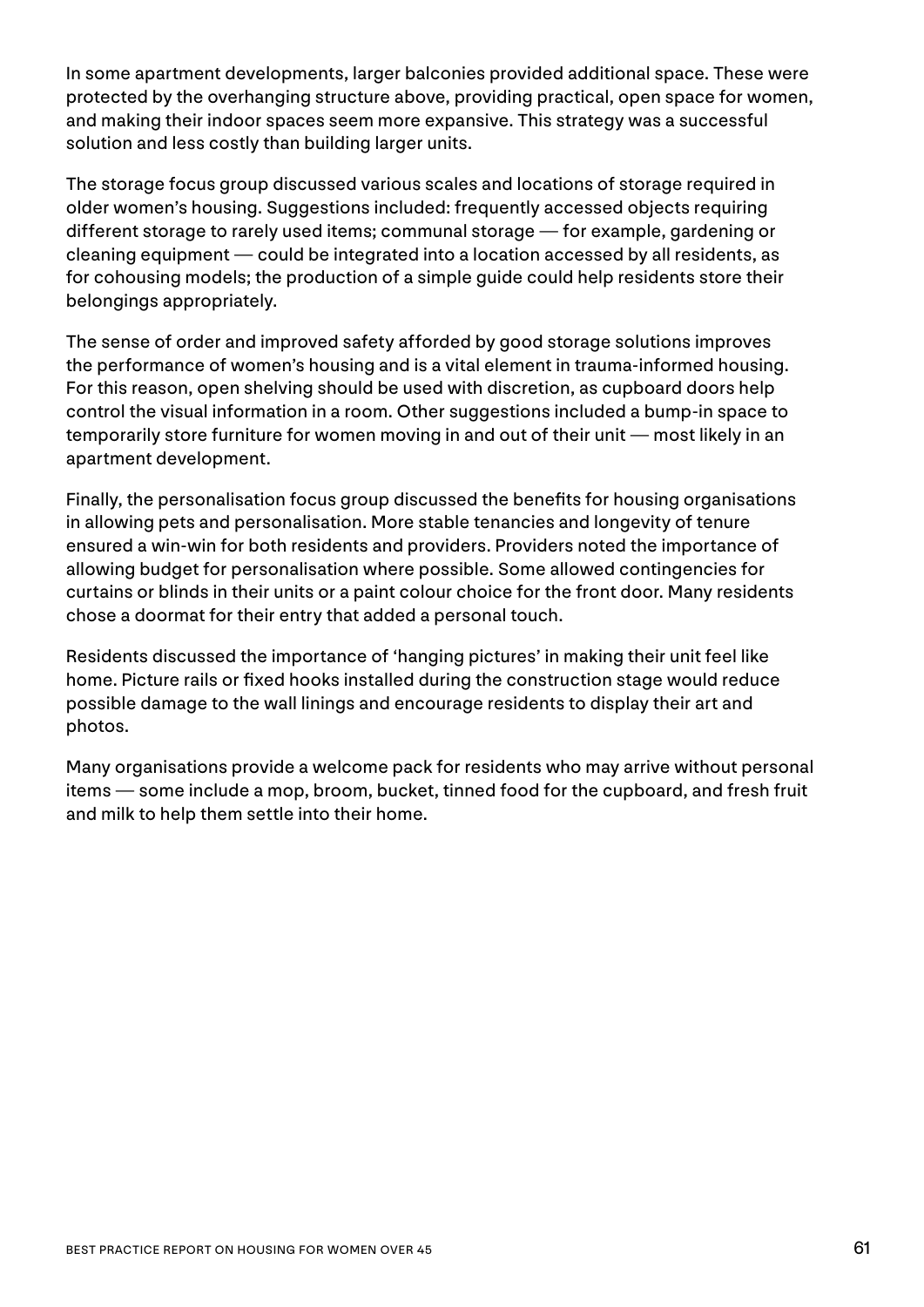### **5. Conclusion**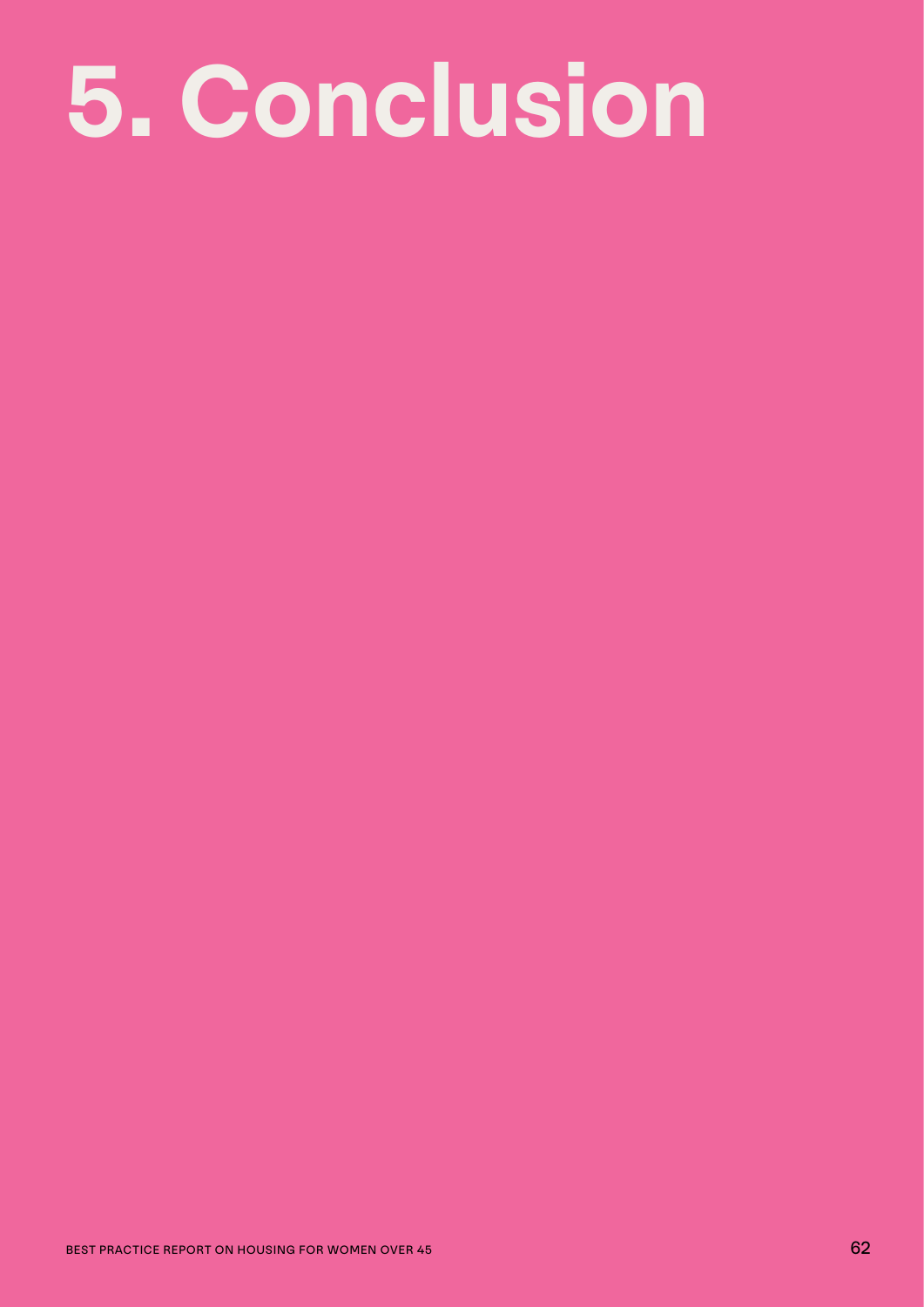This report documents the lived experience of women over 45 in different housing types in Melbourne, with input from community housing providers who work with women's housing. This work addresses a gap in research that considers older women's housing needs through an architectural perspective and post-occupancy evaluation of existing housing units to build on evidence-based research.

The project has revealed older women's need for a sense of belonging and social connection, but always with the ability to choose to participate. It highlights the aspects of their housing and outdoor spaces that provide feelings of safety and privacy. It also studies the ways that women personalise their space with furniture, landscaping, personal belongings, curtains, and screens.

The research confirms older women's preference for good access to outdoor space and establishes that older women do not always wish to actively participate in gardening activities. It also confirms the benefits of pet ownership for older women, with an added dimension of considering how the pet's space intersects with the older women's living space.

More broadly, this report has provided a deeper understanding of older women's housing precarity and the positive effects of access to well-designed housing on women's health and mental wellbeing. It promotes good architectural design that addresses older women's housing needs by placing older women at the centre of the design process and involving them in conversations about housing types and spatial arrangements.

Well-designed housing that addresses the needs of older women can have long term benefits for their health, wellbeing, and outlook, and this dramatically increases the social value of the investment. Older women deserve good quality homes; their needs are not complex, and good design should be for everyone, not just for the privileged few.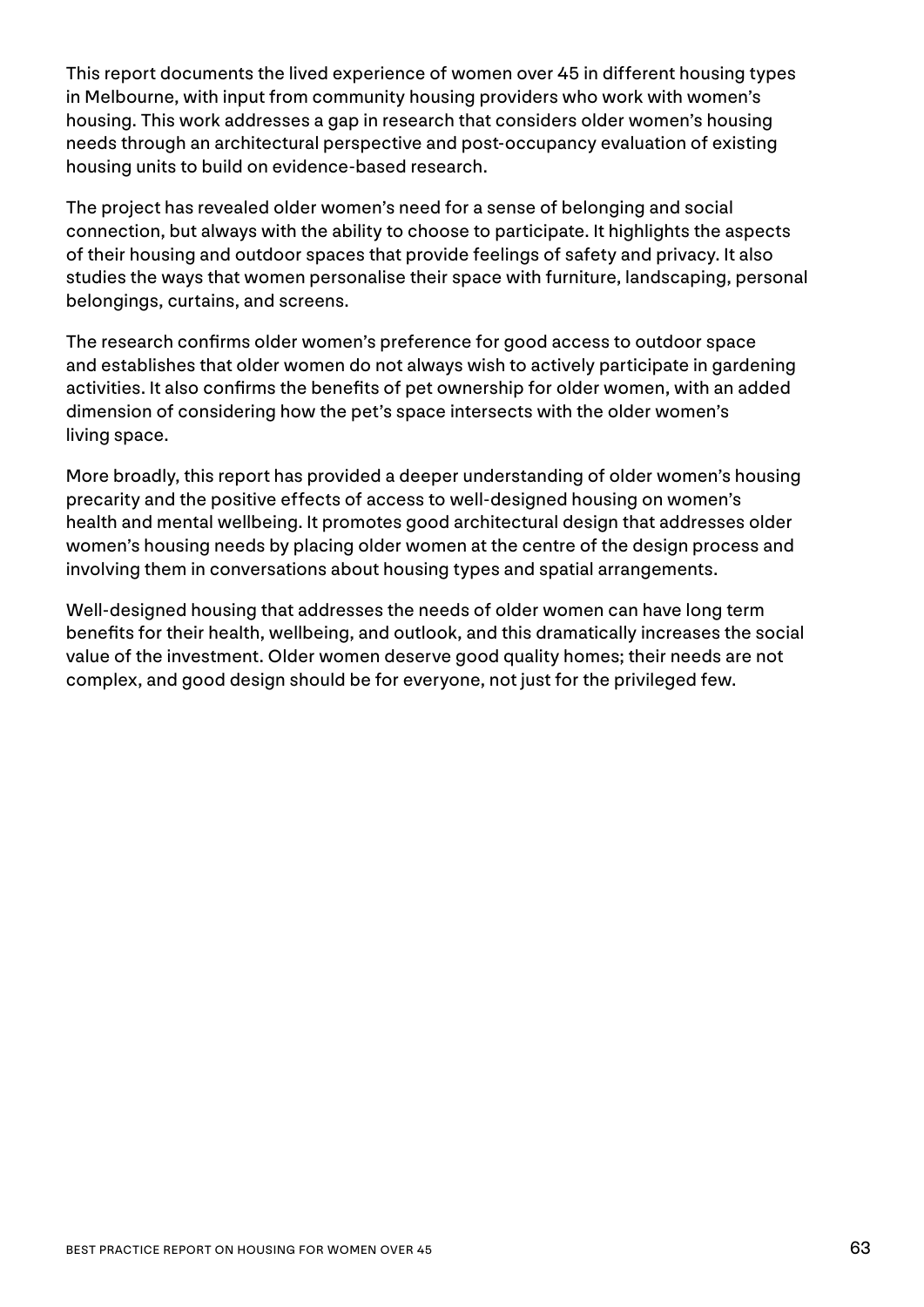|                            | Action                                                                                                                 | Reason                                                                                                                                 | How to                                                                                                                     |
|----------------------------|------------------------------------------------------------------------------------------------------------------------|----------------------------------------------------------------------------------------------------------------------------------------|----------------------------------------------------------------------------------------------------------------------------|
| <b>Immediate</b>           | Evaluate other types of<br>social and community<br>housing (focused on<br>older women)                                 | To expand research data<br>and include other housing<br>types, and increase the<br>number of participants for<br>more diverse feedback | Post occupancy evaluation<br>team to investigate types<br>of housing using instrument<br>developed during this<br>research |
| <b>Within</b><br>12 months | Develop design<br>strategies for regional,<br>rural and remote<br>housing                                              | Specific design strategies<br>for regional variations,<br>climate differences, and<br>local contexts                                   | Conversations with<br>policy makers/councils/<br>ministers to address local<br>needs                                       |
|                            | Develop design<br>strategies specific to<br>cultural and ethnic<br>groups                                              | To address complex<br>circumstances including<br>intersectionality, racism,<br>and inclusion                                           | Working group with<br>participants to develop<br>cultural design strategies<br>for housing types                           |
|                            | Design a series<br>of building type<br>examples that include<br>recommendations from<br>report                         | Lack of best practice<br>design-focused housing<br>for older women                                                                     | Invite a design team to<br>develop proposals for<br>funding and construction to<br>test built outcomes                     |
| <b>Within</b><br>24 months | Develop policy to ensure<br>appropriate allocation<br>of housing for older<br>women                                    | Lack of policy addressing<br>older women's housing<br>needs                                                                            | Present research/design<br>guides with policy makers<br>to generate policies that<br>align with needs.                     |
|                            | Develop a financial<br>strategy to simplify<br>the economic costs of<br>building and managing<br>older women's housing | Lack of financial<br>modelling for this housing<br>type that demonstrates<br>feasibility                                               | <b>Engage with financial</b><br>experts to create a financial<br>strategy based on building<br>designs                     |

FIG 01: RECOMMENDATIONS TO IMPROVE THE DESIGN AND CONSTRUCTION OF HOUSING FOR WOMEN OVER 45 IN AUSTRALIA

#### **Potential areas for further research and funding for the Foundation:**

- Post occupancy evaluations for older women's housing types in other urban, regional, and rural areas.
- More specific research in designing housing that protects older women in climate emergencies and future climate changes.
- Investigating the culturally specific housing needs of older migrant women and older women from non-English-speaking countries to help foster a sense of belonging.
- Designing more diverse, affordable housing options for older women.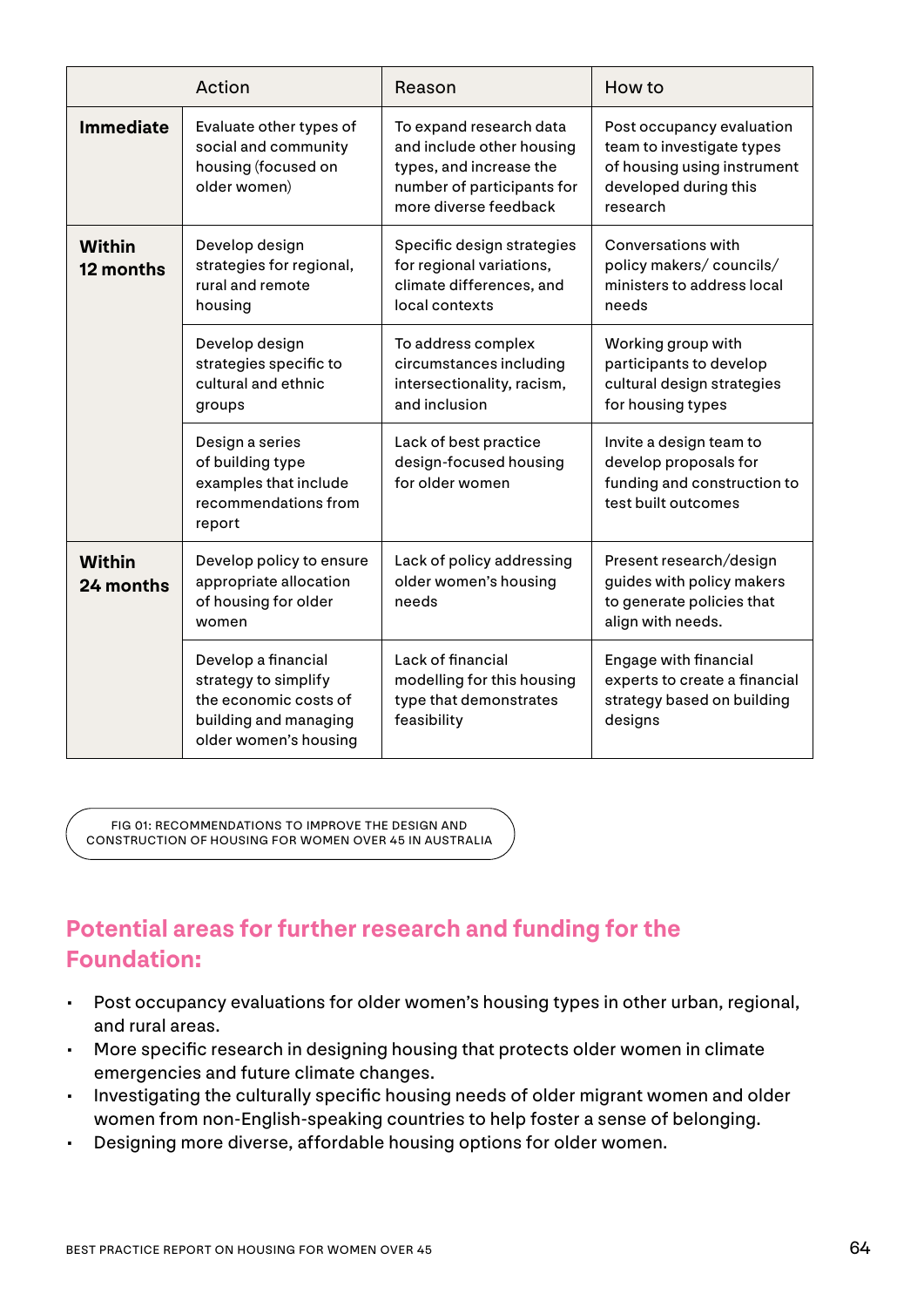#### **References**

ACT Shelter, (2014), Home Truths — Older women's housing vulnerability in the ACT, [http://www.actshelter.net.au/](https://ywca-canberra.org.au/wp-content/uploads/2015/10/Safe-Well-Redefining-Housing-Affordability-YWCA-Canberra-excerpt.pdf) [announcements/home-truths-older-womens-housing](https://ywca-canberra.org.au/wp-content/uploads/2015/10/Safe-Well-Redefining-Housing-Affordability-YWCA-Canberra-excerpt.pdf)[vulnerability-in-theact-1](https://ywca-canberra.org.au/wp-content/uploads/2015/10/Safe-Well-Redefining-Housing-Affordability-YWCA-Canberra-excerpt.pdf)

Australian Association of Gerontology, (2018), Background paper: Older women who are experiencing, or at risk of, homelessness. 6 August 2018, [https://www.aag.asn.au/](https://www.aag.asn.au/documents/item/2234) [documents/item/2234](https://www.aag.asn.au/documents/item/2234)

Australian Bureau of Statistics (ABS), (2015), 4430.0 — Disability, Ageing and Carers, Australia: Summary of Findings, 2015, Glossary, [https://www.abs.gov.au/ausstats/abs@.nsf/](https://www.abs.gov.au/ausstats/abs@.nsf/Previousproducts/4430.0Glossary12015?opendocument&tabname=Notes&prodno=4430.0&issue=2015&num=&view=) [Previousproducts/4430.0Glossary12015?opendocument&](https://www.abs.gov.au/ausstats/abs@.nsf/Previousproducts/4430.0Glossary12015?opendocument&tabname=Notes&prodno=4430.0&issue=2015&num=&view=) [tabname=Notes&prodno=4430.0&issue=2015&num=&view=](https://www.abs.gov.au/ausstats/abs@.nsf/Previousproducts/4430.0Glossary12015?opendocument&tabname=Notes&prodno=4430.0&issue=2015&num=&view=)

Australian Human Rights Commission (AHRC), (2019), Women over the age of 45 are currently the fastest-growing population of people experiencing homelessness in Australia, Exploring a growing problem, April 2019, [https://humanrights.gov.au/](https://humanrights.gov.au/our-work/age-discrimination/publications/older-womens-risk-homelessness-background-paper-2019) [our-work/age-discrimination/publications/older-womens-risk](https://humanrights.gov.au/our-work/age-discrimination/publications/older-womens-risk-homelessness-background-paper-2019)[homelessness-background-paper-2019](https://humanrights.gov.au/our-work/age-discrimination/publications/older-womens-risk-homelessness-background-paper-2019), pp 6-7

Australian Institute of Health and Welfare, (AIHW) (2020), Housing assistance in Australia - Social housing dwellings, Report released 30 June 2021, [https://www.aihw.gov.au/](https://www.aihw.gov.au/reports/housing-assistance/housing-assistance-in-australia/contents/social-housing-dwellings) [reports/housing-assistance/housing-assistance-in-australia/](https://www.aihw.gov.au/reports/housing-assistance/housing-assistance-in-australia/contents/social-housing-dwellings) [contents/social-housing-dwellings](https://www.aihw.gov.au/reports/housing-assistance/housing-assistance-in-australia/contents/social-housing-dwellings)

Bowlby, S., Gregory, S. and McKie, L. (1997), "Doing home": Patriarchy, caring, and space, Women's Studies International Forum, 20:3, 1997, 343-350, [https://doi.org/10.1016/S0277-](https://www.sciencedirect.com/science/article/pii/S0277539597000186?via%3Dihub) [5395\(97\)00018-6](https://www.sciencedirect.com/science/article/pii/S0277539597000186?via%3Dihub).

Bradley,, S. (2020), 'Having to ask for somewhere to live, it's difficult indeed': Single, female, homeless. Australia's shameful crisis, The Age, 8 February 2020, [https://www.theage.com.au/](https://www.theage.com.au/national/having-to-ask-for-somewhere-to-live-it-s-difficult-indeed-single-female-homeless-australia-s-shameful-crisis-20200127-p53uyg.html) [national/having-to-ask-for-somewhere-to-live-it-s-difficult](https://www.theage.com.au/national/having-to-ask-for-somewhere-to-live-it-s-difficult-indeed-single-female-homeless-australia-s-shameful-crisis-20200127-p53uyg.html)[indeed-single-female-homeless-australia-s-shameful-crisis-](https://www.theage.com.au/national/having-to-ask-for-somewhere-to-live-it-s-difficult-indeed-single-female-homeless-australia-s-shameful-crisis-20200127-p53uyg.html)[20200127-p53uyg.html](https://www.theage.com.au/national/having-to-ask-for-somewhere-to-live-it-s-difficult-indeed-single-female-homeless-australia-s-shameful-crisis-20200127-p53uyg.html)

Byles, J., Curryer C, Vo K, Forder P, Loxton D, McLaughlin D. Changes in housing among older women: Latent class analysis of housing patterns in older Australian women. Urban Studies. 2018;55(4):917-934. [https://journals.sagepub.com/](https://journals.sagepub.com/doi/10.1177/0042098016661309) [doi/10.1177/0042098016661309](https://journals.sagepub.com/doi/10.1177/0042098016661309)

Cleland, J., MacLeod, A. The visual vernacular: embracing photographs in research. Perspectives on Medical Education, 10, 230–237 (2021). https://doi.org/10.1007/s40037-021-00672-x. <https://doi.org/10.1007/s40037-021-00672-x>

Community Housing Industry Association, Victoria (2019), Community Housing Explained, [https://www.parliament.vic.](https://www.parliament.vic.gov.au/images/stories/committees/SCLSI/Public_Housing_Renewal_Program/QON/PHRP-QON-CHIAVIC-ATT_1.pdf) [gov.au/images/stories/committees/SCLSI/Public\\_Housing\\_](https://www.parliament.vic.gov.au/images/stories/committees/SCLSI/Public_Housing_Renewal_Program/QON/PHRP-QON-CHIAVIC-ATT_1.pdf) [Renewal\\_Program/QON/PHRP-QON-CHIAVIC-ATT\\_1.pdf](https://www.parliament.vic.gov.au/images/stories/committees/SCLSI/Public_Housing_Renewal_Program/QON/PHRP-QON-CHIAVIC-ATT_1.pdf)

Community Housing Industry Association, NSW (2020), Liveable Housing: Building the capacity of Community Housing Providers to Support Tenants to Age in Place, [https://communityhousing.](https://communityhousing.org.au/wp-content/uploads/2020/07/Introduction-to-the-older-tenant-toolkit.pdf) [org.au/wp-content/uploads/2020/07/Introduction-to-the](https://communityhousing.org.au/wp-content/uploads/2020/07/Introduction-to-the-older-tenant-toolkit.pdf)[older-tenant-toolkit.pdf](https://communityhousing.org.au/wp-content/uploads/2020/07/Introduction-to-the-older-tenant-toolkit.pdf)

Creswell, J. W. (2009), Research design: Qualitative, quantitative, and mixed methods approaches, 3rd Ed. Sage Publications. Thousand Oaks, CA 91320

Darab, S, Hartman, Y, Holdsworth, L (2018), What women want: single older women and their housing preferences, Housing Studies, 33:4, 525-543. [https://doi.org/10.1080/02673037.201](https://doi.org/10.1080/02673037.2017.1359501) [7.1359501](https://doi.org/10.1080/02673037.2017.1359501)

Davey-Mallo, J. R. (2011), "An Architecture Of Connection". Architecture Theses. Paper 73. [http://docs.rwu.edu/](http://docs.rwu.edu/archthese/73) [archthese/73](http://docs.rwu.edu/archthese/73)

Department of Families, Fairness, and Housing (DFFH), (2021), Community housing (webpage), [https://providers.dffh.vic.gov.](https://providers.dffh.vic.gov.au/community-housing) [au/community-housing](https://providers.dffh.vic.gov.au/community-housing)

Dow B., Cyarto E. and Batchelor F., (2016), Healthy Ageing in Public Health: Local and Global Perspectives Ed. P. Liamputtong, 277

Gonyea, J., & (Mills-Dick) Melekis, K. (2017). Women's housing challenges in later life: The importance of a gender lens. Generations. 41. 45-53. [https://www.researchgate.net/](https://www.researchgate.net/publication/323970399_Women) [publication/323970399\\_Women's\\_housing\\_challenges\\_in\\_](https://www.researchgate.net/publication/323970399_Women) [later\\_life\\_The\\_importance\\_of\\_a\\_gender\\_lens](https://www.researchgate.net/publication/323970399_Women)

Hartman, Y. (2017), What do single, older women want? Their 'own little space' (and garden) to call home, for a start, The Conversation, published 23 October 2017, [https://](https://theconversation.com/what-do-single-older-women-want-their-own-little-space-and-garden-to-call-home-for-a-start-84780) [theconversation.com/what-do-single-older-women-want-their](https://theconversation.com/what-do-single-older-women-want-their-own-little-space-and-garden-to-call-home-for-a-start-84780)[own-little-space-and-garden-to-call-home-for-a-start-84780](https://theconversation.com/what-do-single-older-women-want-their-own-little-space-and-garden-to-call-home-for-a-start-84780)

Homes Victoria (2021) website, Social housing allocation, released online 10 Aug 2021, [https://www.vic.gov.au/social](https://www.vic.gov.au/social-housing-allocation)[housing-allocation](https://www.vic.gov.au/social-housing-allocation)

Homelessness Australia and Equity Rights Alliance, (2015), Ending and Preventing Older Women's Experiences of Homelessness in Australia, accessed at [https://www.](https://www.oldertenants.org.au/content/ending-and-preventing-older-womens-experience-homelessness-australia) [oldertenants.org.au/content/ending-and-preventing-older](https://www.oldertenants.org.au/content/ending-and-preventing-older-womens-experience-homelessness-australia)[womens-experience-homelessness-australia](https://www.oldertenants.org.au/content/ending-and-preventing-older-womens-experience-homelessness-australia)

Housing for the Aged Action Group (HAAG) (2021), Housing options: Rooming houses, [https://www.oldertenants.org.au/](https://www.oldertenants.org.au/housing-options/rooming-houses) [housing-options/rooming-houses](https://www.oldertenants.org.au/housing-options/rooming-houses)

Housing Vic, (2021) Housing options: Social housing, updated 16/7/2019, <https://www.housing.vic.gov.au/social-housing>

Inner Sydney Voice (2017) Waterloo community capacity building project: Community vs public housing, [https://](https://innersydneyvoice.org.au/our-resources/resources-waterloo-community-capacity-building-project/social-housing-types/) [innersydneyvoice.org.au/our-resources/resources-waterloo](https://innersydneyvoice.org.au/our-resources/resources-waterloo-community-capacity-building-project/social-housing-types/)[community-capacity-building-project/social-housing-types/](https://innersydneyvoice.org.au/our-resources/resources-waterloo-community-capacity-building-project/social-housing-types/)

Kopanidis, F.Z., Robinson, L.J. and Reid, M. (2017) To stay or to go? Postretirement housing choices of single Baby Boomer women, Journal of Women & Aging, 29:5, 417-427, DOI: [10.1080/08952841.2016.1213109](https://www.tandfonline.com/doi/full/10.1080/08952841.2016.1213109)

McFerran, L., (2009), It could be you: Female, Single, Older and Homeless, [https://ownnsw.org.au/wp-content/](https://ownnsw.org.au/wp-content/uploads/2019/10/ItCouldBeYou.pdf) [uploads/2019/10/ItCouldBeYou.pdf](https://ownnsw.org.au/wp-content/uploads/2019/10/ItCouldBeYou.pdf)

Mazuch, R., (2014), Sense-Sensitive Design for the Ageing. Architectural Design. 84. 10.1002/ad.1736. [https://onlinelibrary.](https://onlinelibrary.wiley.com/doi/abs/10.1002/ad.1736) [wiley.com/doi/abs/10.1002/ad.1736](https://onlinelibrary.wiley.com/doi/abs/10.1002/ad.1736)

Mission Australia, (2017), Ageing and Homelessness: Solutions to a growing problem, [https://www.missionaustralia.com.au/](https://www.missionaustralia.com.au/publications/position-statements/ageing-and-homelessness-solutions-to-a-growing-problem) [publications/position-statements/ageing-and-homelessness](https://www.missionaustralia.com.au/publications/position-statements/ageing-and-homelessness-solutions-to-a-growing-problem)[solutions-to-a-growing-problem](https://www.missionaustralia.com.au/publications/position-statements/ageing-and-homelessness-solutions-to-a-growing-problem)

Mission Australia (2020) Inquiry into Homelessness in Victoria in 2020, [https://www.missionaustralia.com.au/publications/](https://www.missionaustralia.com.au/publications/submissions-and-reports/housing-and-homelessness) [submissions-and-reports/housing-and-homelessness](https://www.missionaustralia.com.au/publications/submissions-and-reports/housing-and-homelessness)

Older Women's Network (2020), Older women in Australia: Housing insecurity and homelessness, Inquiry into Homelessness in Australia, Submission 181, [https://www.aph.](file:https://www.aph.gov.au/DocumentStore.ashx%3Fid%3D5efd35d7-060e-4844-9968-9e314ef6c74a%26subId%3D690523) [gov.au/DocumentStore.ashx?id=5efd35d7-060e-4844-9968-](file:https://www.aph.gov.au/DocumentStore.ashx%3Fid%3D5efd35d7-060e-4844-9968-9e314ef6c74a%26subId%3D690523) [9e314ef6c74a&subId=690523](file:https://www.aph.gov.au/DocumentStore.ashx%3Fid%3D5efd35d7-060e-4844-9968-9e314ef6c74a%26subId%3D690523)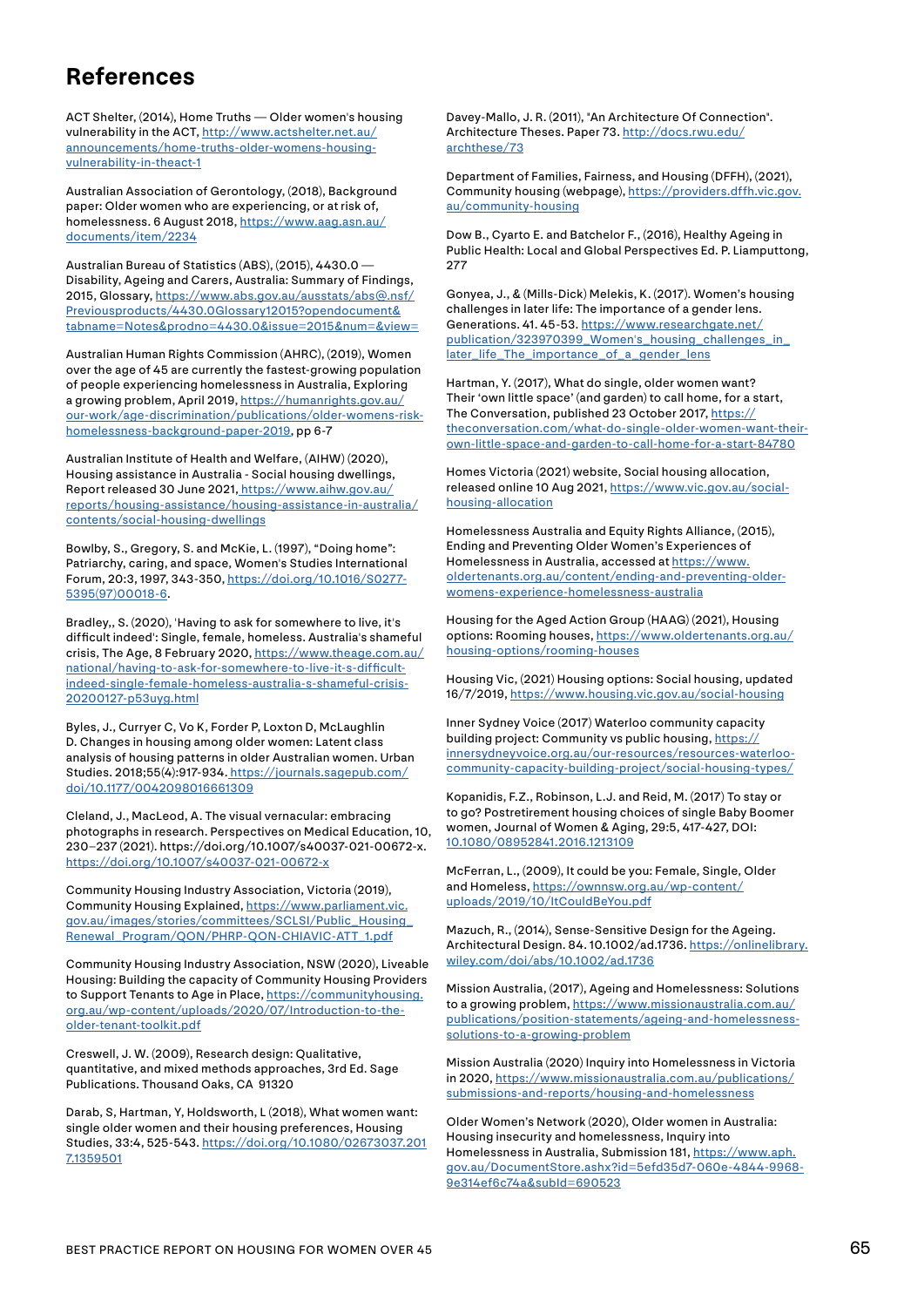Pachana, N.A., Ford, J.H., Andrew, B. et al. (2005), Relations between companion animals and self-reported health in older women: cause, effect or artifact?. International Journal of Behavioural Medicine, 12, 103[. https://doi.org/10.1207/](https://doi.org/10.1207/s15327558ijbm1202_8 ) [s15327558ijbm1202\\_8](https://doi.org/10.1207/s15327558ijbm1202_8 )

Pawson, H., Parsell, C., Saunders, P., Hill, P. & Liu, E. (2018) Australian Homelessness Monitor 2018; Melbourne: Launch Housing [https://www.launchhousing.org.au/](https://www.launchhousing.org.au/australianhomelessnessmonitor/) [australianhomelessnessmonitor/](https://www.launchhousing.org.au/australianhomelessnessmonitor/)

Peninsula Community Legal Centre (2020), Open the Door: The residents view of life in a Rooming House, Report, May 2020, [https://pclc.org.au/wp-content/uploads/2020/09/Open-the-](https://pclc.org.au/wp-content/uploads/2020/09/Open-the-Door-The-Residents-View-of-life-in-a-Rooming-House.pdf)[Door-The-Residents-View-of-life-in-a-Rooming-House.pdf](https://pclc.org.au/wp-content/uploads/2020/09/Open-the-Door-The-Residents-View-of-life-in-a-Rooming-House.pdf)

Petersen, M. (2015) Addressing older women's homelessness: service and housing models, Australian Journal of Social Issues, Vol 50 No 4, 419-439. [https://onlinelibrary.wiley.com/doi/](https://onlinelibrary.wiley.com/doi/abs/10.1002/j.1839-4655.2015.tb00358.x) [abs/10.1002/j.1839-4655.2015.tb00358.x](https://onlinelibrary.wiley.com/doi/abs/10.1002/j.1839-4655.2015.tb00358.x)

Petersen, M. (2014), Older women's pathways out of homelessness in Australia, [http://mercyfoundation.com.au/wp](http://mercyfoundation.com.au/wp-content/uploads/2017/07/FINAL-Feb-2014-Petersen-Parsell-Older-womens-pathways-out-of-homelessness.pdf)[content/uploads/2017/07/FINAL-Feb-2014-Petersen-Parsell-](http://mercyfoundation.com.au/wp-content/uploads/2017/07/FINAL-Feb-2014-Petersen-Parsell-Older-womens-pathways-out-of-homelessness.pdf)[Older-womens-pathways-out-of-homelessness.pd](http://mercyfoundation.com.au/wp-content/uploads/2017/07/FINAL-Feb-2014-Petersen-Parsell-Older-womens-pathways-out-of-homelessness.pdf)f

Petheram, L, (2014). Home truths: Older women's housing vulnerability in the ACT. ACT Shelter: Canberra. [https://](https://ywca-canberra.org.au/wp-content/uploads/2015/10/Safe-Well-Redefining-Housing-Affordability-YWCA-Canberra-excerpt.pdf) [ywca-canberra.org.au/wp-content/uploads/2015/10/Safe-](https://ywca-canberra.org.au/wp-content/uploads/2015/10/Safe-Well-Redefining-Housing-Affordability-YWCA-Canberra-excerpt.pdf)[Well-Redefining-Housing-Affordability-YWCA-Canberra](https://ywca-canberra.org.au/wp-content/uploads/2015/10/Safe-Well-Redefining-Housing-Affordability-YWCA-Canberra-excerpt.pdf)[excerpt.pdf,](https://ywca-canberra.org.au/wp-content/uploads/2015/10/Safe-Well-Redefining-Housing-Affordability-YWCA-Canberra-excerpt.pdf) 20

Radermacher, H., (2019) Vital conversations: older women have their say about the challenges of life in a city like Melbourne, The Conversation, 7 March, 2019, [https://theconversation.com/](https://theconversation.com/vital-conversations-older-women-have-their-say-about-the-challenges-of-life-in-a-city-like-melbourne-112772) [vital-conversations-older-women-have-their-say-about-the](https://theconversation.com/vital-conversations-older-women-have-their-say-about-the-challenges-of-life-in-a-city-like-melbourne-112772)[challenges-of-life-in-a-city-like-melbourne-112772](https://theconversation.com/vital-conversations-older-women-have-their-say-about-the-challenges-of-life-in-a-city-like-melbourne-112772)

Raynor, K (2021), Protecting older Australian women from homelessness, Pursuit UniMelbourne, [https://pursuit.unimelb.](https://pursuit.unimelb.edu.au/articles/protecting-older-australian-women-from-homelessness) [edu.au/articles/protecting-older-australian-women-from](https://pursuit.unimelb.edu.au/articles/protecting-older-australian-women-from-homelessness)[homelessness](https://pursuit.unimelb.edu.au/articles/protecting-older-australian-women-from-homelessness), published online 15 September, 2021

Sharam, A. (2008), Going it Alone: Single, low-needs women and hidden homelessness, Women's Information, Support and Housing in the North, 22 November 2008, [https://apo.org.au/](https://apo.org.au/node/41394) [node/41394](https://apo.org.au/node/41394)

Shearer, H., (2017), Interest in tiny houses is growing: so who wants them and why? The Conversation, 20 September 2017, [https://theconversation.com/interest-in-tiny-houses-is](https://theconversation.com/interest-in-tiny-houses-is-growing-so-who-wants-them-and-why-83872)[growing-so-who-wants-them-and-why-83872](https://theconversation.com/interest-in-tiny-houses-is-growing-so-who-wants-them-and-why-83872)

Sydney Women's Homeless Alliance, (2017), Older women's studio development project: A co-design project to inform design guidelines suitable to the housing needs of single homeless older women, 12 January 2017, [https://www.](https://www.mercyfoundation.com.au/wp-content/uploads/2017/07/GEH369-Research-report-Final-Older-Womens-Housing.pdf) [mercyfoundation.com.au/wp-content/uploads/2017/07/](https://www.mercyfoundation.com.au/wp-content/uploads/2017/07/GEH369-Research-report-Final-Older-Womens-Housing.pdf) [GEH369-Research-report-Final-Older-Womens-Housing.pdf](https://www.mercyfoundation.com.au/wp-content/uploads/2017/07/GEH369-Research-report-Final-Older-Womens-Housing.pdf)

Toit, S., Fitch, J., Jessup, G. M., & Low, L. F. (2021). The residential environment impact scale: Benefits and barriers to implementation in the Australian residential aged care facility context. Australian Occupational Therapy Journal, 68(6), 477—489.<https://doi.org/10.1111/1440-1630.12757>

van Hoof, J., Marston, H.R., Kazak, J.K. and Buffel, T. (2021), Ten questions concerning age-friendly cities and communities and the built environment, Building and Environment, Volume 199, 2021,<https://doi.org/10.1016/j.buildenv.2021.107922>

Wilkinson, A., Brackertz, N., Fotheringham, M., and Winkler, D. (2018) Housing for people with disability: evidence review of post-occupancy evaluation instruments, Australian Housing and Urban Research Institute Limited, Melbourne, [https://www.](https://www.ahuri.edu.au/research/research-papers/housing-for-people-with-disability-evidence-review-of-post-occupancy-evaluation-instruments) [ahuri.edu.au/research/research-papers/housing-for-people](https://www.ahuri.edu.au/research/research-papers/housing-for-people-with-disability-evidence-review-of-post-occupancy-evaluation-instruments)[with-disability-evidence-review-of-post-occupancy-evaluation](https://www.ahuri.edu.au/research/research-papers/housing-for-people-with-disability-evidence-review-of-post-occupancy-evaluation-instruments)[instruments](https://www.ahuri.edu.au/research/research-papers/housing-for-people-with-disability-evidence-review-of-post-occupancy-evaluation-instruments)

Zhang, Y., Chen, G., He, Y., Jiang, X., Xue, C. (2022) Social Interaction in Public Spaces and Well-Being among Elderly Women: Towards Age-Friendly Urban Environments. Int. J. Environ. Res. Public Health 2022, 19, 746[. https://doi.](https://www.mdpi.com/1660-4601/19/2/746) [org/10.3390/ ijerph19020746](https://www.mdpi.com/1660-4601/19/2/746)